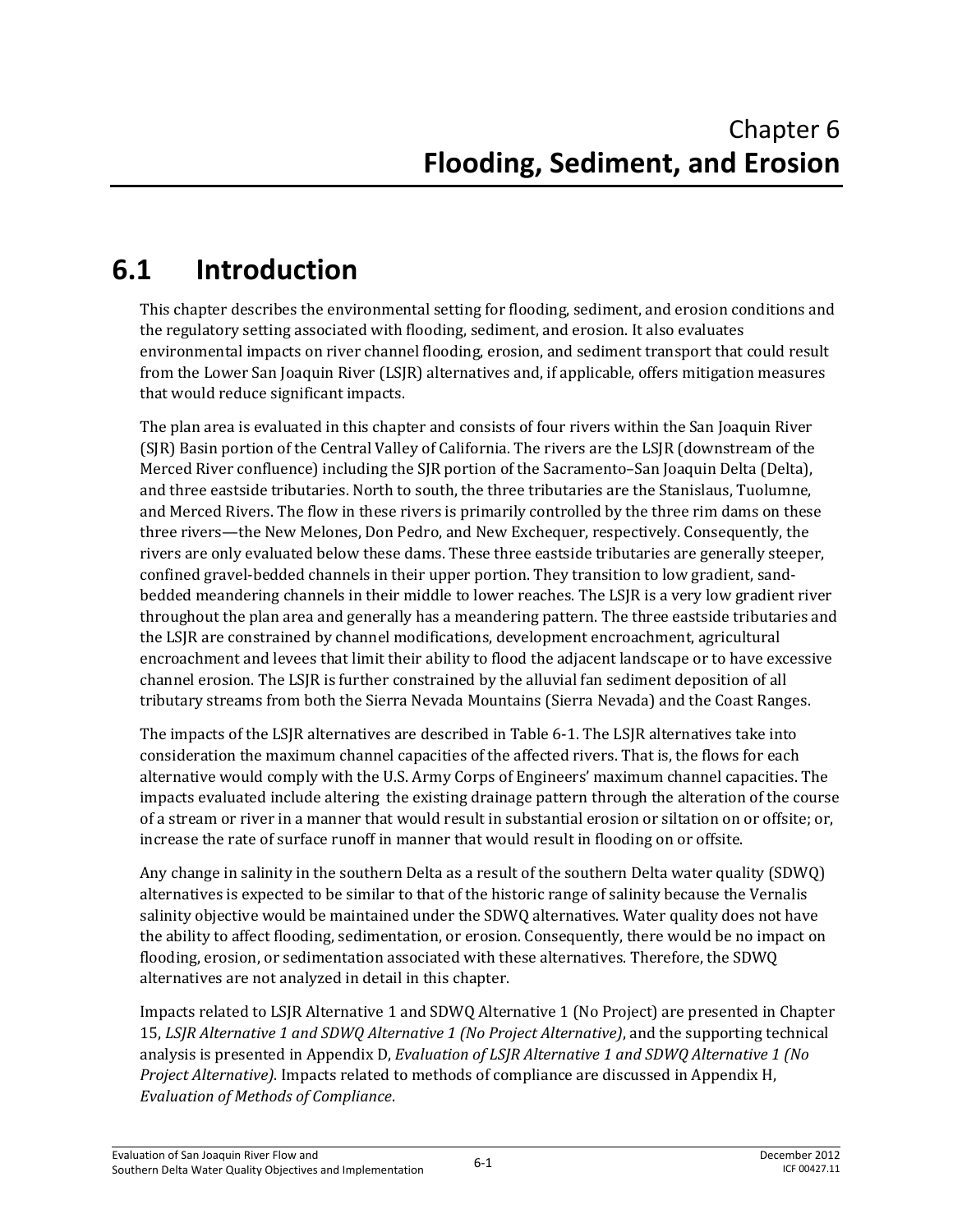| Alternative        | Summary of Impact(s)                                                                                                                                                                                                                                                                                                                                                                                                                  | Significance Determination                                                                                   |
|--------------------|---------------------------------------------------------------------------------------------------------------------------------------------------------------------------------------------------------------------------------------------------------------------------------------------------------------------------------------------------------------------------------------------------------------------------------------|--------------------------------------------------------------------------------------------------------------|
|                    | river in a manner that would result in substantial erosion or siltation on or offsite                                                                                                                                                                                                                                                                                                                                                 | FLO-1: Substantially alter the existing drainage pattern through the alteration of the course of a stream or |
| LSJR Alternative 1 | See note. <sup>1</sup>                                                                                                                                                                                                                                                                                                                                                                                                                |                                                                                                              |
| LSJR Alternative 2 | Flows are much lower than<br>channel capacities so there would<br>be no sediment transport, bank<br>erosion or meander-bend<br>migration issues and no<br>contribution to levee instability.<br>Therefore, substantial alterations<br>of the existing drainage patterns<br>would not occur and would not<br>result in substantial erosion or<br>siltation.                                                                            | Less than significant                                                                                        |
| LSJR Alternative 3 | Same as Alternative 2 although<br>very occasional gravel transport<br>and bank erosion would occur in<br>the upper gravel-bedded reaches<br>of the eastside tributaries. The<br>amount of bank erosion is limited<br>by flood action levels and existing<br>bank armoring. Therefore,<br>substantial alterations of the<br>existing drainage patterns would<br>not occur and would not result in<br>substantial erosion or siltation. | Less than significant                                                                                        |
| LSJR Alternative 4 | Same as Alternative 3 with<br>occasional gravel transport and<br>bank erosion in the upper gravel-<br>bedded reaches of the eastside<br>tributaries. The amount of bank<br>erosion is limited by the action<br>stage and existing bank armoring.<br>Therefore, substantial alterations<br>of the existing drainage patterns<br>would not occur and would not<br>result in substantial erosion or<br>siltation.                        | Less than significant                                                                                        |

#### **Table 6-1. Summary of Flooding, Sediment, and Erosion Impacts**

FLO-2: Substantially alter the existing drainage pattern through the alteration of the course of a stream or river or substantially increase the rate of surface runoff in manner that would result in flooding on or offsite

| LSJR Alternative 1 | See note. <sup>1</sup>                                                                                                                                                                                                                                                    |                       |
|--------------------|---------------------------------------------------------------------------------------------------------------------------------------------------------------------------------------------------------------------------------------------------------------------------|-----------------------|
| LSJR Alternative 2 | Flows would be much lower than<br>channel capacities and no<br>significant flooding impact would<br>occur outside of floodway. Flow<br>objectives would not change<br>reservoir flood storage capacity<br>and would not violate USACE<br>flood reservation so there would | Less than significant |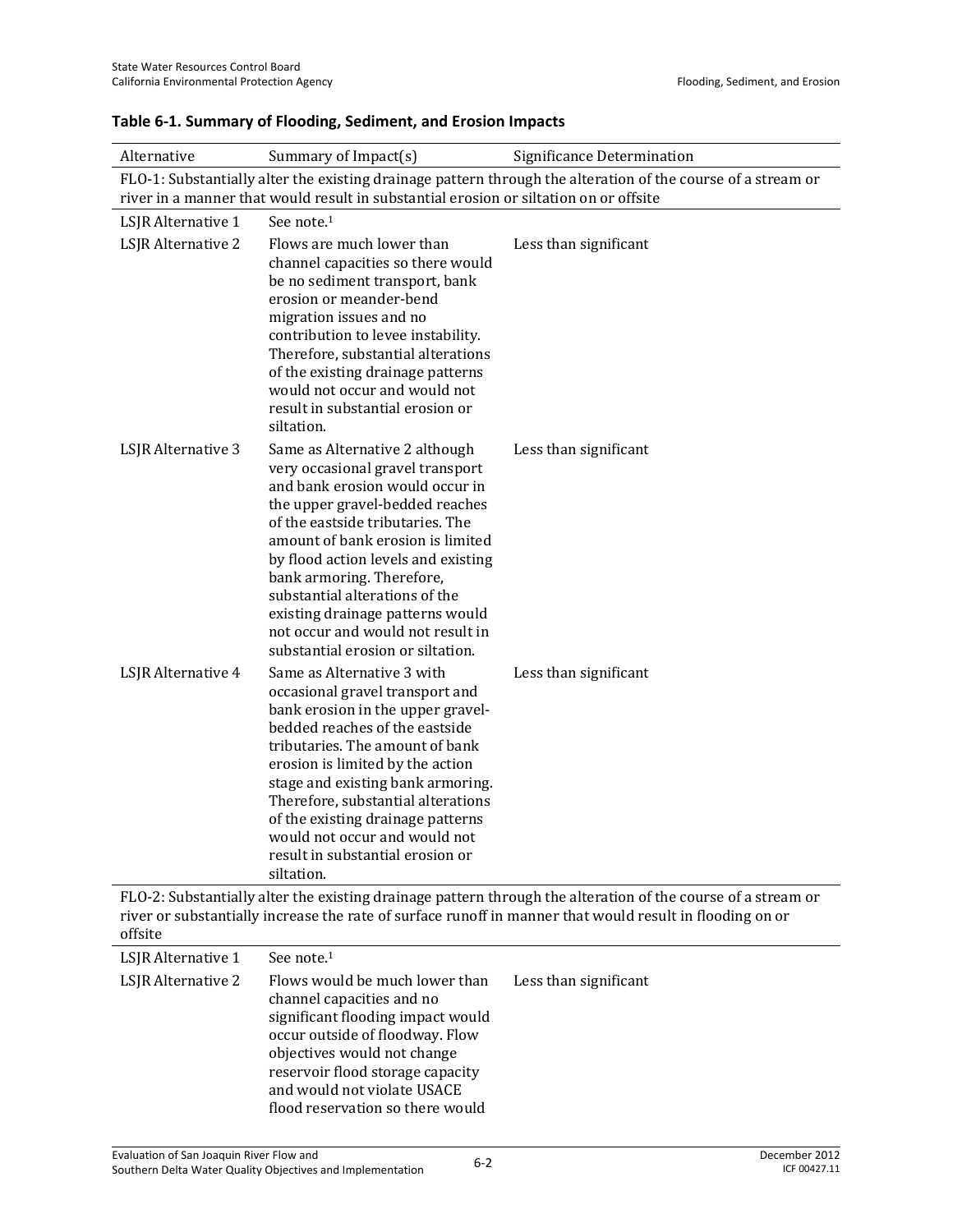| Alternative        | Summary of Impact(s)                                                                                                                                                                                                                                                                                                                                                                                                       | Significance Determination |
|--------------------|----------------------------------------------------------------------------------------------------------------------------------------------------------------------------------------------------------------------------------------------------------------------------------------------------------------------------------------------------------------------------------------------------------------------------|----------------------------|
|                    | be no changes in flood-control<br>releases during major flood<br>events. On an annual basis flows<br>greater than 1,500 cfs on the<br>Stanislaus River would be likely<br>less than under baseline.<br>Therefore, substantial alterations<br>of the existing drainage patterns<br>would not occur and would not<br>result in flooding.                                                                                     |                            |
| LSJR Alternative 3 | Same as Alternative 2. Therefore,<br>substantial alterations of the<br>existing drainage patterns would<br>not occur and would not result in<br>flooding.                                                                                                                                                                                                                                                                  | Less than significant      |
| LSJR Alternative 4 | Flows greater than 1,500 cfs on<br>Stanislaus River would occur with<br>greater frequency than baseline<br>from April to June; however, the<br>associated seepage would not<br>have an effect on erosion due to<br>the rate and volume of water and<br>would not be surface inundating.<br>Therefore, substantial alterations<br>of the existing drainage patterns<br>would not occur and would not<br>result in flooding. | Less than significant      |

1 The No Project Alternative would result in implementation of flow objectives and salinity objectives identified in the 2006 Bay-Delta Plan. See Chapter 15, *LSJR Alternative 1 and SDWQ Alternative 1 (No Project Alternative)*, for the No Project impact discussion and Appendix D, *Evaluation of LSJR Alternative 1 and SDWQ Alternative 1 (No Project Alternative)*, for the No Project Alternative technical analysis.

# **6.2 Environmental Setting**

The geographic area considered is the plan area. The background information in this section provides context for the effects evaluation of the LSJR alternatives. The LSJR alternatives do not involve ground-disturbing activities nor do they impact the potential for high peak flows. Consequently, this section does not provide information on overall basin erosion and sedimentation.

## **6.2.1 Overview of the Bay-Delta and Central Valley Basin**

Chapter 2, *Water Resources*, describes in detail the hydrology, dams, water diversions, operating agreements, and flow requirements of the plan area. The present chapter provides additional information on the channel geomorphology and channel capacities relevant to evaluating the potentials for flooding, and sediment, and erosion impacts as described in Sections 6.4.2 and 6.4.3.

The Central Valley is a low-lying basin that receives water and sediment from the surrounding highlands of the Sierra Nevada to the east and the Coast Ranges to the west. The Sacramento River drains the north end of the Central Valley while the SJR drains the south end. The Sacramento River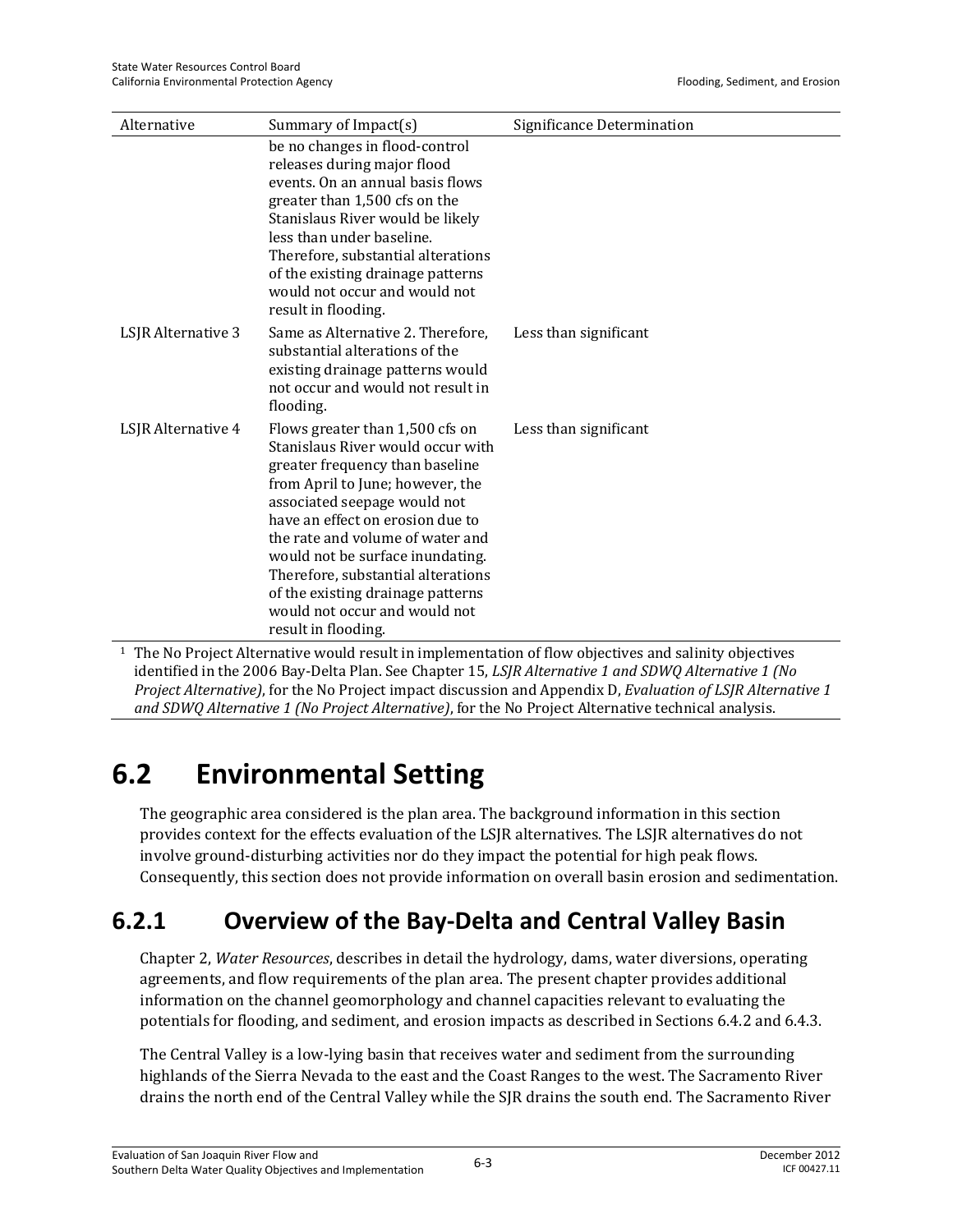and SJR flow along the lowest elevation portions of the Central Valley as low gradient rivers. The two rivers meet in the Delta and flow to the Pacific Ocean through Carquinez Strait and San Francisco Bay.

Streams entering the SJR from both the Sierra Nevada and the Coast Ranges have steeper gradients as they exit their respective mountain front and then become progressively lower gradient as they reach the lowermost SJR Basin and join the LSJR. In their upper portions, the Sierra Nevada tributaries are incised into bedrock, and the larger dams are placed in these bedrock reaches. Further downstream, the streams leave the bedrock and begin flowing within channels formed of the sediment they transport (i.e., they become alluvial channels). The upper river reaches are steeper and gravel dominated (and are considered transport reaches) while the lower reaches are lower gradient and sand dominated (and are considered response reaches, constantly adjusting their channel bed to the available sediment, and water supply).

The Sierra Nevada streams generally have more water discharge and are lower gradient than the streams that drain the Coast Range. The Sierra Nevada tributaries have also been modified by gold dredging in their upper gravel-bedded reaches as well as within-stream and stream adjacent gravel mining for aggregate (Kondolf et al. 1996, 2001; McBain and Trush 2000; Weissmann et al. 2005). The LSJR and its eastside tributaries are described in the following sections.

## **6.2.2 Lower San Joaquin River and Southern Delta and Tributaries**

### **Reservoirs**

Flood control operations for Lake McClure, New Don Pedro Reservoir, and New Melones Reservoir are developed as part of the Water Control Plans by the USACE Sacramento District, according to national flood control regulations (33 CFR, § 208.11). Based on hydrologic engineering studies of rainfall and snowmelt floods, standard project floods and reservoir design floods are identified for the reservoir. The seasonal rainfall and snowmelt flood control curves (i.e., empty storage space) are based on these design storms. For example, the rainfall flood control storage for Lake McClure increases linearly from 0 thousand acre-feet (TAF) at the end of August to 175 TAF at the end of September to 350 TAF at the end of October. The flood control space remains at 350 TAF until March 15, and is reduced linearly to 0 TAF on June 15. Flood-control releases are made whenever the reservoir storage increases to above the maximum flood control storage during rainfall runoff events, with a maximum flood-control release flow of 6,000 cubic feet per second (cfs) at Stevinson. Additional snowmelt space is reserved from the beginning of March until the end of July, if necessary, to allow the reservoir to fill without uncontrolled spilling. A constant supplemental river release is computed, based on snowpack and snowmelt forecasts. The maximum snowmelt storage space is 400 TAF from April 1 to May 15. Emergency spillway releases are regulated with a similar process that requires higher releases during very high inflow events once the Lake McClure elevation is above the spillway crest at 837 feet (30 feet spillway gates). New Don Pedro and New Melones Reservoirs have similar flood control and flood control operating rules.

## **Lower San Joaquin River and Delta**

The SJR flows from high in the Sierra Nevada, drains west into the SJR Basin, turns north and drains to the Delta, a distance of approximately 180 miles below Friant Dam. Below Friant Dam, the river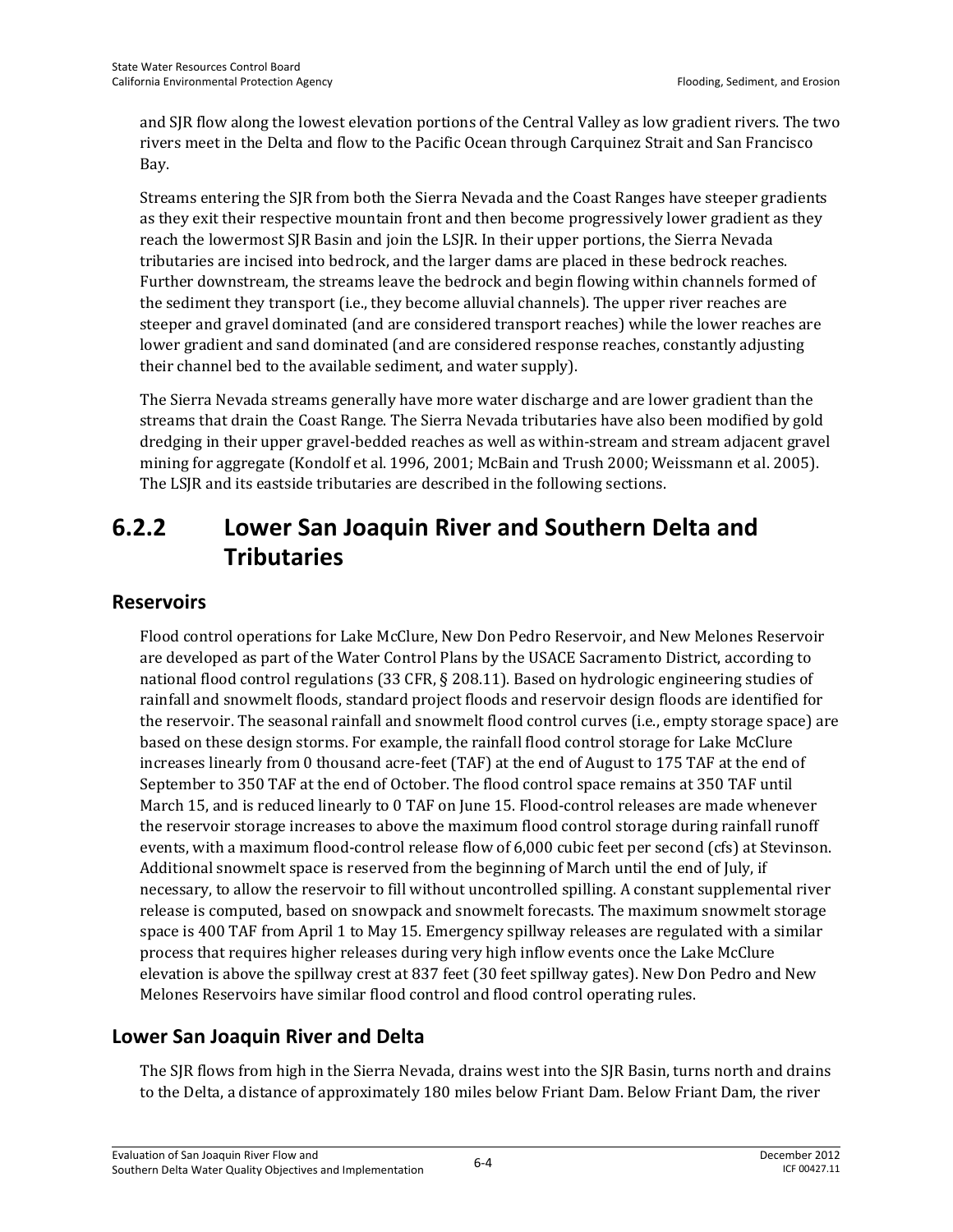has deposited a wide alluvial fan that it now flows across (McBain and Trush 2002; Weissmann et al. 2005). At the bottom of this alluvial fan, the river turns north and flows towards the Delta. Figure 6-1 shows the SJR longitudinal profile from Friant Dam downstream to the Delta. Table 6-2 describes the eight LSJR channel reaches from the Merced River north. The SJR channel reaches are distinguished by differences in floodplain width, connectivity of the channel to the floodplain, and encroachment. The SJR is generally a meandering channel in its lower reach; however, the width of the meander belt is related to space constraints placed upon it by both the San Joaquin Valley width and its tributary river and creek alluvial fans (Weissmann et al. 2005). Upstream of the Merced River confluence the SJR meandering floodplain is several miles wide because the Valley itself is wide and the Sierra Nevada tributaries (Chowchilla and Kings Rivers) do not have sufficient water and sediment available to fill the central basin and constrain the SJR (Weissmann et al. 2005).

Near the Merced River (LSJR River Mile [RM] 119), the LSJR floodplain becomes narrower because the Valley itself narrows and the Merced River alluvial fan has sufficient sediment deposition to constrain the LSJR's ability to migrate east. At the Merced River confluence, the SJR floodplain narrows from more than three miles to less than one mile. The channel pattern and floodplain width is similar from this location for approximately 44 miles north, past the confluence with the Tuolumne River at RM 83.5 to the confluence with the Stanislaus River at RM 75. The LSJR floodplain is also constrained by stream alluvial fans from the Coast Ranges to the west. These alluvial fans include Orestimba Creek at RM 109 and Del Puerco Creek at RM 93. North of the Stanislaus River at RM 75, the Valley and LSJR floodplain again widens towards the southern Delta (Weissmann et al. 2005). The LSJR has a very low gradient along this entire reach ranging from 0.000036 to 0.000284 and is sand-bedded (USACE 2002).

The LSJR generally forms a meandering pattern throughout this reach. Meandering or sinuous river patterns are repetitive, although varying, sinusoidal patterns with several features (Figure 6-2a and 6-2b). Meanders form by water flow eroding the channel bottom, forming a deep pool that also undercuts and erodes the adjacent channel bank. That eroded sediment is transported downstream and deposited, forming a shallow spot or riffle in the channel, which is followed by another pool with an eroding channel bank and then another riffle. Sediment is also deposited on the inside bend in the vicinity of the pool forming a point bar. Point bar sediment is commonly deposited during high flows and often forms arcuate ridges (scroll ridges, scroll bars) along the point bar that are visible at lower flows.

This erosion-deposition pattern causes the river channel to progressively erode the banks and "migrate" downstream. As the channel configuration changes, individual meanders may be cut off producing an oxbow lake (Figure 6-2c. The cutoff may occur at the meander neck (neck cutoff) or by flows across the point bar surface that erode a sufficiently deep channel to capture stream flow (chute cutoff) (Figure 6-2c).

Erosion and sediment transport occur during higher or flood flows, which can mobilize the bed sediment and undercut stream banks; consequently, overall meander channel dimensions reflect the high flows associated with individual river systems (McBain and Trush 2002; Larsen et al. 2006; Michalkova et al. 2011). Many factors control the rate of meander movement. These factors include flood flows, bed sediment size, bank erosional resistance and meander geometry. Higher flows approaching channel capacity are needed to move sediment, and coarse sediment movement requires higher flows than finer sediment. Bank resistance is also impacted by numerous factors such as levee construction to contain flood flows, placement of large rocks or physical structures to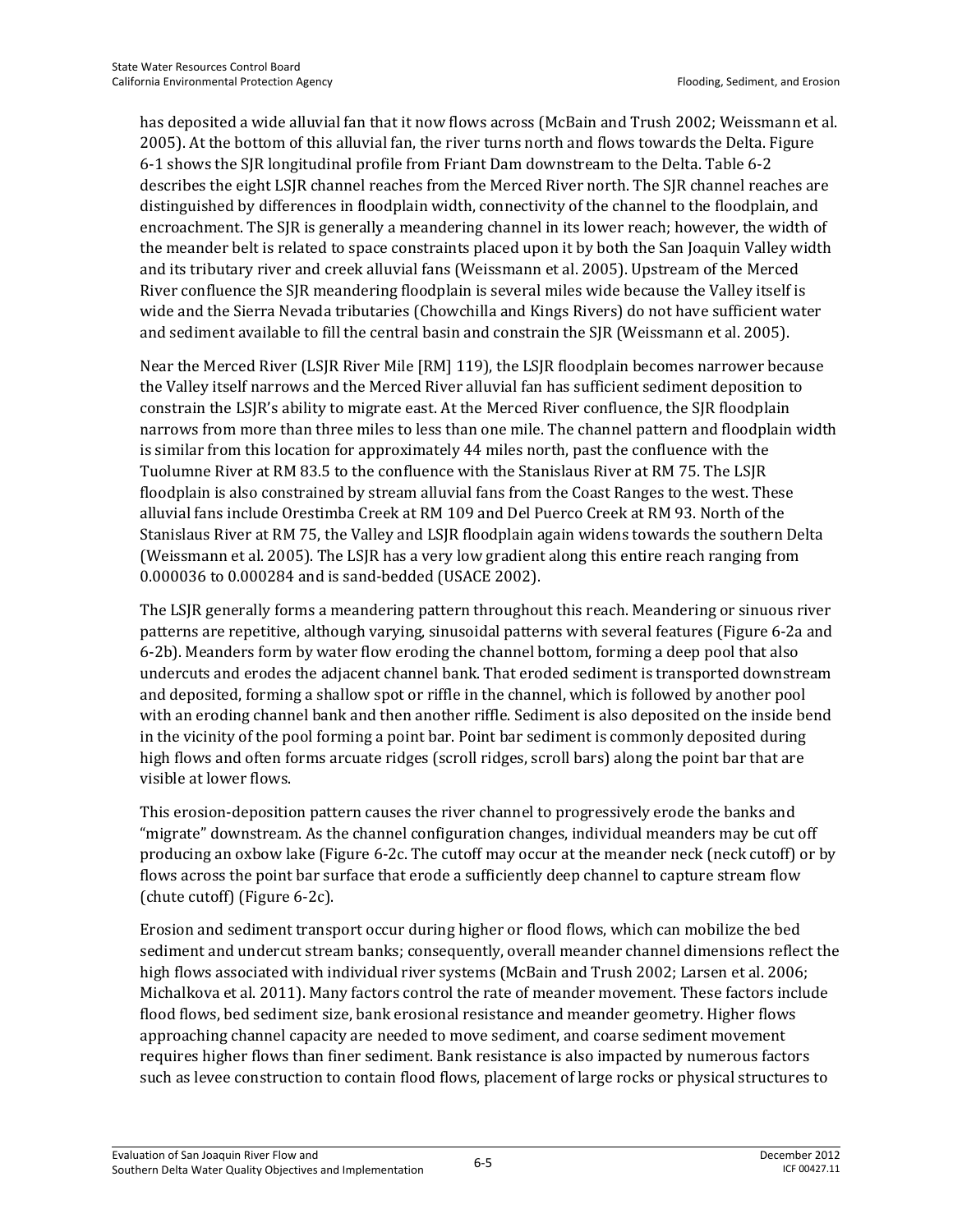prevent bank erosion, presence of bridge abutments, and local variations of natural bank materials (e.g., sediment size and the presence of bedrock or cohesive soils).

On the LSJR, dams and increased water use have reduced river flow, which reduces sediment transport (McBain and Trush 2002). Combined with the effects of levees that have been constructed to contain peak flows, the meander migration rates on the LSJR have been minimized (McBain and Trush 2002).

Figure 6-3 and Tables 6-3, 6-4, and 6-5 show the channel capacities, National Weather Service (NWS) flood categories, and observations of channel conditions and local inundation of the LSJR and the three eastside tributaries, respectively. The levee system shown in Figure 6-3 is part of the State Plan of Flood Control, which is part of the combined state-federal flood management system (DWR 2010). It has undergone a system-wide evaluation and update to improve flood control and management as part of the Central Valley Flood Protection Plan (DWR 2011, 2012). Private levees that are not part of the State Plan of Flood Control occur on the Stanislaus, Tuolumne, and Merced Rivers are not shown in Figure 6-3.

The designed LSJR channel capacity increases downstream from 26,000 cfs just above the Merced River confluence, to 45,000 cfs below that confluence and increases downstream of the Tuolumne and Stanislaus River confluences as well. Some flow is diverted at the Paradise Cut, and additional flow is diverted at Old River. Evaluations for the Central Valley Flood Protection Plan indicate that, in some cases, channel capacity may be higher or lower than the estimated or design capacities (Table 6-3). On the LSJR present channel capacities are uncertain downstream of the Merced River confluence, downstream of the Tuolumne River confluence, and from Old River to Burns Cutoff (Table 6-3). Additional evaluation is needed in these three reaches (DWR 2011).

The above capacities are mostly within the levee system, which protects the adjacent meander belt floodplain and agricultural land. The San Joaquin River National Wildlife Refuge is located approximately between the confluences of the Tuolumne and Stanislaus Rivers. The refuge can receive flood flows to reduce discharge downstream during floods (USFWS 2006; River Partners 2008).

The action stage for the SJR at Vernalis is 22,000 cfs, and the minor flooding level for the LSJR is 34,000 cfs (NWS undated website). The NWS (undated website) defines action stage as the point on a rising stream (i.e., the water discharge is increasing and expected to continue to increase) at which some type of mitigation action should be taken in preparation for possible significant hydrologic activity. Minor flooding has minimal or no property damage but possibly some public threat. Table 6-4 shows various action stages. Table 6-5 shows some local effects that occur at various discharge levels as well as reservoir flow limits.

Recent floods were recorded in the region and on the LSJR in 1983, 1986, 1995, 1997, and 2006 (USACE 1999; Parrett and Hunrichs 2006). Generally these flood flows were contained by the LSJR levees, although there were several levee breaches during the 1997 flood (USACE 1999; DWR 2010, 2011, 2012). The 100-year floodplain is reflected in the meander belt floodplain described in Table 6-2 (USACE 1999, Figure 6-2f and 6-2g; DWR 2010, 2011, 2012).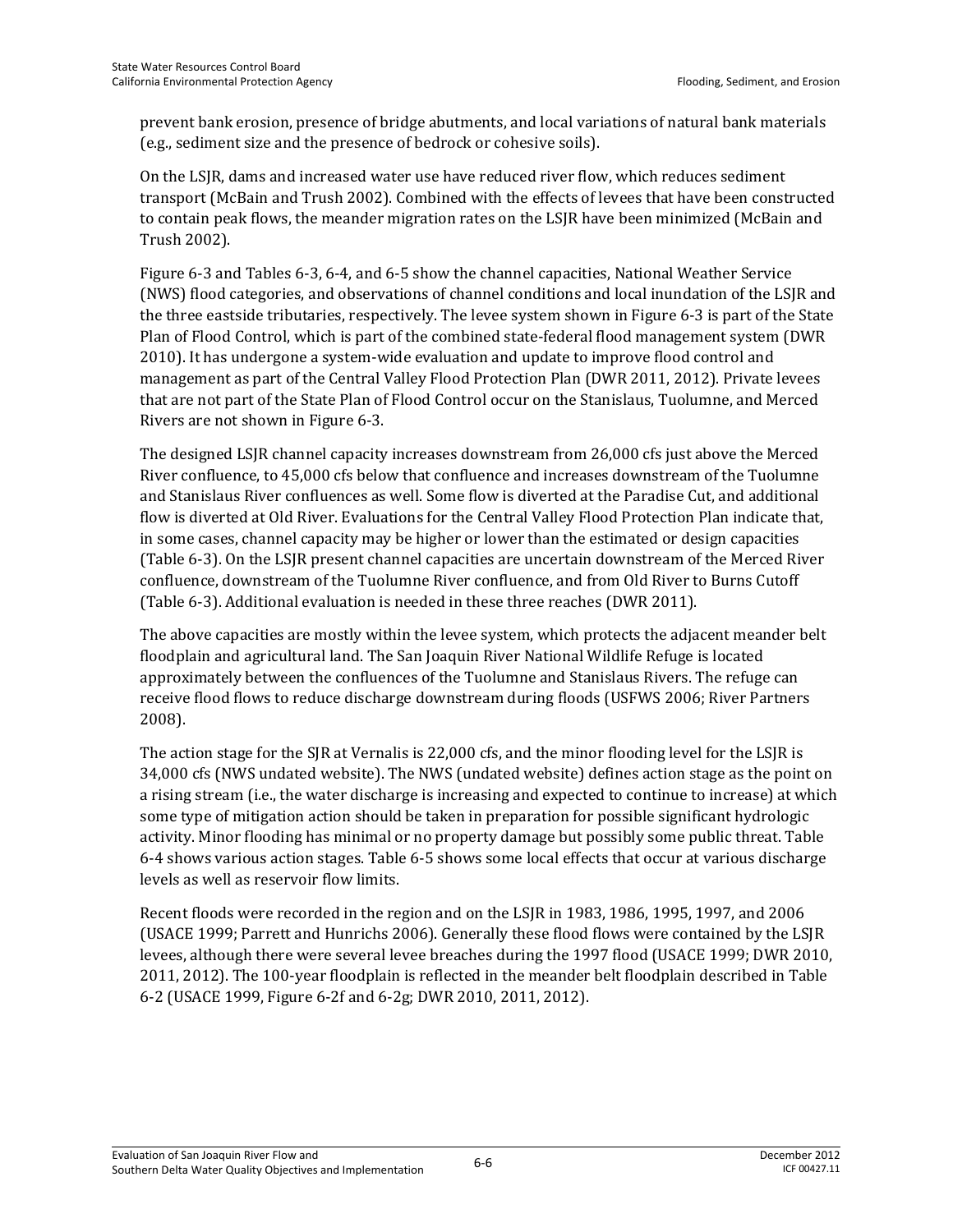

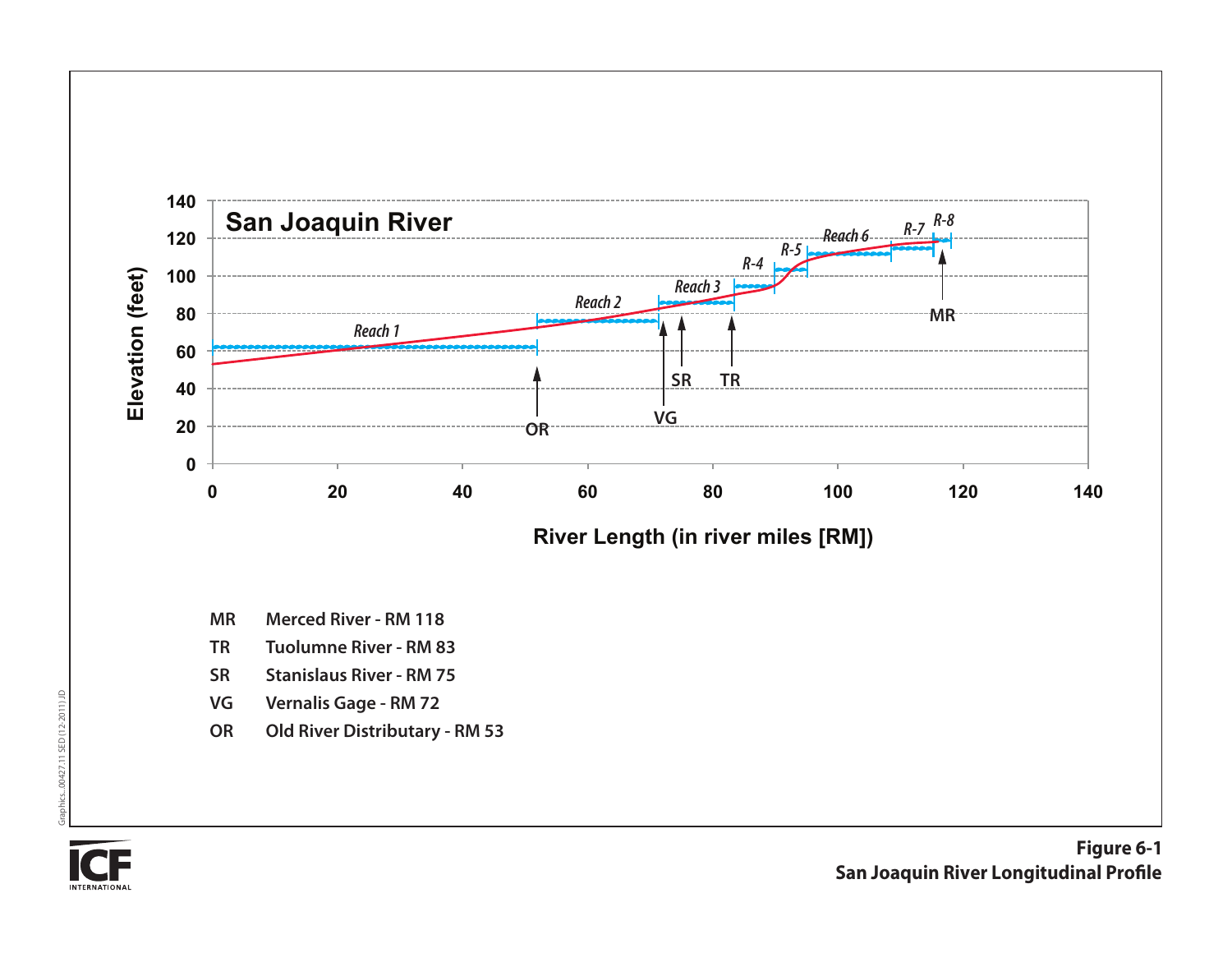



Graphics...00427.11 SED (4-2011) JD

Graphics...00427.11 SED (4-2011) JD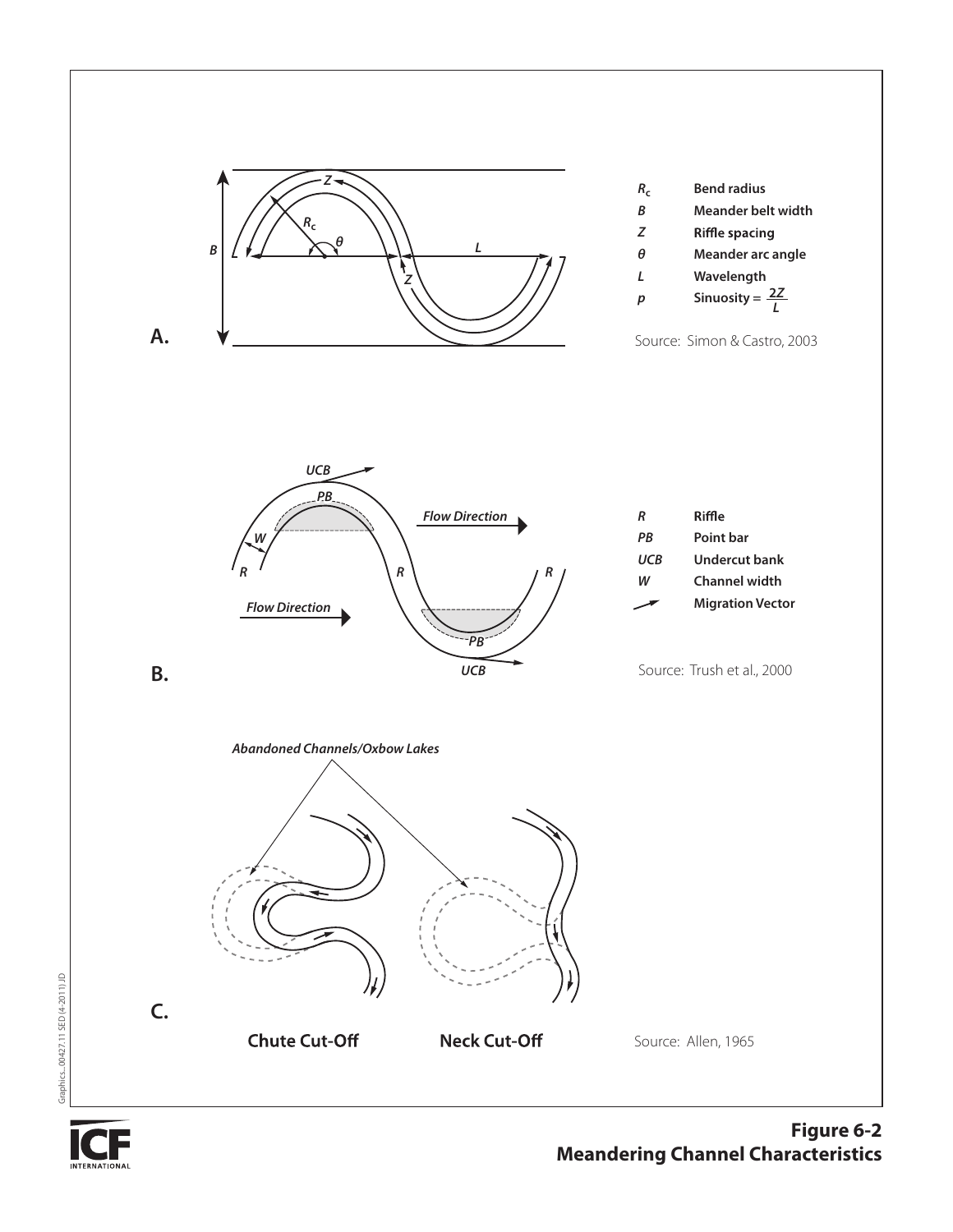



Graphics...00427.11 SED (4-2012) JD

Graphics...00427.11 SED (4-2012) JD

**Figure 6-3 Channel Capacities and Levees**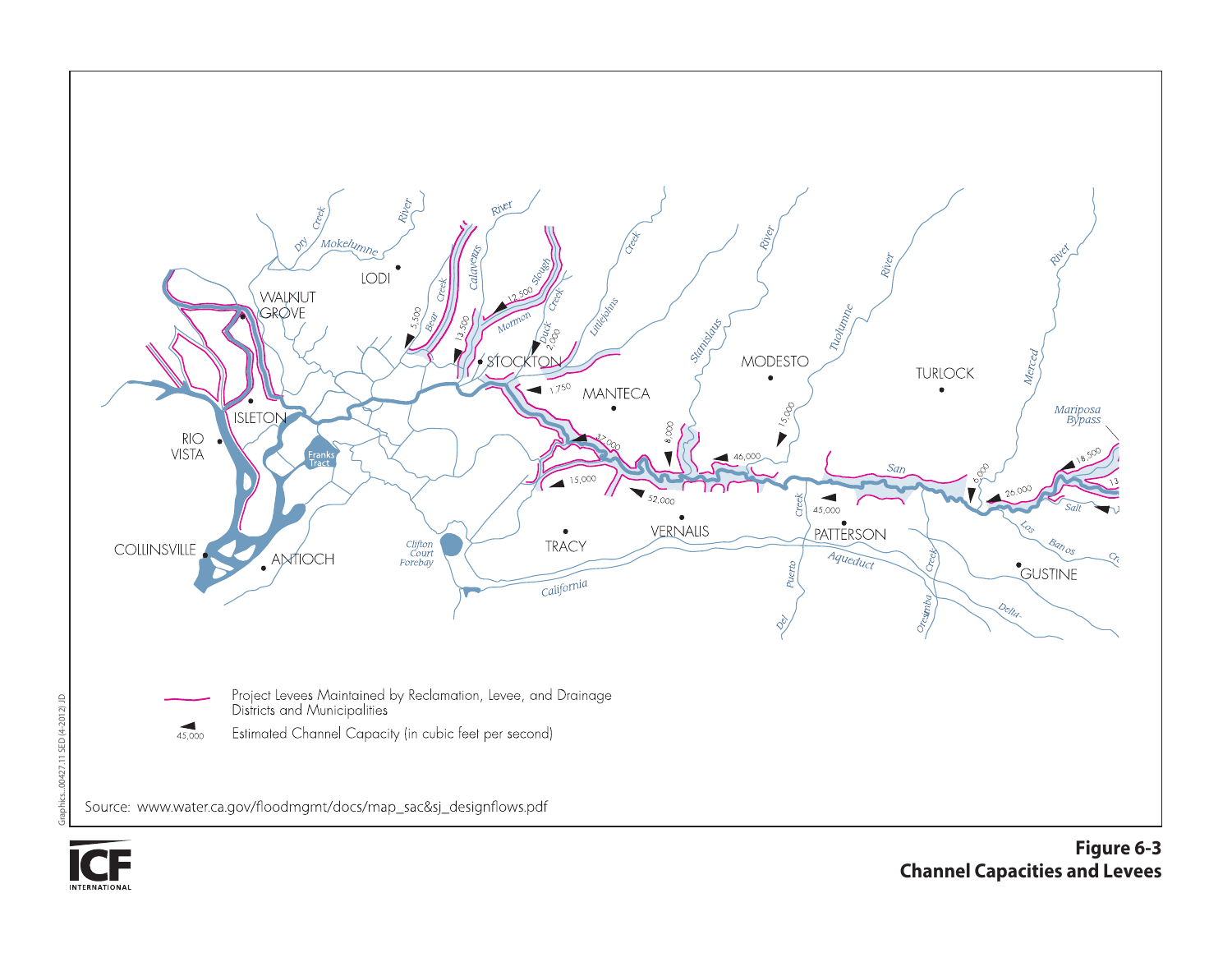#### **Table 6-2. Lower San Joaquin River Channel Reaches**

| $\overline{2}$<br>Reach                                                                                                                                                                                                                                                   |                                                                                                                                                                                                                                                                        | 3                                                                                                                                                                                                                                                                                                                                                                                                         | $\overline{4}$                                                                                                                                                                                        | 5                                                                                   | 6                                                                                                                                                                                                                                                            | 7                                                                                                                                                                                         | 8                                                                                            |
|---------------------------------------------------------------------------------------------------------------------------------------------------------------------------------------------------------------------------------------------------------------------------|------------------------------------------------------------------------------------------------------------------------------------------------------------------------------------------------------------------------------------------------------------------------|-----------------------------------------------------------------------------------------------------------------------------------------------------------------------------------------------------------------------------------------------------------------------------------------------------------------------------------------------------------------------------------------------------------|-------------------------------------------------------------------------------------------------------------------------------------------------------------------------------------------------------|-------------------------------------------------------------------------------------|--------------------------------------------------------------------------------------------------------------------------------------------------------------------------------------------------------------------------------------------------------------|-------------------------------------------------------------------------------------------------------------------------------------------------------------------------------------------|----------------------------------------------------------------------------------------------|
| $0 - 53$<br>River Mile<br>(RM)                                                                                                                                                                                                                                            | $53 - 73$                                                                                                                                                                                                                                                              | $73 - 83.5$                                                                                                                                                                                                                                                                                                                                                                                               | $83.5 - 90$                                                                                                                                                                                           | $90 - 95$                                                                           | $95 - 108$                                                                                                                                                                                                                                                   | $108 - 116$                                                                                                                                                                               | $116 - 118$                                                                                  |
| Gradient<br>0.000036                                                                                                                                                                                                                                                      | 0.000057                                                                                                                                                                                                                                                               | 0.000234                                                                                                                                                                                                                                                                                                                                                                                                  | 0.000032                                                                                                                                                                                              | 0.00011                                                                             | 0.000146                                                                                                                                                                                                                                                     | 0.000284                                                                                                                                                                                  | 0.000086                                                                                     |
| Distributary<br>Description<br>channels<br>downstream of<br>Old River<br>flowing towards<br>junction with<br>Sacramento<br>River. Flow<br>generally<br>constrained<br>between levees<br>which protect<br>adjacent Delta<br>islands.<br>Source: McBain & Trush, Inc. 2000. | Floodplain<br>continues to<br>widen to Old<br>River cutoff.<br>Channel begins<br>to become<br>distributary at<br>Paradise Cut<br>and then Old<br>River; main San<br>Joaquin channel<br>continues<br>around east<br>side of Delta.<br>Vernalis stream<br>gage at RM 72. | Floodplain 2<br>miles wide<br>below<br>Tuolumne<br>confluence;<br>continues to<br>widen down-<br>stream. Tight<br>meanders, then<br>meander height<br>increases with<br>floodplain<br>width. Main<br>channel<br>generally<br>isolated from<br>adjacent<br>floodplain.<br>Stanislaus<br>enters at RM 75.<br>SJR National<br>Wildlife Refuge<br>between<br>Tuolumne and<br>Stanislaus River<br>confluences. | Floodplain<br>widens to more<br>than two miles.<br>Laird Slough<br>flows north<br>from north side<br>of river.<br>Tuolumne River<br>enters at<br>approximately<br>RM 83 and<br>floodplain<br>narrows. | Channel<br>constrained<br>with narrow<br>floodplain less<br>than 0.6 miles<br>wide. | Floodplain and<br>abandoned<br>channels are<br>adjacent to<br>main channel<br>but not<br>generally<br>connected.<br>Floodplain up to<br>2 miles wide.<br>Downstream<br>end of reach<br>terminates at<br>Sewage<br>Disposal Ponds<br>southwest of<br>Modesto. | Channel<br>somewhat<br>constrained<br>with floodplain<br>less than 1 mile<br>wide. Channel<br>less connected<br>to floodplain<br>than Reach 8.<br><b>Ends at Crows</b><br>Landing Bridge. | Meander<br>Channels<br>connected to<br>main channel.<br>Merced River<br>enters at RM<br>118. |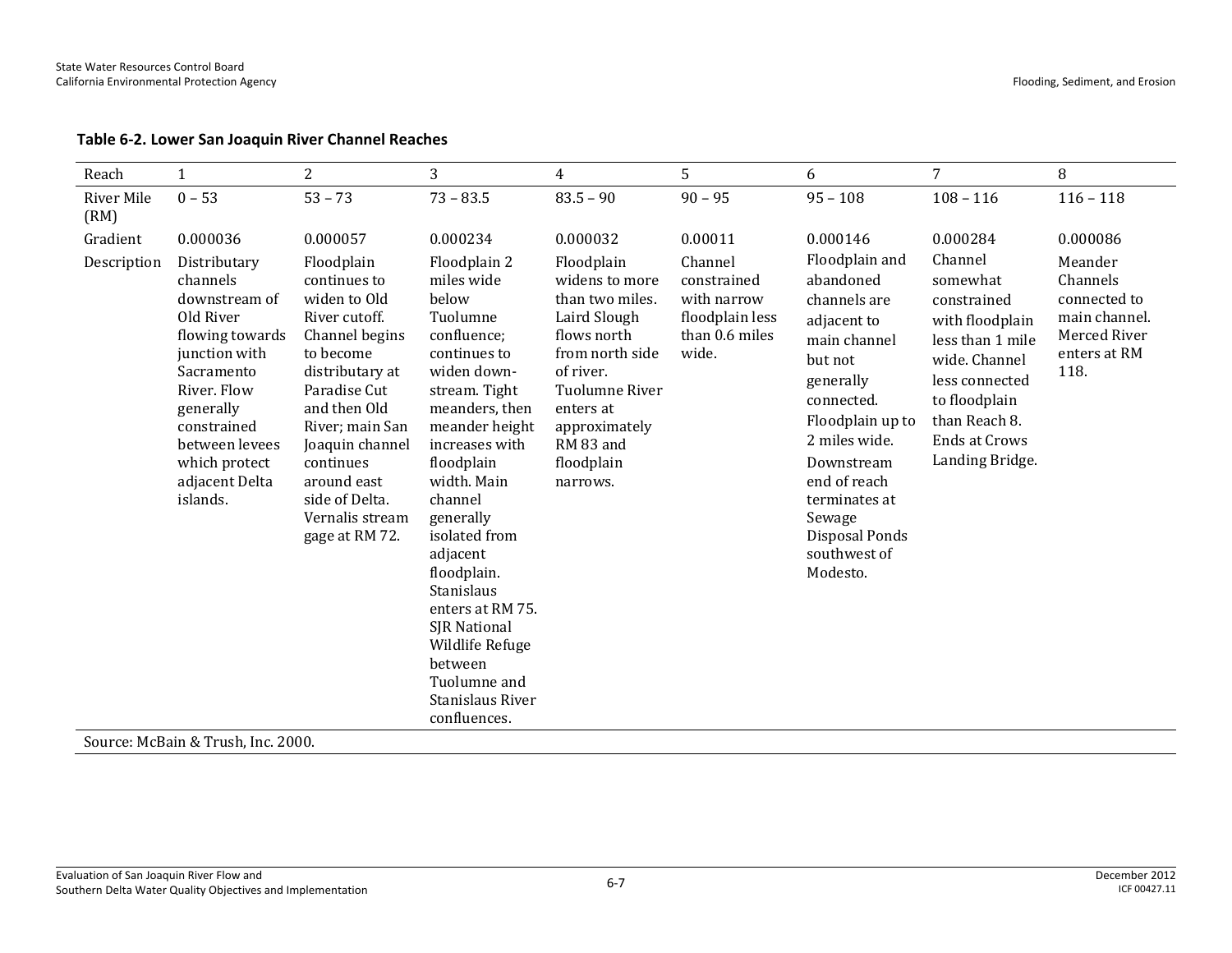The composite condition for the LSJR levees is primarily "higher concern" (i.e., the levees display more performance problems than those of lower concern), with stretches of "medium concern" and short stretches of "lower concern" (DWR 2012, Figure 1-7), based on detailed levee evaluations along the LSJR conducted for the Central Valley Flood Protection Plan (DWR 2010, 2011, 2012). The evaluations included numerous criteria that affect levee integrity including seepage, slope stability, erosion, and animal burrows (DWR 2011, 2012). California Department of Water Resources (DWR) (2011) also includes individual rating maps for each assessment criteria.

|                                                                                                                                                                                  | <b>Estimated Channel</b> | Design Channel              | <b>Estimated Current</b>            |  |  |
|----------------------------------------------------------------------------------------------------------------------------------------------------------------------------------|--------------------------|-----------------------------|-------------------------------------|--|--|
| River Channel Reach                                                                                                                                                              | Capacity $(cfs)^1$       | Capacity (cfs) <sup>2</sup> | Channel Capacity (cfs) <sup>2</sup> |  |  |
| Stanislaus River                                                                                                                                                                 | 8,000                    | 12,000                      | 23,000                              |  |  |
| Tuolumne River                                                                                                                                                                   | 15,000                   | 15,000                      | No data                             |  |  |
| Merced River                                                                                                                                                                     | 6,000                    | No data                     | No data                             |  |  |
| San Joaquin River                                                                                                                                                                |                          |                             |                                     |  |  |
| <b>Upstream of Merced</b><br>Confluence                                                                                                                                          | 26,000                   | No data                     | No data                             |  |  |
| Downstream of Merced<br>Confluence                                                                                                                                               | 45,000                   | 45,000                      | 22,000-35,0003                      |  |  |
| Downstream of<br>Tuolumne Confluence                                                                                                                                             | 46,000                   | 46,000                      | 25,0003                             |  |  |
| Downstream of<br>Stanislaus Confluence to<br>Paradise Cut                                                                                                                        | 52,000                   | 52,000                      | 66,000                              |  |  |
| Paradise Cut to Old<br>River                                                                                                                                                     | 37,000                   | 37,000                      | 30,000-40,0003                      |  |  |
| Old River                                                                                                                                                                        | 15,000                   | No data                     | No data                             |  |  |
| Old River to Burns<br>Cutoff                                                                                                                                                     |                          | 18,000                      | 15,000-20,0003                      |  |  |
| Sources: 1 DWR. Undated. www.water.ca.gov/floodmgmt/docs/map_sac&sj_designflows.pdf; 2 DWR<br>2011; <sup>3</sup> Potential inadequacy, additional evaluation required (DWR 2011) |                          |                             |                                     |  |  |
| = cubic feet per second<br>cfs                                                                                                                                                   |                          |                             |                                     |  |  |

#### **Table 6-3. River Channel Capacity**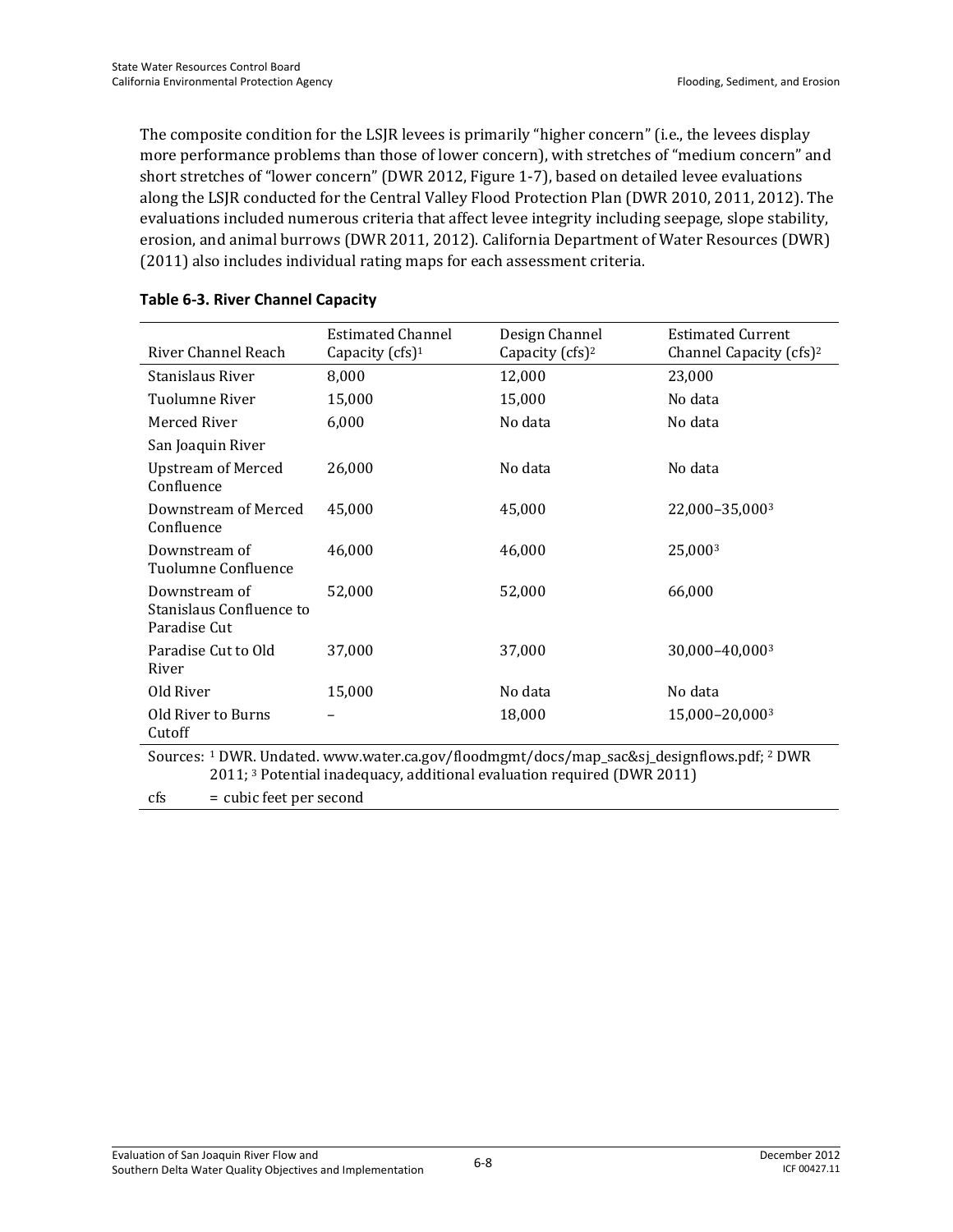|                                  | Action<br>$(cfs/feet)^1$ | Minor<br>(cfs/feet) | Moderate<br>(cfs/feet) | Major<br>(cfs/feet) |
|----------------------------------|--------------------------|---------------------|------------------------|---------------------|
| Stanislaus River at              | 8,500 / 13.0             | 12,500 / 16.0       | 22,100 / 21.0          | 24,000/             |
| Orange Blossom Bridge<br>(RM 41) |                          |                     |                        | 22.0                |
| Tuolumne River at                | 6,600 / 50.5             | 10,400 / 55.0       | 36,900 / 66.0          | 40,000/             |
| Modesto (RM 4)                   |                          |                     |                        | 67.0                |
| Merced River at                  | 3,200 / 67.0             | 6,900 / 71.0        | 9,000 / 73.8           | 10,600/             |
| Stevinson (RM 5)                 |                          |                     |                        | 75.0                |
| San Joaquin River at<br>Vernalis | 22,000 / 24.5            | 34,000 / 29.0       | 50,000 / 32.0          | 100,000/<br>37.3    |

#### **Table 6-4. National Weather Service Flood Category, Discharge and Elevation at Plan Area Stream Gages**

Source: National Weather Service (NWS) – Advanced Hydrologic Prediction Service. See "Scale to Flood Categories" dropdown box for flood levels (discharge cfs read from graph).

Stanislaus River:

http://water.weather.gov/ahps2/hydrograph.php?wfo=sto&gage=obbc1&view=1,1,1,1,1,1,1, 1&toggles=10,7,8,2,9,15,6&type=2

#### Tuolumne River:

http://water.weather.gov/ahps2/hydrograph.php?wfo=sto&gage=mdsc1&view=1,1,1,1,1,1,1 ,1&toggles=10,7,8,2,9,15,6&type=2

#### Merced River:

http://water.weather.gov/ahps2/hydrograph.php?wfo=hnx&gage=stvc1&view=1,1,1,1,1,1,1, 1&toggles=10,7,8,2,9,15,6&type=2

San Joaquin River:

http://water.weather.gov/ahps2/hydrograph.php?wfo=sto&gage=vnsc1&view=1,1,1,1,1,1,1, 1&toggles=10,7,8,2,9,15,6&type=2

High Water Level Terminology: http://aprfc.arh.noaa.gov/resources/docs/floodterms.php

cfs = cubic feet per second

#### $RM = river$  mile

<sup>1</sup> The NWS (undated web site) defines action stage as the point on a rising stream (i.e., the water discharge is increasing and expected to continue to increase) at which some type of action should be taken in preparation for possible significant hydrologic activity.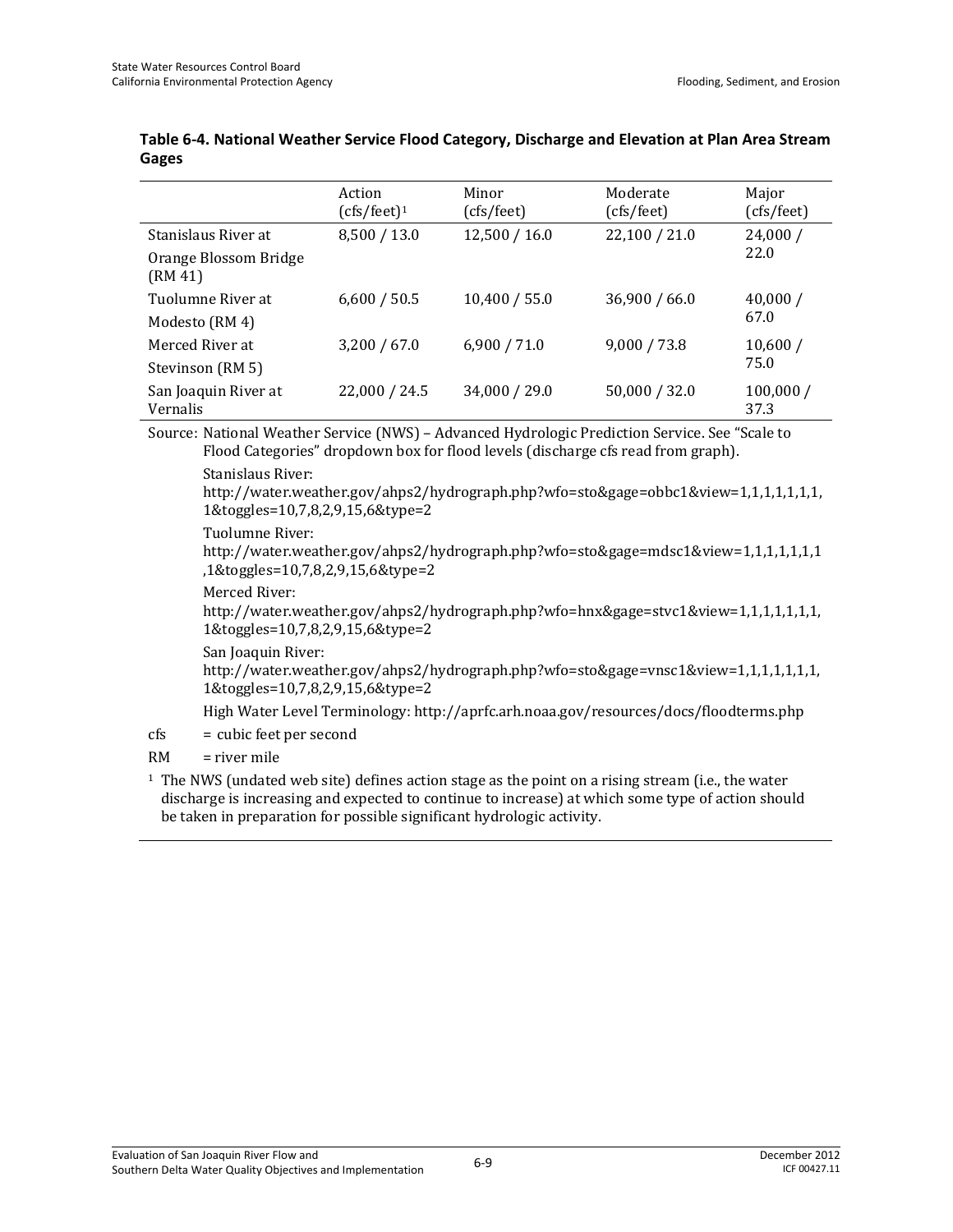| Discharge cfs / Elevation feet                         | Observation / Impact                                                                                                                                        |
|--------------------------------------------------------|-------------------------------------------------------------------------------------------------------------------------------------------------------------|
| Stanislaus River                                       |                                                                                                                                                             |
| 5,000 / 10.5                                           | Inundation of several campsites in Caswell State Park (below RM 9)                                                                                          |
| 5,700 / 11.0                                           | Orange Blossom Park (RM 47) and Caswell State Park flooding in<br>lowest areas                                                                              |
| 6,000 / 11.5                                           | Caswell State Park access roads and park areas flooded. Orange<br>Blossom Park lower areas flooded.                                                         |
| 7,500/                                                 | New Melones power generation maximum flow                                                                                                                   |
| $8,300/$ -                                             | New Melones maximum capacity of outlet works                                                                                                                |
| Tuolumne River                                         |                                                                                                                                                             |
| 5,500/                                                 | New Don Pedro power generation maximum flow                                                                                                                 |
| 10,000 / 55.0                                          | Channel capacity through downtown Modesto.                                                                                                                  |
| $40,000 - 67.0$                                        | Extensive flooding occurs. Flow in excess of 40,000 cfs could cause<br>extensive damage to residential, industrial and commercial<br>development in Modesto |
| Merced River                                           |                                                                                                                                                             |
| 3,200/                                                 | New Exchequer power generation maximum flow                                                                                                                 |
| $6,000/$ -                                             | Estimated channel capacity                                                                                                                                  |
| San Joaquin River at Vernalis                          |                                                                                                                                                             |
| 15,300 / 21.0                                          | Seepage into crops behind levee                                                                                                                             |
| 22,000 / 24.5                                          | Action stage                                                                                                                                                |
| 25,500 / 26.0                                          | Severe seepage outside levees                                                                                                                               |
| 100,000 / 37.3                                         | Top of levees. Above this height flooding outside of levees.                                                                                                |
|                                                        | Source: National Weather Service - Advanced Hydrologic Prediction Service. See "Default<br>Hydrograph" dropdown box for flood categories and flood impacts. |
| Stanislaus River:<br>1&toggles=10,7,8,2,9,15,6&type=2  | http://water.weather.gov/ahps2/hydrograph.php?wfo=sto&gage=obbc1&view=1,1,1,1,1,1,1,1,                                                                      |
| Tuolumne River:<br>,1&toggles=10,7,8,2,9,15,6&type=2   | http://water.weather.gov/ahps2/hydrograph.php?wfo=sto&gage=mdsc1&view=1,1,1,1,1,1,1                                                                         |
| Merced River:<br>1&toggles=10,7,8,2,9,15,6&type=2      | http://water.weather.gov/ahps2/hydrograph.php?wfo=hnx&gage=stvc1&view=1,1,1,1,1,1,1,1,                                                                      |
| San Joaquin River:<br>1&toggles=10,7,8,2,9,15,6&type=2 | http://water.weather.gov/ahps2/hydrograph.php?wfo=sto&gage=vnsc1&view=1,1,1,1,1,1,1,1,                                                                      |
| = cubic feet per second<br>cfs                         |                                                                                                                                                             |
| = River Mile<br><b>RM</b>                              |                                                                                                                                                             |

**Table 6-5. Local Inundation Observations and Reservoir Flow Limits**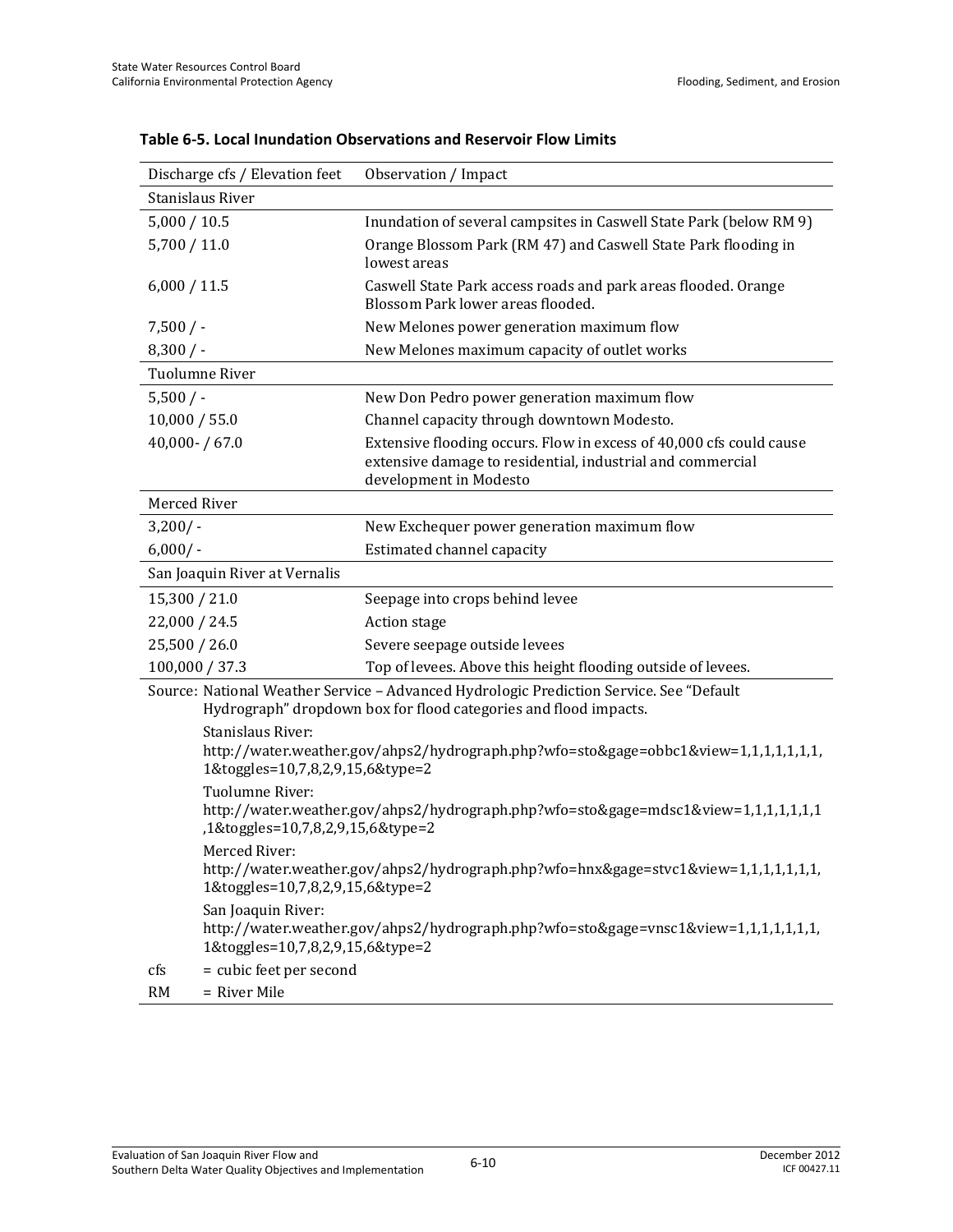### **Stanislaus River**

Similar to other Sierra Nevada tributaries, the Stanislaus River transitions from steeper, gravelbedded reaches affected by gold dredging and aggregate mining, to areas where various activities encroached on the stream channel and then to a lower gradient predominantly sand-bedded reach. The upper gravel-bedded reach is confined within a bedrock canyon (Goodwin Canyon) and extends from RM 54.75 to RM 58.4. Below RM 54.75, the river exits the bedrock canyon, but the channel is incised below adjacent alluvial river terraces that constrain the channel. This reach is gravel-bedded and there are occasional dredger tailings and gravel mining on the adjacent floodplain. This reach continues downstream to Oakdale (RM 41) and Riverbank (RM 34). At Riverbank, the channel and floodplain begin to become less constrained, and channel meandering becomes prominent. Based on the reduced gradient and increased meandering, the channel is expected to become more sand dominated in this reach. The lower and upper reaches have gradients of approximately 0.0004 to 0.0047, respectively, and the lowermost channel is sand-bedded (USACE 2002). Figure 6-4 shows the Stanislaus River longitudinal profile and Table 6-6 describes the three channel reaches, based on characteristics of the river channel and floodplain morphology as well as alterations to the river channel and floodplain (Kondolf et al. 2001).

| Reach                       | 1                                                                                                                                                                                                                                                                                                                                                                                             | 2                                                                                                                                                                                                                                                   | 3                                                                                                                                                         |
|-----------------------------|-----------------------------------------------------------------------------------------------------------------------------------------------------------------------------------------------------------------------------------------------------------------------------------------------------------------------------------------------------------------------------------------------|-----------------------------------------------------------------------------------------------------------------------------------------------------------------------------------------------------------------------------------------------------|-----------------------------------------------------------------------------------------------------------------------------------------------------------|
| River Mile (RM)             | $0 - 34$                                                                                                                                                                                                                                                                                                                                                                                      | 34-54.75                                                                                                                                                                                                                                            | 54.75-58.4                                                                                                                                                |
| Gradient                    | 0.0004                                                                                                                                                                                                                                                                                                                                                                                        | 0.0008                                                                                                                                                                                                                                              | 0.0047                                                                                                                                                    |
| Description                 | Reach below Riverbank<br>composed of Holocene<br>river deposits. Channel<br>meandering begins and<br>becomes more<br>prominent downstream.<br>Sand bedded conditions<br>probably begin below<br>Ripon based on the<br>lower channel gradient<br>and increased<br>meandering. Levees<br>extend from RM 0 to<br>about RM 11 Gravel<br>mining adjacent to river<br>upstream of Ripon (RM<br>19). | Channel is inset below<br>and confined by older<br>and higher river<br>terraces. Occasional<br>gravel mining and<br>dredger tailings<br>indicating gravel bed<br>conditions. Knights<br>Ferry at RM 54. Oakdale<br>at RM 41. Riverbank at<br>RM 34. | Channel is incised into<br>bedrock and very<br>confined and non-<br>meandering. Gravel<br>bedded. Begins to<br>emerge from bedrock<br>canyon at RM 54.75. |
| Source: Kondolf et al. 2001 |                                                                                                                                                                                                                                                                                                                                                                                               |                                                                                                                                                                                                                                                     |                                                                                                                                                           |

#### **Table 6-6. Stanislaus River Channel Reaches**

Under current conditions, gravel transport in the upper part of Reach 2 is estimated to begin in the range of 5,000 to 8,000 cfs based on observations and calculations in Kondolf et al. 2001. Kondolf et al. (2001) report a post dam high flow of 7,350 cfs in 1997. Figure 2-8 presents the monthly unimpaired and historical flows February–June for the Stanislaus River. This shows that flows of this level were not reached for water years 2000–2009.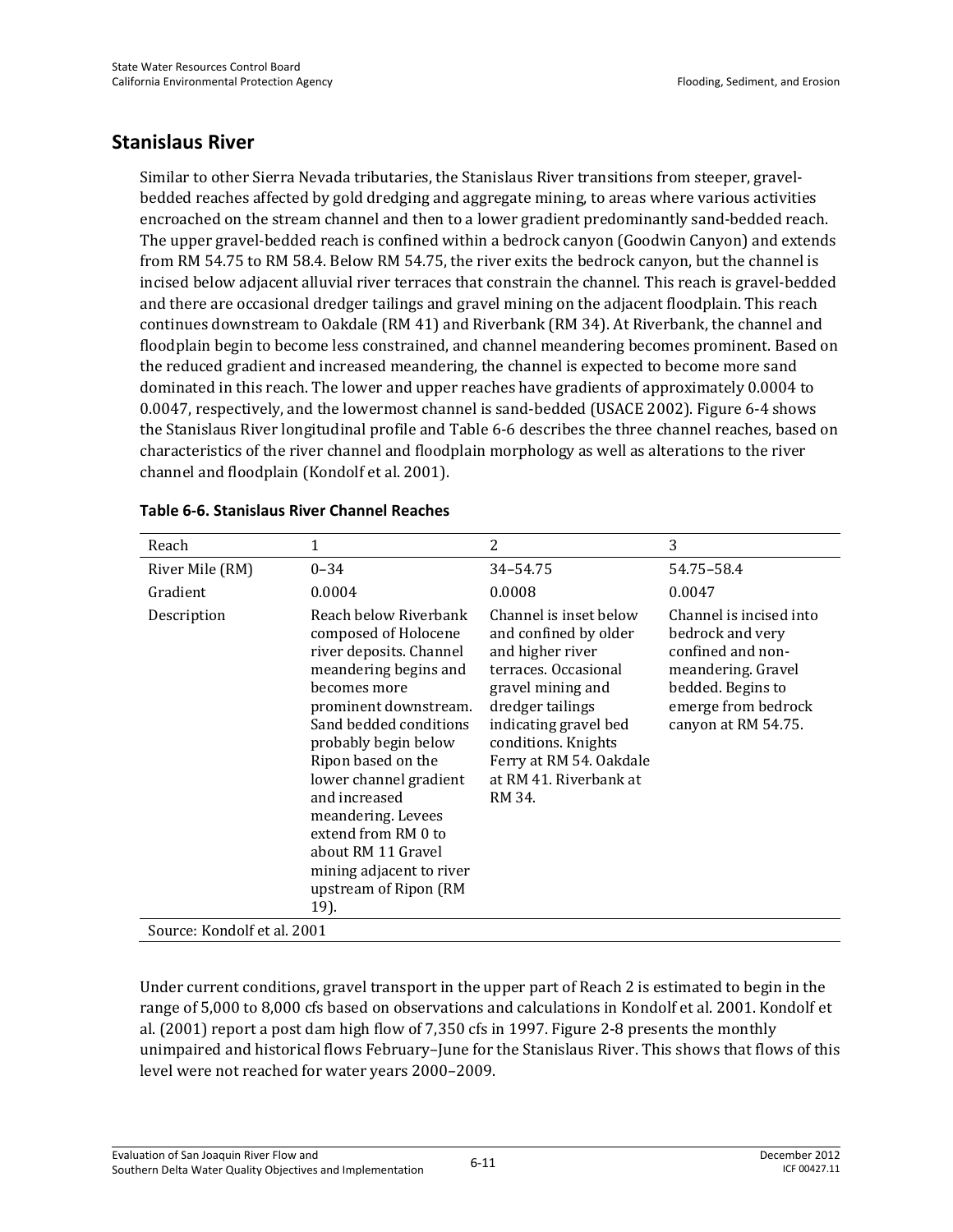The lower Stanislaus River is protected by levees to approximately RM 11 that allow a channel capacity of 8,000 cfs (Figure 6-3). These levees are not part of the State Plan of Flood Control but are called Stanislaus Local Interest Project Levees (DWR 2010, 2011, 2012). This channel capacity is the flood design flow for the entire river below Goodwin Dam (Kondolf et al. 2001). Evaluations for the Central Valley Flood Protection Plan indicate that the lower Stanislaus River channel capacity is higher than the values shown in Figure 6-3 and Table 6-3.

Table 6-4 shows that the action stage<sup>1</sup> for the Stanislaus River is 8,500 cfs, and that the minor flooding level for the Stanislaus River is 12,500 cfs (NWS undated website). Table 6-5 shows some local effects that occur at various discharge levels as well as reservoir flow limits for power generation.

Kondolf et al. (2001) also report active channel meandering and potential avulsion at Caswell State Park (approximately RM 4 to RM 9.5). Avulsion occurs when a stream channel leaves its initial channel, flows across the landscape and establishes a new channel position. Depending on landscape condition, the new channel may or may not reconnect with the original channel downstream. Avulsion only occurs during high flows.

There is not any increased rate in wetted surface area (approximately width) at flows of 100–10,000 cfs, based on a California Department of Fish and Game (DFG) (2010) evaluation of U.S. Army Corps of Engineers (USACE) cross sections with increasing flows on the Stanislaus River. This lack of increase suggests the Stanislaus River does not have a well-defined floodplain within this flow range.

Recent floods were recorded in the region and on the Stanislaus River in 1983, 1986, 1995, 1997, and 2006 (USACE 1999; Parrett and Hunrichs 2006). Generally these flood flows were contained by the channel and adjacent floodplain within the floodway (USACE 1999; DWR 2010, 2011, 2012). The 100-year floodplain is reflected in the channel reach descriptions in Table 6-6 (USACE 1999, Figures 6-2f and 6-2g).

Although the channel capacity is 8,000 cfs there is agriculture within the floodway that may be affected by seepage and high water tables at flows above 1,500 cfs (McAfee 2000; Kondolf et al. 2001). New Melones flow releases continue to operate in line with these limits (Clinton pers. comm.); however, flows on the Stanislaus are generally above 1,500 cfs. The 1,500 cfs restriction does not apply for flood-control releases.

The composite conditions (i.e., considering all the evaluated risk factors) for the evaluated Stanislaus River levees is "higher concern," i.e., the levees display more performance problems than those of lower concern (DWR 2012, Figure 1-7). Detailed levee evaluations for the Central Valley Flood Protection Plan only include the levees immediately upstream of the Stanislaus River–SJR confluence to about RM 2 (DWR 2010, 2011, 2012). The evaluations include numerous criteria that affect levee integrity including seepage, slope stability, erosion, and animal burrows (DWR 2011, 2012). DWR (2011) also includes individual rating maps for each assessment criteria.

 $\overline{a}$ 

<sup>1</sup> The NWS (undated web site) defines action stage as the point on a rising stream (i.e., the water discharge is increasing and expected to continue to increase) at which some type of mitigation action should be taken in preparation for possible significant hydrologic activity. Minor flooding has minimal or no property damage but possibly some public threat.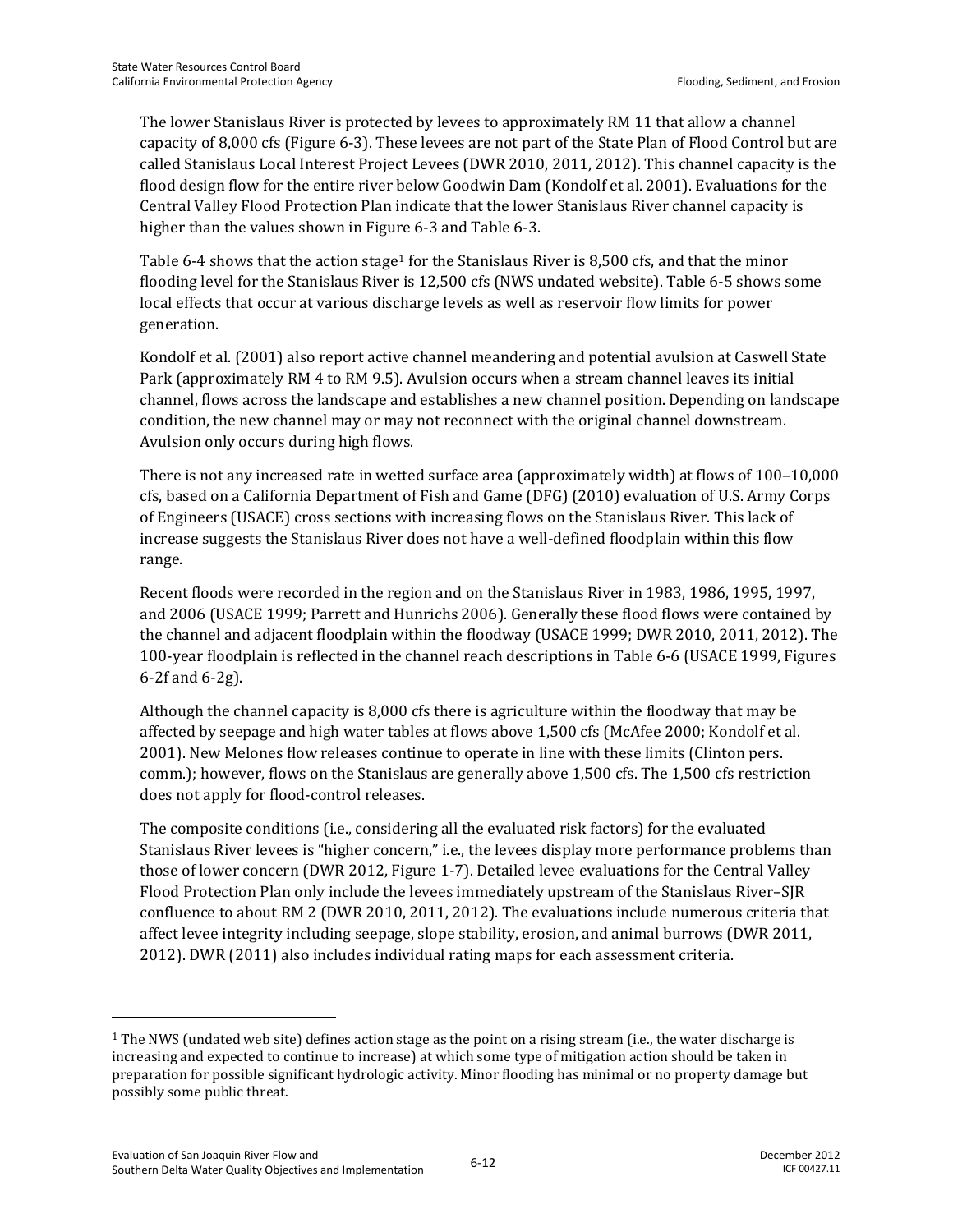



**Figure 6-4 Longitudinal Profiles for Stanislaus, Tuolumne, and Merced Rivers**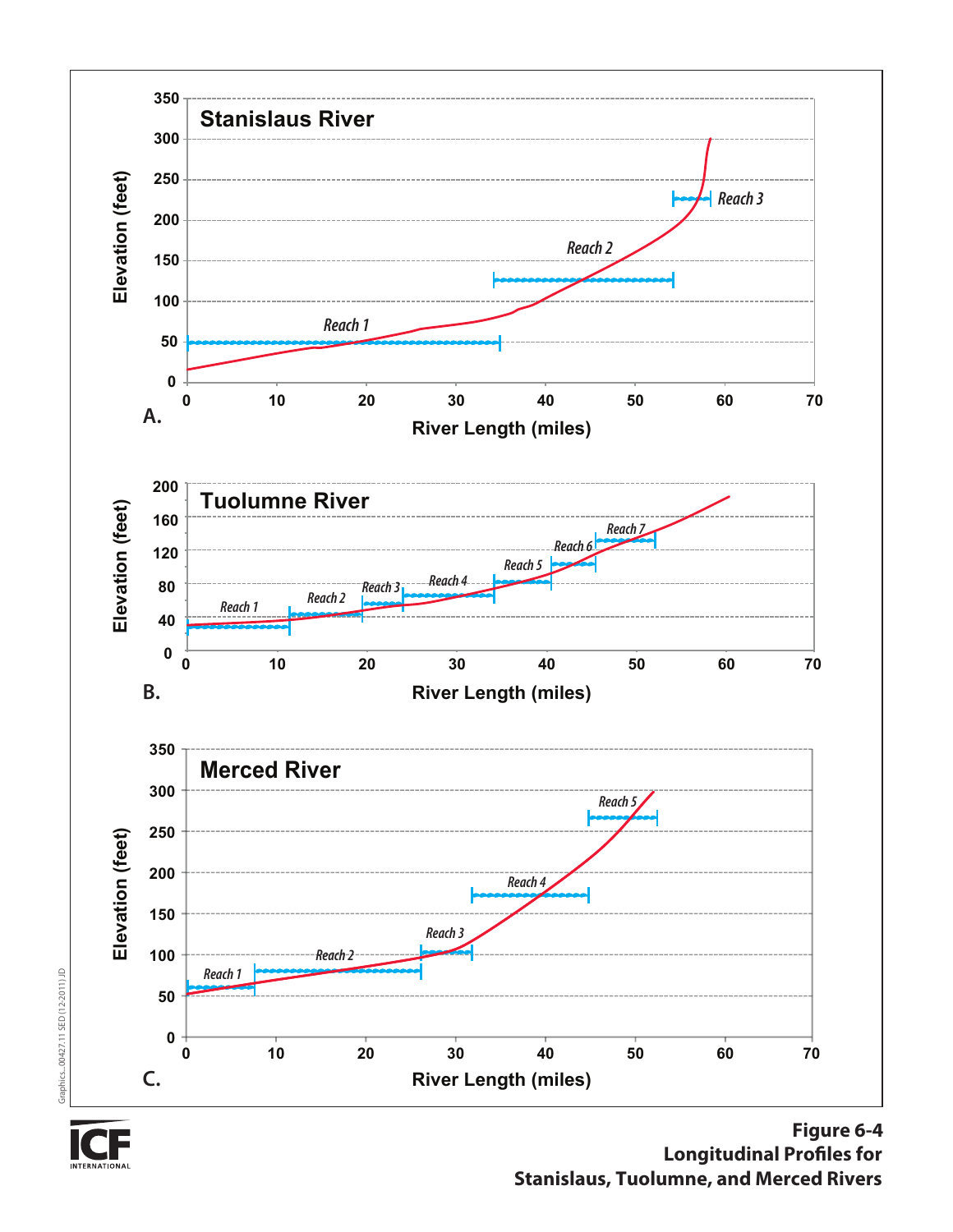### **Tuolumne River**

Similar to other Sierra Nevada tributaries, the Tuolumne River transitions from steeper, gravelbedded reaches that have been affected by gold dredging and aggregate mining activities to areas where various activities have encroached on the stream channel, and then to a lower gradient sandbedded reach. The upper gravel-bedded reaches are from RM 24 to RM 52 while the lower sandbedded reaches are from RM 0 to RM 24. The lower and upper reaches have gradients of approximately 0.0003 to 0.0015, respectively and the lowermost channel is sand-bedded (USACE 2002). Figure 6-4 shows the Tuolumne River longitudinal profile and Table 6-7 describes the seven channel reach divisions, based on characteristics of the river channel and floodplain morphology as well as alterations to the river channel and floodplain (McBain and Trush 2000).

Under current conditions, gravel transport in the upper reaches are estimated to begin at flows of 7,050 cfs and as high as 9,800 cfs based on observations and calculations presented in McBain and Trush 2000. USFWS (2010) report 1995 Tuolumne River flow of 8,400 cfs. Figure 2-7 (*Monthly Unimpaired and Historical Tuolumne River Flows February–June*) shows that in water years 2000– 2009, flows of this level were reached only in water year 2006.

Private levees occur intermittently along the lower ten miles of the Tuolumne River (DWR 2010, Appendix A, Figure 7).The lower Tuolumne River has an estimated channel capacity of approximately 15,000 cfs, which is also the design channel capacity for the entire river (Figure 6-3; Table 6-3).

Table 6-4 shows that the action stage for the Tuolumne River is 6,600 cfs and that the minor flooding level for the Tuolumne River is 10,400 cfs (NWS undated website). Table 6-5 shows some of the local effects that occur at various discharge levels as well as reservoir flow limits for power generation.

Overbank flow begins at river discharges of 1,100 cfs–3,200 cfs, based on a USFWS flow-overbank inundation evaluation of the Tuolumne River from RM 21.5 (just upstream of the Santa Fe Bridge near the town of Empire) to the La Grange Dam at RM 52 (USFWS 2010) using river channel aerial photographs from various years with river flows of 100–8,400 cfs, and then plotting river acres inundated versus river flow. These "overbank" flows are not flood flows that inundate the entire channel capacity; instead they are flows that inundate the adjacent point bars. The channel capacity for the Tuolumne River is approximately 15,000 cfs (Figure 6-3 and Table 6-3).

There is a greater rate of increase in wetted surface area (approximately width) at flows of 4,000– 6,000 cfs (DFG 2010), based on a DFG evaluation of USACE cross sections with increasing flows on the Tuolumne River. This increasing area suggests that meander bar and floodplain inundation begins and increases within this flow range although additional work is needed to refine this preliminary observation.

Recent floods were recorded in the region and on the Tuolumne River in 1983, 1986, 1995, 1997, and 2006 (USACE 1999; Parrett and Hunrichs 2006). Generally these flood flows were contained by the channel and adjacent floodplain within the floodway (USACE 1999). However, the 1997 flood resulted in bank overtopping near Modesto, Waterford, La Grange, and Roberts Ferry (USACE 1999). The 100-year floodplain is reflected in the channel reach descriptions in Table 6-7 (USACE 1999, Figure 6-2f and 6-2g).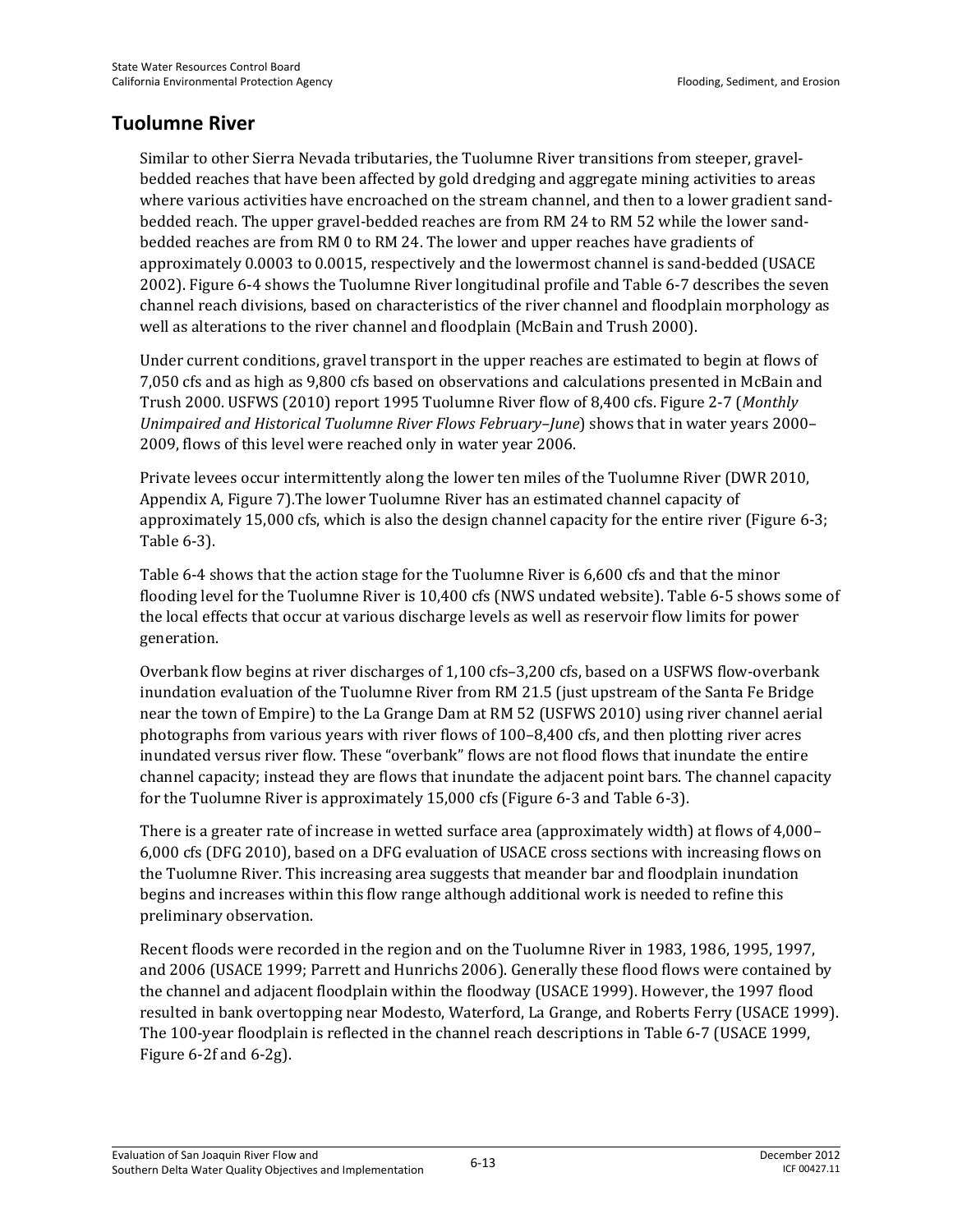#### **Table 6-7. Tuolumne River Channel Reaches**

| Reach       |                                                                             | 2                                                                                                                                                            | 3                                                                                                                                         | 4                                                                                                                                                              | 5                                                                                                                                                    | 6                                                                                                                                                         | 7                                                                                                                                                                                                    |
|-------------|-----------------------------------------------------------------------------|--------------------------------------------------------------------------------------------------------------------------------------------------------------|-------------------------------------------------------------------------------------------------------------------------------------------|----------------------------------------------------------------------------------------------------------------------------------------------------------------|------------------------------------------------------------------------------------------------------------------------------------------------------|-----------------------------------------------------------------------------------------------------------------------------------------------------------|------------------------------------------------------------------------------------------------------------------------------------------------------------------------------------------------------|
| River Mile  | $0.0 - 10.5$                                                                | $10.5 - 19.3$                                                                                                                                                | $19.3 - 24.0$                                                                                                                             | $24.0 - 34.2$                                                                                                                                                  | $34.2 - 40.3$                                                                                                                                        | $20.3 - 46.6$                                                                                                                                             | $46.6 - 52.0$                                                                                                                                                                                        |
| Gradient    | < 0.0003                                                                    | < 0.0003                                                                                                                                                     | < 0.0003                                                                                                                                  | $< 0.0003 - 0.0015$                                                                                                                                            | $0.0010 - 0.0015$                                                                                                                                    | $0.0010 - 0.0015$                                                                                                                                         | $0.0010 - 0.0015$                                                                                                                                                                                    |
| Description | Sand-Bedded                                                                 | Sand-Bedded                                                                                                                                                  | Sand-Bedded                                                                                                                               | Gravel-Bedded                                                                                                                                                  | Gravel-Bedded                                                                                                                                        | Gravel-Bedded                                                                                                                                             | Gravel-Bedded                                                                                                                                                                                        |
|             | Agricultural<br>encroachment. No<br>valley confinement<br>during high flow. | Agricultural and<br>urban<br>encroachment.<br>Moderate valley<br>confinement. City<br>of Modesto is in<br>reach center. Dry<br>Creek enters about<br>midway. | Agricultural and<br>rural<br>encroachment.<br>Low valley<br>confinement.<br>Upstream end is<br>transition to<br>gravel-bedded<br>channel. | In-channel gravel<br>mining occurs with<br>dike<br>encroachments.<br>Agricultural<br>encroachment.<br>Low valley<br>confinement<br>downstream of<br>Waterford. | Extensive off-<br>channel gravel<br>mining pits. Dikes<br>to isolate pits from<br>river. Agricultural<br>encroachment.<br>Low valley<br>confinement. | Remnant gold<br>dredge tailings on<br>floodplain.<br>Fragmented<br>channel with<br>multiple<br>backwaters. Low<br>valley confinement<br>during high flow. | Highest salmon<br>spawning use.<br>Agricultural land<br>use. Low valley<br>confinement<br>during high flow.<br>Single thread<br>meandering low<br>water channel with<br>low bankfull<br>confinement. |
|             | Source: McBain & Trush, Inc. 2000.                                          |                                                                                                                                                              |                                                                                                                                           |                                                                                                                                                                |                                                                                                                                                      |                                                                                                                                                           |                                                                                                                                                                                                      |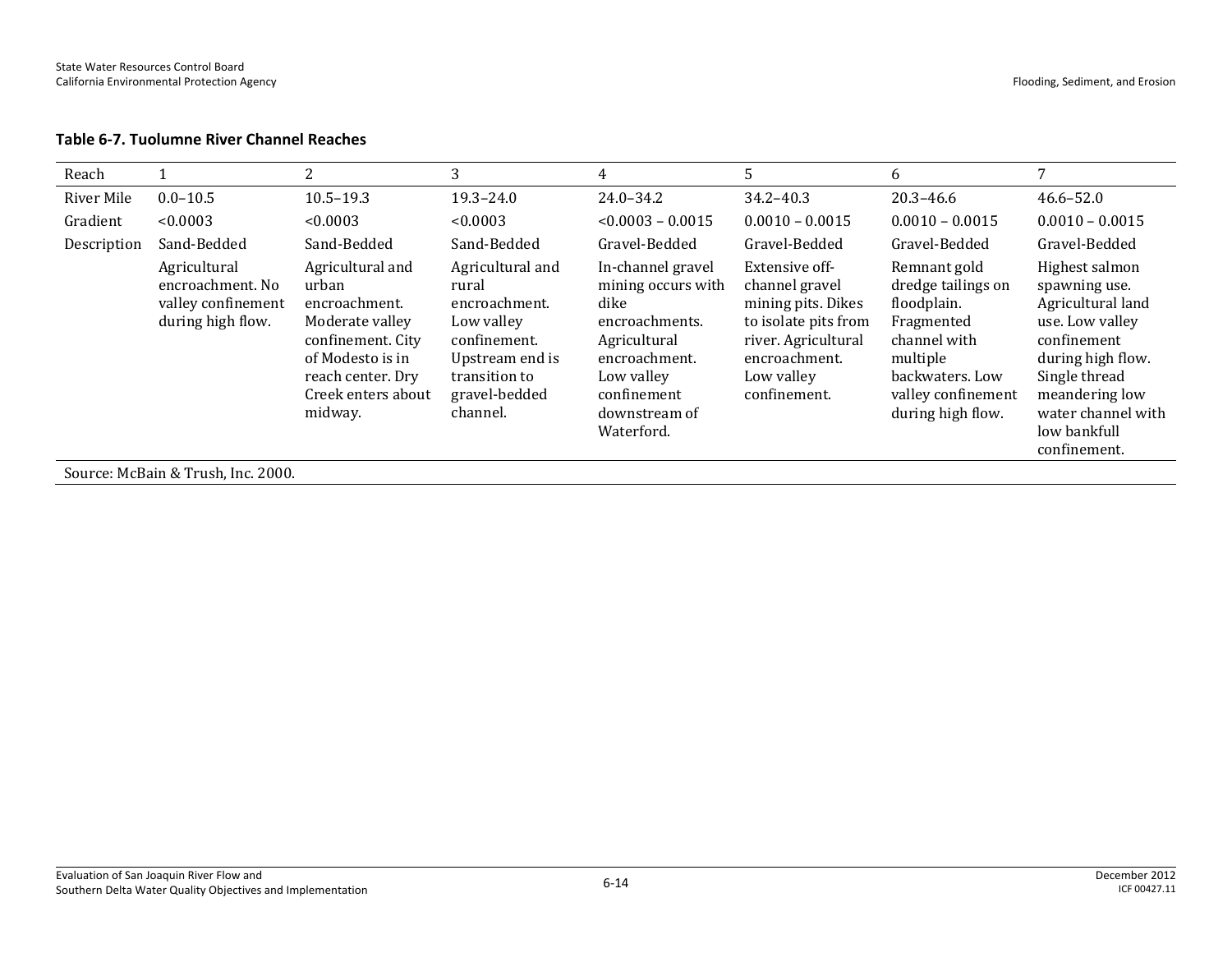### **Merced River**

Similar to other Sierra Nevada tributaries, the Merced River transitions from steeper, gravel-bedded reaches affected by gold dredging and aggregate mining, to areas where various activities have encroached on the stream channel, and then to a lower gradient sand-bedded reach. The lower and upper reaches have gradients of approximately 0.00002 to 0.0023, respectively, and the lowermost channel is sand-bedded (USACE 2002). Figure 6-4 shows the Merced River longitudinal profile, and Table 6-8 describes the five channel reach divisions (Stillwater Sciences 2001). These channel reach divisions are based on characteristics of the river channel and floodplain morphology as well as alterations to the river channel and floodplain.

Gravel transport (bed mobilization) in the upper dredger tailings reach was estimated to occur when flow conditions were greater than 4,800 cfs (Stillwater Sciences, 2001) which was similar to values in Kondolf et al. (1996) for similar sized material. Stillwater Sciences (2004) reports localized and short distance gravel movement (tens of feet) at flows of 1,870 cfs. Recent observations of gravel sediment movement in a restoration reach just above RM 43 (below Snelling , RM 48) show movement at similar discharges.

Harrison et al. (2011) measured discharge, flow characteristics and channel characteristics including changes in bed topography as an indicator of gravel mobility. They found that most of the gravel movement was in the upper 2,625 feet of the 6,645 foot restoration reach. This gravel movement primarily occurred at higher discharges of 4,255 cfs–5,015 cfs. Albertson et al. (2011) estimated more gravel mobility at lower discharges but that mobility does not reflect the observed gravel movement in the restoration reach (Harrison et al. 2011). Figure 2-6 (*Monthly Unimpaired and Historical Merced River Flows February–June*) shows that in water year 2000–water year 2009, flows of this level were reached in water years 2000, 2005, and 2006.

Bank erosion has decreased throughout the Merced River because of reduced peak flows and because of bank protection. About four percent of the channel banks show evidence of erosion, and these tend to alternate with bank protection sites (Stillwater Sciences 2001, Table 12). However, Harrison et al. (2011) evaluated ten meander bends in a restoration reach just above RM 43 and reported average bank erosion rates of 2.3 feet–8.5 feet per year for the periods of peak flow (water years 2005 and 2006). This bank erosion along the restored channel occurred in the broad dredger tailings area (Figure 6-4, Reach 5) and this bank-floodplain area was specifically anticipated to allow such bank erosion-channel migration.

Private levees locally reduce floodplain width in reaches 3 and 4, and reach 2 has levees along approximately 60 percent of its length (Stillwater Sciences 2001; DWR 2010, 2011). The Merced River has a channel capacity of approximately 6,000 cfs (Figure 6-3; Table 6-3; Stillwater Sciences 2001).

Table 6-4 shows that the action stage for the Merced River is 3,200 cfs, and that the minor flooding level for the Merced River is 6,900 cfs (NWS undated website). Table 6-5 shows the reservoir flow limits for power generation. DFG (2010) evaluated USACE cross sections and estimated the wetted surface area (approximately width) with increasing flows on the Merced River. Their analysis shows a greater rate of increase in wetted surface area at flows of 3,000–5,000 cfs. This increasing area suggests that meander bar and floodplain inundation begins and increases within this flow range although additional work is needed to refine this preliminary observation.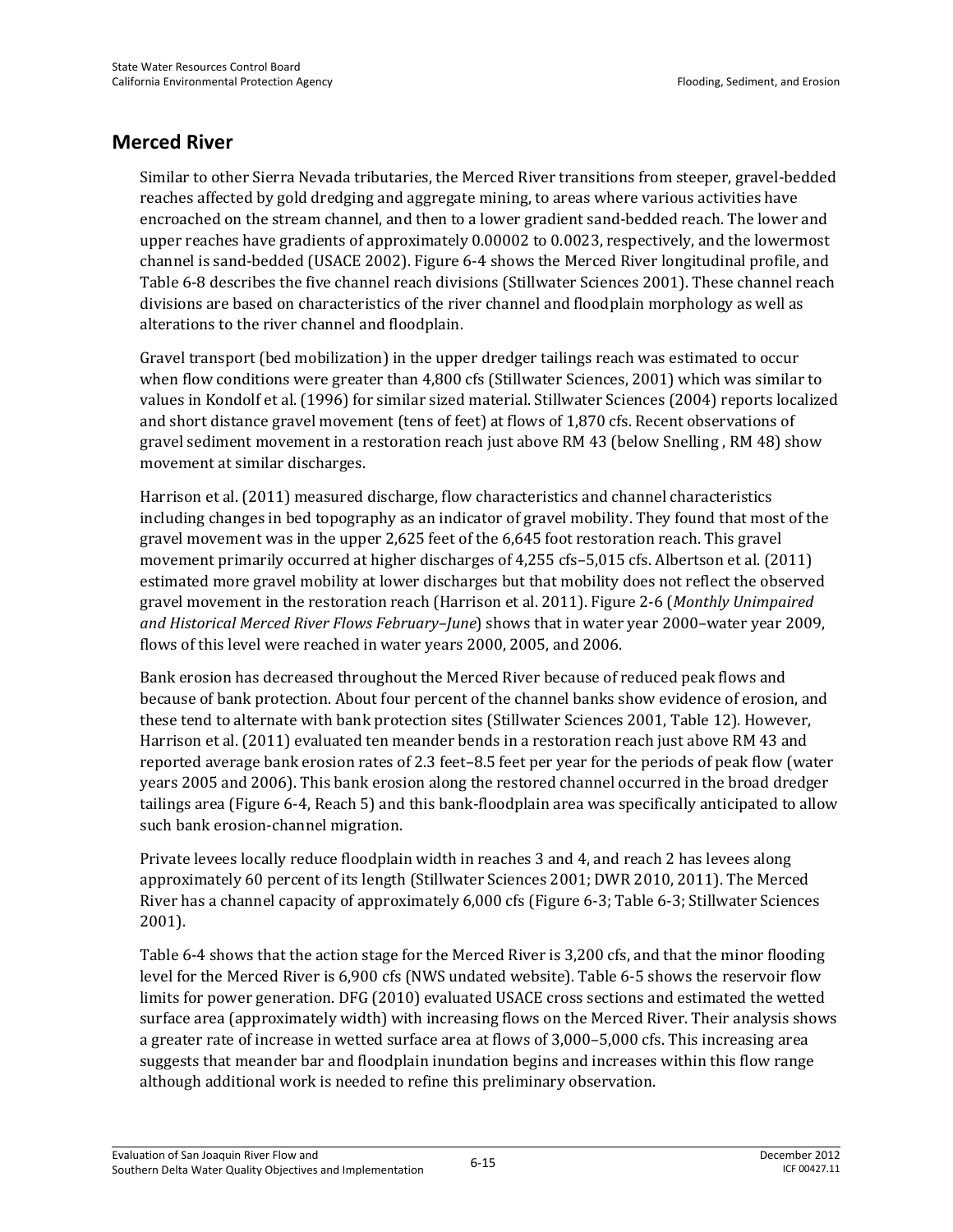Recent floods were recorded in the region, with high flows on the Merced River in 1983, 1986, 1995, 1997, 2005, and 2006 (USACE 1999; Parrett and Hunrichs 2006; Albertson et al. 2011; Harrison et al. 2011). These flood flows were contained by the channel and adjacent floodplain within the floodway (USACE 1999). The 100-year floodplain is reflected in the channel reach descriptions in Table 6-8 (USACE 1999, Figures 6-2f and 6-2g).

| Reach           | 1                                                                                                                                    | $\overline{2}$                                                                                                                                                                                                                                                                                                | 3                                                                                                                                                                                                                                                      | $\overline{4}$                                                                                                                                                                                                                                                                                           | 5                                                                                                                                                                                                                                                 |
|-----------------|--------------------------------------------------------------------------------------------------------------------------------------|---------------------------------------------------------------------------------------------------------------------------------------------------------------------------------------------------------------------------------------------------------------------------------------------------------------|--------------------------------------------------------------------------------------------------------------------------------------------------------------------------------------------------------------------------------------------------------|----------------------------------------------------------------------------------------------------------------------------------------------------------------------------------------------------------------------------------------------------------------------------------------------------------|---------------------------------------------------------------------------------------------------------------------------------------------------------------------------------------------------------------------------------------------------|
| River Mile (RM) | $0.0 - 8.0$                                                                                                                          | $8.0 - 26.8$                                                                                                                                                                                                                                                                                                  | $26.8 - 32.5$                                                                                                                                                                                                                                          | $32.5 - 45.2$                                                                                                                                                                                                                                                                                            | $45.2 - 52.0$                                                                                                                                                                                                                                     |
| Gradient        | 0.0002                                                                                                                               | 0.0003                                                                                                                                                                                                                                                                                                        | 0.0008                                                                                                                                                                                                                                                 | 0.0015                                                                                                                                                                                                                                                                                                   | 0.0023                                                                                                                                                                                                                                            |
| Description     | Confluence<br>Reach                                                                                                                  | Encroached<br>Reach                                                                                                                                                                                                                                                                                           | <b>Gravel Mining</b><br>Reach 2                                                                                                                                                                                                                        | <b>Gravel Mining</b><br>Reach 2                                                                                                                                                                                                                                                                          | Dredger<br><b>Tailings Reach</b>                                                                                                                                                                                                                  |
|                 | Reach entirely<br>sand bedded<br>and subject to<br>backwater<br>effects from<br>SJR. Some<br>meanders are<br>armored,<br>others not. | Channel bed<br>transitions<br>from gravel to<br>sand. The<br>transition zone<br>extends from<br>RM 25.5 to<br>16.5.<br>Agricultural<br>development<br>on former<br>floodplain<br>confines the<br>river area<br>between<br>private levees.<br>Channel<br>migration<br>eliminated and<br>channel<br>simplified. | Reach includes<br>Dry Creek<br>confluence.<br>Channel bed of<br>sand, gravel,<br>and cobble.<br>Channel is<br>incised up to 5<br>feet. Aggregate<br>mining in<br>channel and on<br>floodplain. Dry<br>Creek<br>contributes<br>large amount<br>of sand. | Cobble and<br>gravel bedded<br>but subsurface<br>contains<br>significant<br>sand. Channel<br>converted to<br>single-thread<br>channel with<br>floodplain<br>sloughs<br>converted to<br>irrigation<br>ditches and<br>drains. Some<br>remnant off-<br>channel<br>meander<br>channel<br>features<br>remain. | Channel and<br>floodplain<br>dredged for<br>gold. Adjacent<br>floodplain<br>raised by<br>dredge piles.<br>Channel<br>converted from<br>complex multi-<br>thread channel<br>to single<br>channel.<br>Agricultural<br>development<br>on floodplain. |

#### **Table 6-8. Merced River Channel Reaches**

Source: Stillwater Sciences 2001.

# **6.3 Regulatory Setting**

## **6.3.1 Federal**

Relevant federal programs, policies, plans, or regulations related to flood control and geomorphic conditions are described below.

## **National Flood Insurance Program**

The National Flood Insurance Act of 1968 and the Flood Disaster Protection Act of 1973 were intended to reduce the need for large, publicly funded flood control structures and disaster relief by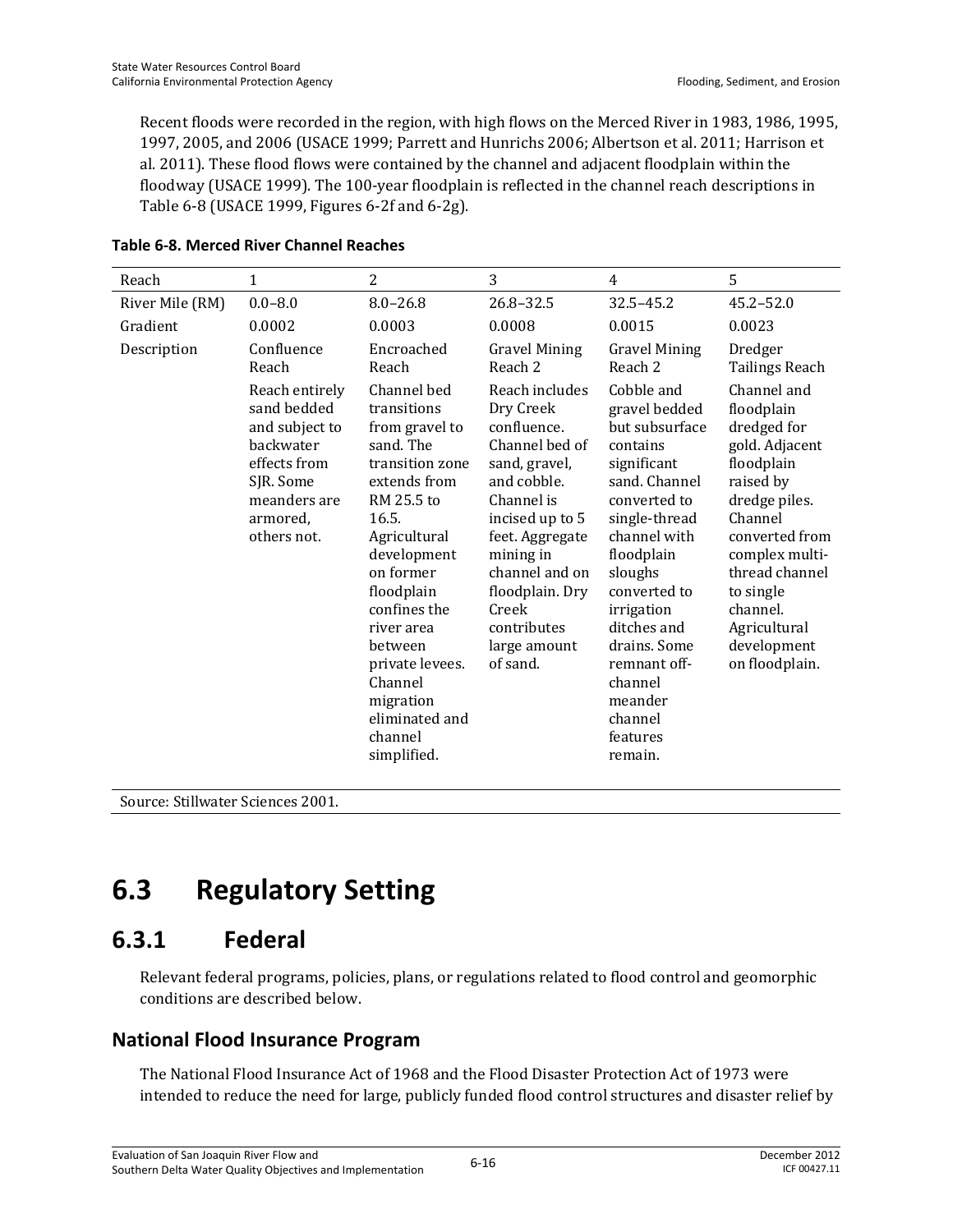restricting development on floodplains. The Federal Emergency Management Agency (FEMA) administers the National Flood Insurance Program (NFIP) to subsidize flood insurance to communities that comply with FEMA regulations limiting development in floodplains. FEMA issues Flood Insurance Rate Maps (FIRMs) for communities participating in the NFIP. These maps delineate flood hazard zones in the community. The maps designate lands likely to be inundated during a 100-year storm event and elevations of the base flood. They also depict areas between the limits affected by 100-year and 500-year events and areas of minimal flooding.

### Requirements for Federal Emergency Management Agency Certification

Communities use and must abide by FEMA guidelines, as defined in 44 Code of Federal Regulations (CFR) 59–77. For FEMA to recognize a levee under the NFIP, the community must provide evidence demonstrating that adequate design and operation and maintenance systems are in place to provide reasonable assurance that protection from the base flood (1 percent or 100-year flood) exists. These specific requirements are outlined in 44 CFR Section 65.10, Mapping of Areas Protected by Levee Systems, and include requirements for levee height, closures, embankment protection, embankment foundation and stability, settlement, interior drainage, and operation and maintenance plans.

## **U.S. Army Corps of Engineers Levee Design Criteria**

A majority of the levees included in the area affected by the alternatives are federally authorized and fall within the jurisdiction of USACE. The levee evaluation for the area affected by the alternatives conforms to the engineering criteria established by USACE for the assessment and repair of levees. The USACE provides technical criteria for issues such as overtopping of flood control levees and floodwalls, structural designs for closure structures for local flood protection projects, and design guidance on levees and conduits, culverts, and pipes.

## **U.S. Army Corps of Engineers Levee Safety Program**

In 2006, the USACE implemented a new Levee Safety Program with a more comprehensive and rigorous levee inspection process to aid in communicating to local sponsors and the public the overall condition of levee systems and to recommend actions to reduce flood risk. The USACE Rehabilitation and Inspection Program provides for rehabilitation and/or repair of certain eligible (active status) levees that are damaged during flood events. This authority covers post flood repair of both federally authorized and/or constructed and non-federally constructed flood control works. Inspections of federal levees are funded and conducted under the Inspection of Completed Works (ICW) program. Inspection of non-federal levees are funded and conducted under the Rehabilitation and Inspection Program. As the subject levees in the LSJR and lowermost Stanislaus River are classified as federal levees, inspections are funded and conducted under the ICW program.

## **6.3.2 State**

Relevant state programs, policies, plans, or regulations related to flood control and geomorphic conditions are described below.

## **Central Valley Flood Protection Board**

The California Central Valley Flood Protection Board (CVFPB) (formerly the California Reclamation Board) provides flood management for the Central Valley, including the Sacramento River and SJR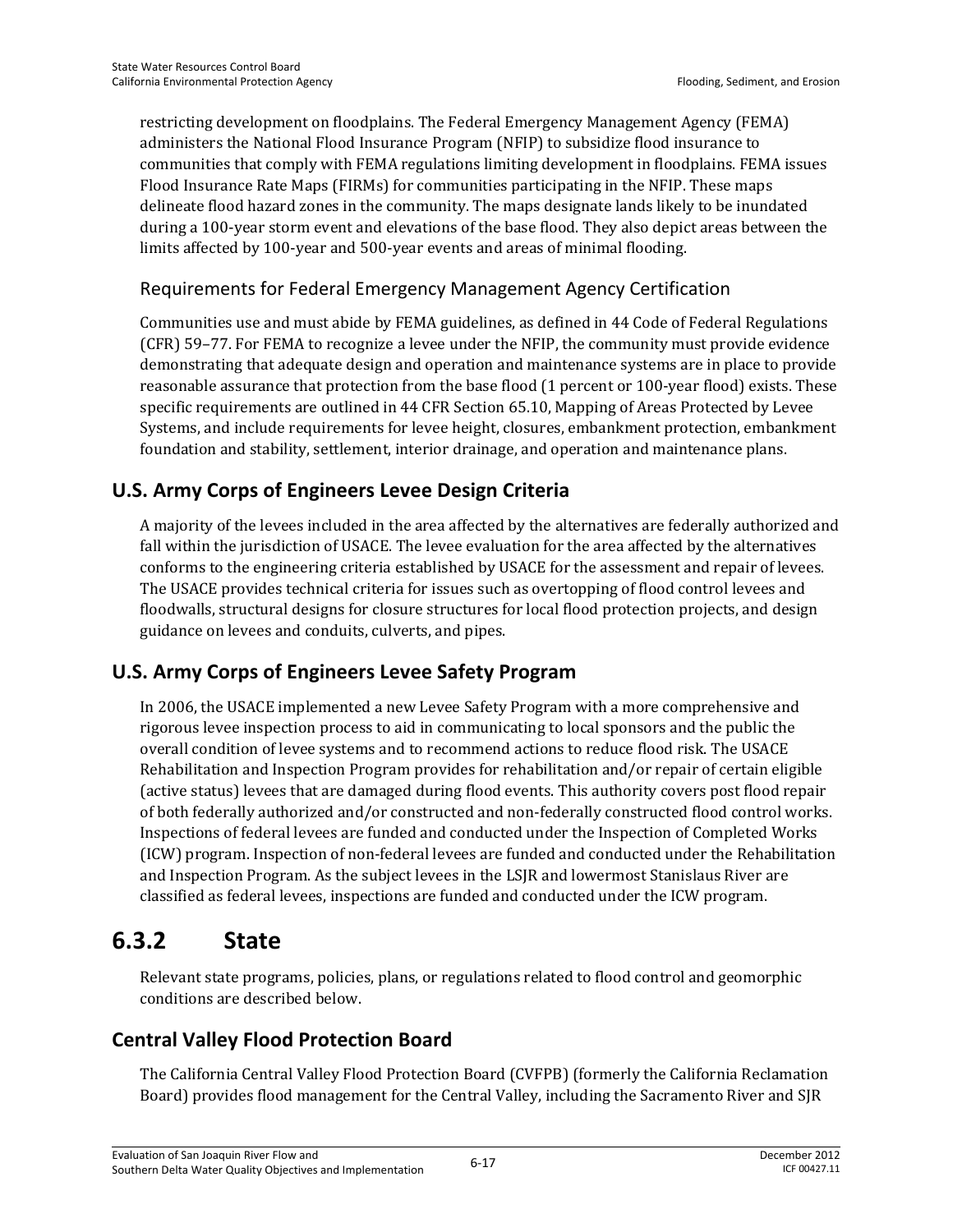and their tributaries. The CVFPB has established standards that apply to encroachments and work that affect authorized flood control projects, floodways, and any adopted plan of flood control (23 Cal. Code Regs., §§ 111–138).

### **Central Valley Flood Protection Plan**

The Central Valley Flood Protection Act of 2008 requires the DWR to prepare, and the CVFPB to adopt, the Central Valley Flood Protection Plan by 2012. The plan is intended to provide a systemwide approach to protecting areas currently protected by facilities of the State Plan of Flood Control. With 24 months of the plan's adoption, cities and counties within the Sacramento–San Joaquin Valley must update their general plans and zoning ordinances to include information in the plan, and goals and measures consistent with the plan, to reduce the risk of flood damage.

## **Safe, Clean, Reliable Water Supply Act**

This act declares that among the basic goals of the state are to protect the integrity of the state's water supply system from catastrophic failure attributable to earthquakes and flooding.

## **6.3.3 Regional or Local**

Local policies relevant to flood control and geomorphic condition within the three eastside tributaries, LSJR, and the Delta result from implementation of or compliance with federal and state requirements.

# **6.4 Impact Analysis**

This section lists the thresholds used to define impacts related to flooding, sediment, and erosion. It describes the methods of analysis and the approach to determine the significance of impacts on flooding, sediment, and erosion. It also identifies impacts that are not evaluated further in the impact discussion. The impact discussion describes the changes to baseline resulting from the alternatives and incorporates the thresholds for determining whether those changes are significant. Measures to mitigate (i.e., avoid, minimize, rectify, reduce, eliminate, or compensate for) significant impacts accompany the impact discussion, where appropriate.

## **6.4.1 Thresholds of Significance**

The thresholds for determining the significance of impacts for this analysis are based on the State Water Board's Environmental Checklist in Appendix A of the Board's CEQA regulations (23 Cal. Code Regs., §§ 3720–3781) and the Environmental Checklist in Appendix G of the State CEQA Guidelines. The thresholds derived from the checklist(s) have been modified, as appropriate, to meet the circumstances of the alternatives. (Cal. Code Regs., tit. 23, § 3777, subd. (a)(2).) Flooding, sediment, and erosion impacts were determined to be potentially significant (see Appendix B, *State Water Board's Environmental Checklist* in this SED) and, therefore, are discussed in the analysis. Impacts would be significant if the LSJR alternatives result in any of the following conditions.

 Substantially alter the existing drainage pattern, including alteration of the course of a stream or river, in a manner that would result in substantial erosion or siltation on or offsite.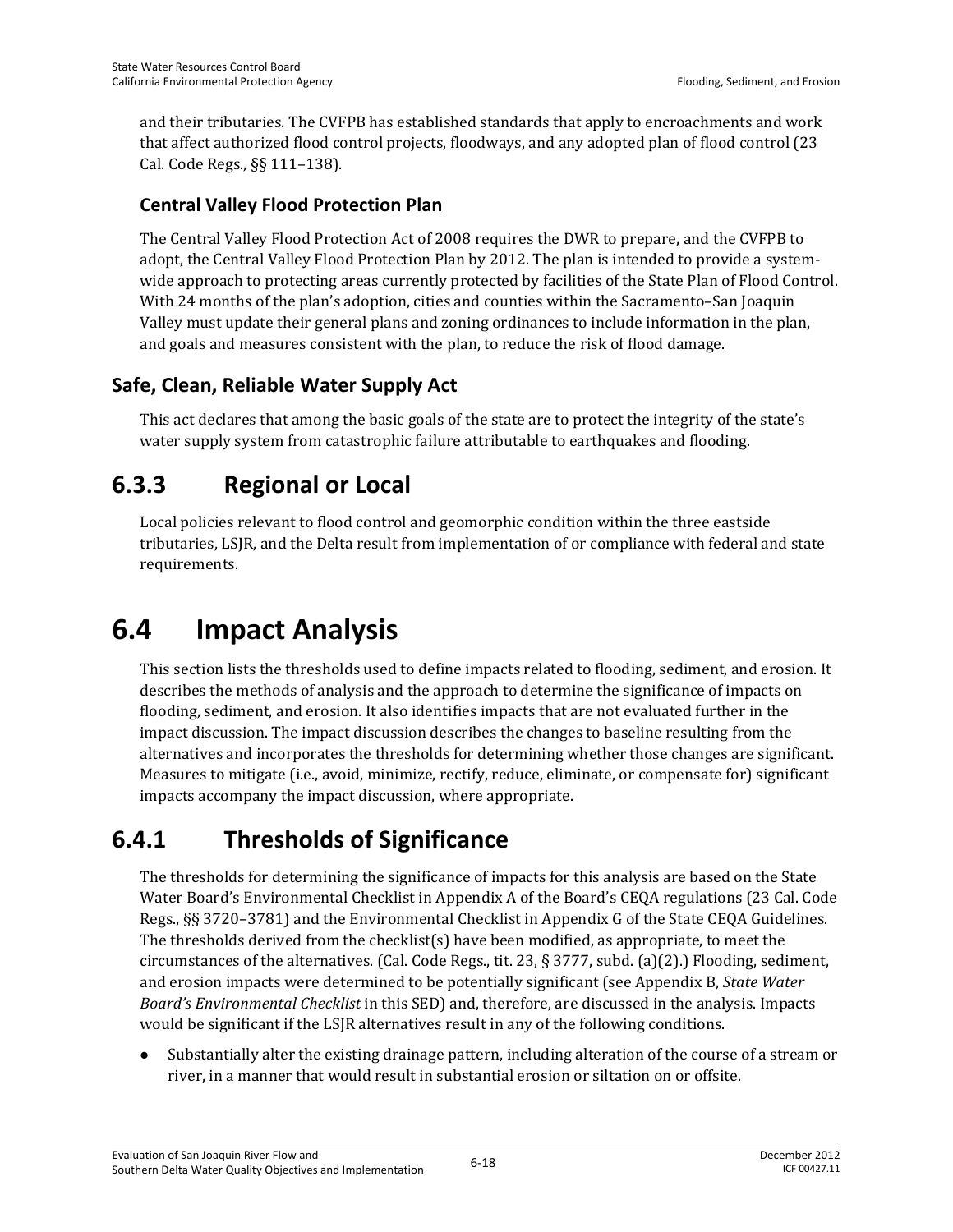Substantially alter the existing drainage, including the alteration of the course of a stream or river, or a substantial increase in the rate or amount of surface runoff in a manner that would result in flooding on or offsite.

As described in Appendix B, *State Water Board's Environmental Checklist,* the LSJR and SDWQ alternatives would result in either no impact or less-than-significant impacts on the following related to flooding, sediment, and erosion, and, therefore, are not discussed within this chapter.

- Place housing within a 100-year flood hazard area as mapped on a federal Flood Hazard Boundary or Flood Insurance Rate Map or other flood hazard delineation map.
- Place within a 100-year flood hazard area structures that would impede or redirect flood flows.
- Expose people or structures to a significant risk of loss, injury or death involving flooding, including flooding as a result of the failure of a levee or dam.
- Be located on a geologic unit or soil that is unstable, or that would become unstable as a result of the project, and potentially result in on or offsite landslide, lateral spreading, subsidence, liquefaction or collapse.
- Result in substantial soil erosion or the loss of topsoil.

In addition, as described in Appendix B, *State Water Board's Environmental Checklist,* the alternatives would result in either no impact or less-than-significant impacts in the following categories related to geology and soils, and, therefore, the following areas are not discussed within this chapter.

- Expose people or structures to potential substantial adverse effects, including the risk of loss, injury, or death involving: rupture of a known earthquake fault, as delineated on the most recent Alquist-Priolo Earthquake Fault Zoning Map issued by the State Geologist for the area or based on other substantial evidence of a known fault; strong seismic ground shaking; seismic-related ground failure, including liquefaction; or landslides.
- Be located on expansive soil, as defined in Table 18-1-B of the Uniform Building Code (1994), creating substantial risks to life or property.
- Have soils incapable of adequately supporting the use of septic tanks or alternative waste water disposal systems where sewers are not available for the disposal of waste water.
- Inundation by seiche, tsunami, or mudflow.

## **6.4.2 Methods and Approach**

## **LSJR Alternatives**

The impact mechanisms under LSJR Alternatives 2, 3, and 4 for causing flooding, sediment transport, or erosion include (1) increasing flows such that they cause substantial bank erosion or sediment transport, and (2) increasing flows such that they exceed channel capacities.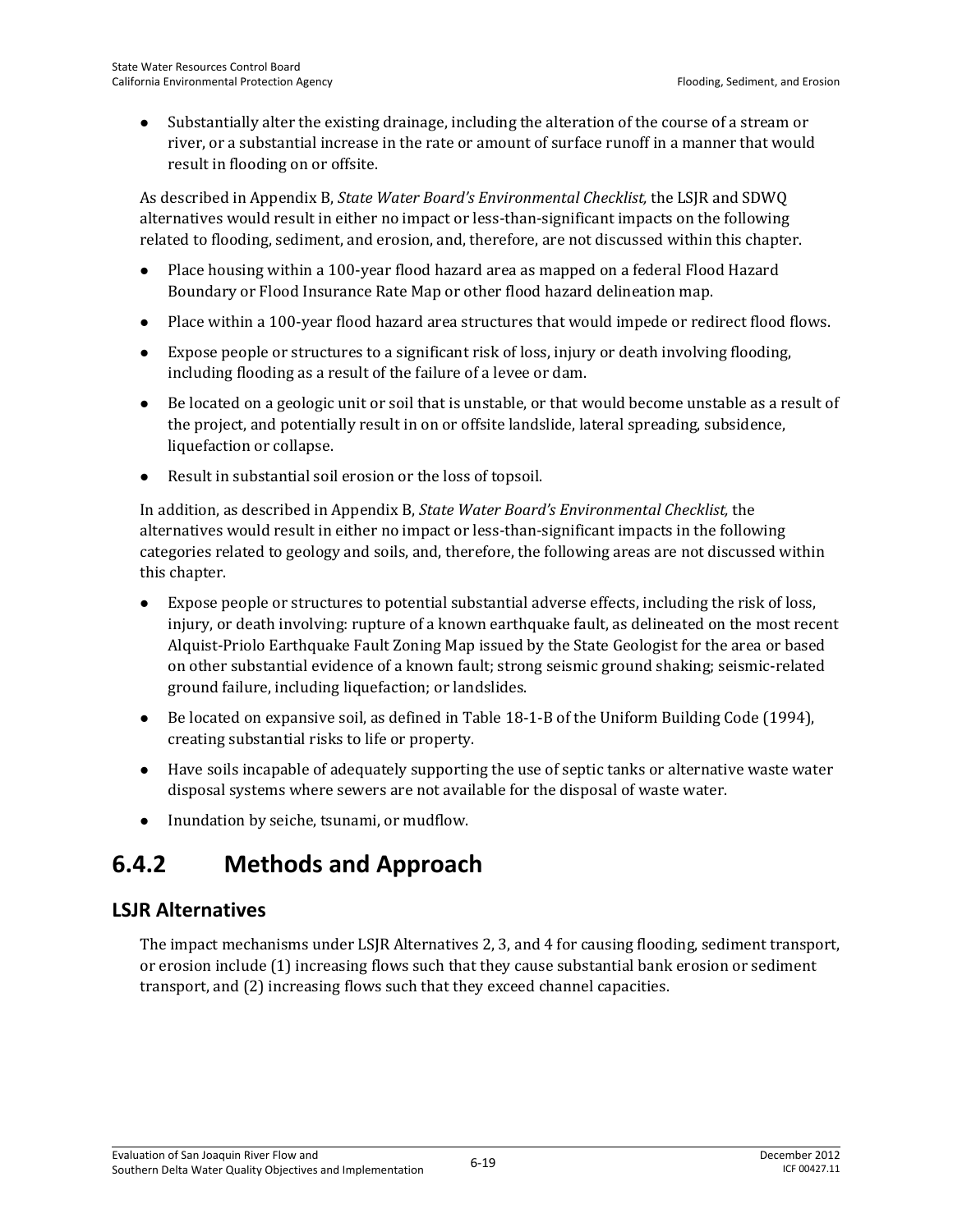The impact analysis uses results from the State Water Board's Water Supply Effects (WSE) model for flows (presented in Chapter 5, *Water Supply, Surface Hydrology, and Water Quality,* and Appendix F.1, *Hydrologic and Water Quality Modeling*, to qualitatively discuss if the LSJR alternatives would result in direct or indirect flooding, sediment transport, or erosion. The information presented below is based on the unimpaired flow estimates from water years 1999–2008. This time frame provides a representative range of flows (Chapter 5 and Appendix F.1). The modeling results are compared to the modeled baseline. The baseline information is based on the most recent available information regarding flooding, sediment, and erosion along the three eastside tributaries and the LSJR. The results of the modeling for water years 1999–2008 are presented below in the second column of Tables 6-9, 6-10, and 6-11. The impact assessment addresses the changes in flows compared to channel capacities (as identified in Table 6-3 with the comparison by alternative shown in Tables 6-9, 6-10, and 6-11) and inundation of the floodway along the eastside tributaries (Table 6-4), the LSJR, and southern Delta. This information is used to determine if flows under the alternatives would cause flooding, sediment transport, or erosion. Flooding is considered to occur at discharges greater than the channel capacities (Table 6-3), since flows greater than these would inundate areas outside the levees or floodway (DWR 2010, 2011, 2012). As described in Chapter 3, *Alternatives Description*, the percent of unimpaired flow requirement, as specified by a particular LSJR alternative, would cease to apply during high flows or flooding to preserve public health and safety. The State Water Board would coordinate with federal, state and local agencies to determine when it is appropriate to waive the requirements. The NOAA action stage of the rivers, or the point on a rising stream at which some type of mitigation action should be taken in preparation for possible significant hydrologic activity, is a reasonable proxy for the purposes of this SED analysis to describe when the unimpaired flow requirements might be waived as a result of public health and safety concerns. Action stages for each river are identified in Table 6-4. The WSE modeling performed for this chapter, and other chapters, uses monthly flow limits derived from observed flows above which the unimpaired flow requirement no longer applies. These model results are compared to those using the NOAA action stage in Appendix L, *Sensitivity Analyses.* The modeling and incorporation of the limits are also discussed in Appendix F.1.

| Water Year | Peak Monthly<br><b>Unimpaired Flow</b> | LSJR Alternative 2 /<br>% Channel Capacity | LSJR Alternative 3/<br>% Channel Capacity | LSJR Alternative 4 /<br>% Channel Capacity |
|------------|----------------------------------------|--------------------------------------------|-------------------------------------------|--------------------------------------------|
| 1999       | 4800                                   | 960 / 12                                   | 1920 / 24                                 | 2880/36                                    |
| 2000       | 3200                                   | 640/8                                      | 1280/16                                   | 1920 / 24                                  |
| 2001       | 3600                                   | 720/9                                      | 1440/18                                   | 2160 / 27                                  |
| 2002       | 5200                                   | 1040 / 13                                  | 2080/26                                   | 3120 / 39                                  |
| 2003       | 3000                                   | 600/8                                      | 1200/15                                   | 1800/23                                    |
| 2004       | 8800                                   | 1760 / 22                                  | 3520 / 44                                 | 5280/66                                    |
| 2005       | 8800                                   | 1760 / 22                                  | 3520 / 44                                 | 5280/66                                    |
| 2006       | 2000                                   | 400/5                                      | 800 / 10                                  | 1200/15                                    |
| 2007       | 3100                                   | 620/8                                      | 1240/16                                   | 1860/23                                    |
| 2008       | 4500                                   | 900 / 11                                   | 1800 / 23                                 | 2700 / 34                                  |

**Table 6-9. Stanislaus River Peak Monthly Flow Estimates and Percent of Channel Capacity by Alternative (Channel Capacity of 8,000 cfs)** 

Note: Channel capacity from Table 6-3.

cfs = cubic feet per second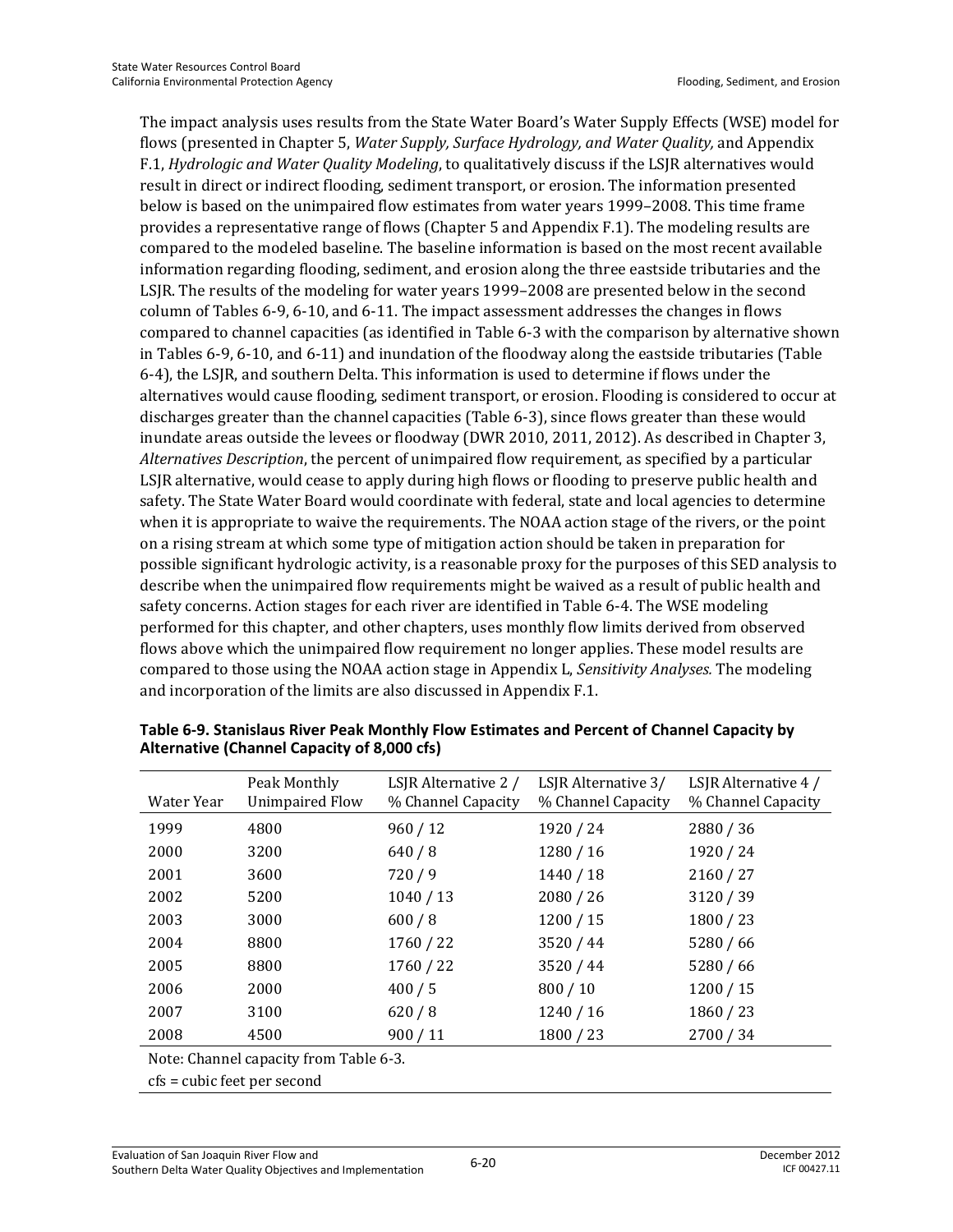| Water Year | Peak Monthly<br><b>Unimpaired Flow</b> | LSJR Alternative 2/<br>% Channel Capacity | LSJR Alternative 3/<br>% Channel Capacity | LSJR Alternative 4/<br>% Channel Capacity |
|------------|----------------------------------------|-------------------------------------------|-------------------------------------------|-------------------------------------------|
| 1999       | 8900                                   | 1780 / 12                                 | 3560/24                                   | 5340 / 36                                 |
| 2000       | 6800                                   | 1360/9                                    | 2720 / 18                                 | 4080 / 27                                 |
| 2001       | 6100                                   | 1220/8                                    | 2440 / 16                                 | 3660 / 24                                 |
| 2002       | 8500                                   | 1700/11                                   | 3400 / 23                                 | 5100 / 34                                 |
| 2003       | 4100                                   | 820/5                                     | 1640/11                                   | 2460/16                                   |
| 2004       | 13800                                  | 2760 / 18                                 | 5520 / 37                                 | 8280 / 55                                 |
| 2005       | 13100                                  | 2620/17                                   | 5240 / 35                                 | 7860 / 52                                 |
| 2006       | 4100                                   | 820/5                                     | 1640/11                                   | 2460 / 16                                 |
| 2007       | 6000                                   | 1200/8                                    | 2400 / 16                                 | 3600 / 24                                 |
| 2008       | 9100                                   | 1820 / 12                                 | 3640 / 24                                 | 5460 / 36                                 |
| Notes:     | Channel capacity from Table 6-3.       |                                           |                                           |                                           |

#### **Table 6-10. Tuolumne River Peak Monthly Flow Estimates and Percent of Channel Capacity by Alternative (Channel Capacity of 15,000 cfs)**

 For all alternatives, Tuolumne River flows are still substantially below the 10,000 cfs channel capacity through downtown Modesto as indicated by NWS (Table 6-5).

cfs = cubic feet per second

#### **Table 6-11. Merced River Peak Monthly Flow Estimates and Percent of Channel Capacity by Alternative (Channel Capacity of 6,000 cfs)**

| Water Year                              | Peak Monthly<br><b>Unimpaired Flow</b> | LSJR Alternative<br>2/ % Channel<br>Capacity | LSJR Alternative<br>3/ % Channel<br>Capacity | LSJR Alternative<br>4 / % Channel<br>Capacity |  |  |  |  |  |
|-----------------------------------------|----------------------------------------|----------------------------------------------|----------------------------------------------|-----------------------------------------------|--|--|--|--|--|
| 1999                                    | 4500                                   | 900 / 15                                     | 1800/30                                      | 2700 / 45                                     |  |  |  |  |  |
| 2000                                    | 3600                                   | 720/12                                       | 1440 / 24                                    | 2160 / 36                                     |  |  |  |  |  |
| 2001                                    | 2000                                   | 400/7                                        | 800/13                                       | 1200 / 20                                     |  |  |  |  |  |
| 2002                                    | 4400                                   | 880 / 15                                     | 1760 / 29                                    | 2640 / 44                                     |  |  |  |  |  |
| 2003                                    | 2400                                   | 480/8                                        | 960/16                                       | 1440 / 24                                     |  |  |  |  |  |
| 2004                                    | 7700                                   | 1540 / 26                                    | 3080/51                                      | 4620 / 77                                     |  |  |  |  |  |
| 2005                                    | 8000                                   | 1600 / 27                                    | 3200 / 53                                    | 4800 / 80                                     |  |  |  |  |  |
| 2006                                    | 1900                                   | 380/6                                        | 760/13                                       | 1140 / 19                                     |  |  |  |  |  |
| 2007                                    | 3200                                   | 640/11                                       | 1280 / 21                                    | 1920 / 32                                     |  |  |  |  |  |
| 2008                                    | 4800                                   | 960/16                                       | 1920 / 32                                    | 2880 / 48                                     |  |  |  |  |  |
| Notes: Channel capacity from Table 6-3. |                                        |                                              |                                              |                                               |  |  |  |  |  |
| cfs = cubic feet per second             |                                        |                                              |                                              |                                               |  |  |  |  |  |

The Stanislaus River has experienced seepage at flows greater than 1,500 cfs. Therefore, the WSE model was used to calculate the percentage of monthly flows greater than 1,500 cfs under baseline and compared to the LSJR alternatives. Tables 6-12 and 6-13 show that under baseline, flows greater than 1,500 cfs occur at Goodwin and Ripon 16 and 30 percent of the time, respectively, in March, 45 and 56 percent of the time, respectively, in April, and 46 and 50 percent of the time, respectively, in May.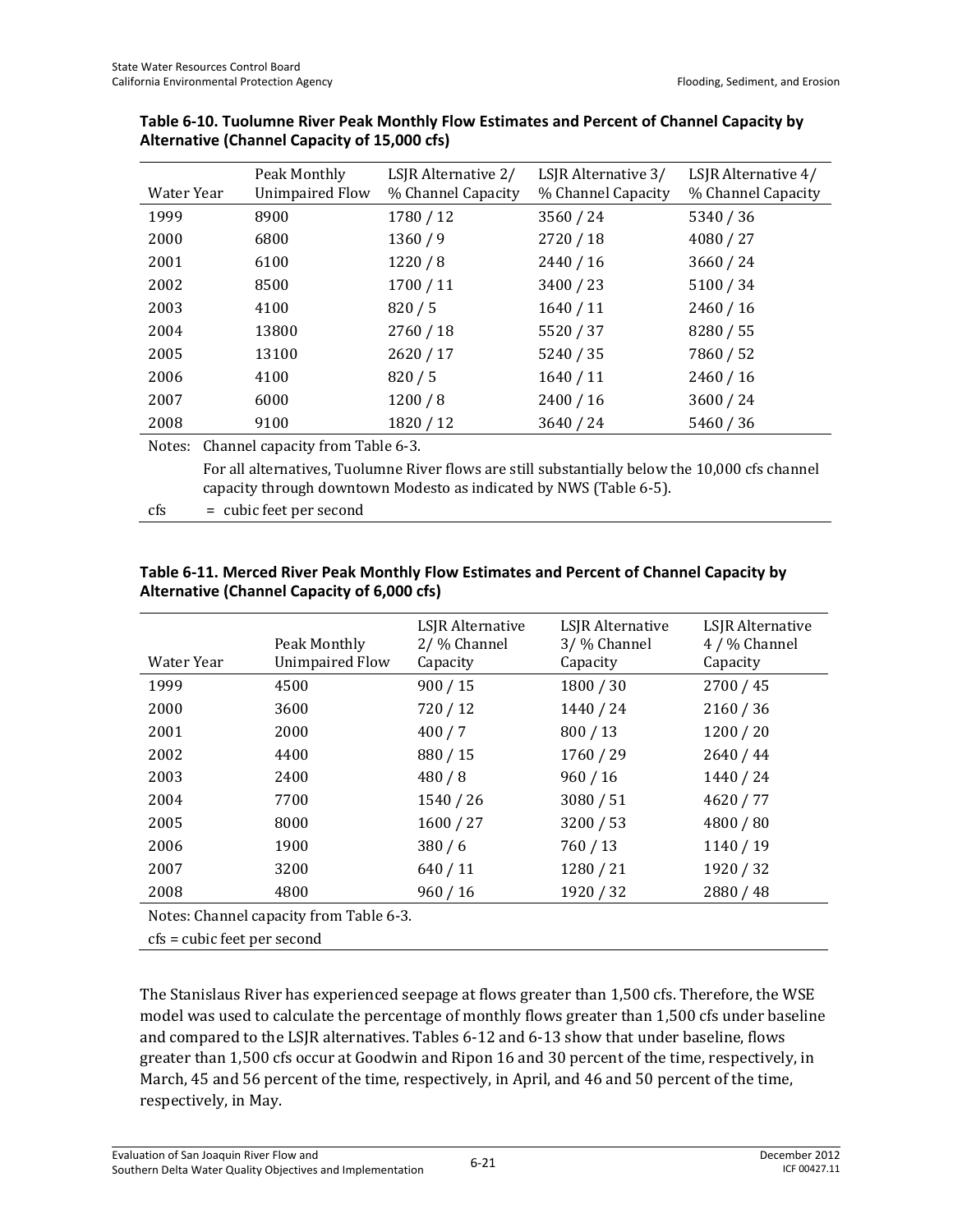| Month/<br>Alternative       | <b>OCT</b> | <b>NOV</b> | DEC | JAN | <b>FEB</b> | MAR | <b>APR</b> | MAY | <b>JUN</b> | JUL | AUG | <b>SEP</b> | Annual |
|-----------------------------|------------|------------|-----|-----|------------|-----|------------|-----|------------|-----|-----|------------|--------|
| <b>Baseline</b>             | 2%         | 2%         | 2%  | 5%  | 7%         | 16% | 45%        | 46% | 2%         | 1%  | 4%  | 5%         | 12%    |
| LSJR<br>Alternative 2       | 2%         | 2%         | 4%  | 7%  | 11%        | 7%  | 1%         | 6%  | 5%         | 7%  | 7%  | 6%         | 6%     |
| LSJR<br>Alternative 3       | 2%         | 2%         | 2%  | 5%  | 7%         | 7%  | 23%        | 59% | 18%        | 2%  | 5%  | 5%         | 12%    |
| LSJR<br>Alternative 4       | 2%         | 2%         | 2%  | 5%  | 22%        | 21% | 63%        | 78% | 44%        | 2%  | 5%  | 6%         | 21%    |
| cfs = cubic feet per second |            |            |     |     |            |     |            |     |            |     |     |            |        |

#### **Table 6-12. Percentage of Monthly Flows Greater than 1,500 cfs, Stanislaus River at Goodwin**

**Table 6-13. Percentage of Monthly Flows Greater Than 1,500 cfs, Stanislaus River at Ripon** 

| Month/<br>Alternative       | <b>OCT</b> | <b>NOV</b> | DEC | IAN | <b>FEB</b> | MAR | <b>APR</b> | MAY | <b>IUN</b> | IUL | AUG | <b>SEP</b> | Annual |
|-----------------------------|------------|------------|-----|-----|------------|-----|------------|-----|------------|-----|-----|------------|--------|
| <b>Baseline</b>             | 4%         | 2%         | 2%  | 6%  | 7%         | 30% | 56%        | 50% | 11%        | 2%  | 5%  | 6%         | 15%    |
| LSJR<br>Alternative 2       | 4%         | 2%         | 4%  | 9%  | 11%        | 9%  | 1%         | 10% | 9%         | 9%  | 10% | 11%        | 7%     |
| LSJR<br>Alternative 3       | 4%         | 2%         | 2%  | 6%  | 11%        | 13% | 30%        | 62% | 29%        | 4%  | 5%  | 6%         | 15%    |
| LSJR<br>Alternative 4       | 4%         | 2%         | 2%  | 6%  | 23%        | 27% | 70%        | 84% | 52%        | 4%  | 5%  | 6%         | 24%    |
| cfs = cubic feet per second |            |            |     |     |            |     |            |     |            |     |     |            |        |

### **Flood Control Operations at the Reservoirs**

The same flood control curves and daily operations would be used for actual operations of the three reservoirs under the LSJR alternatives as under the baseline. Although the monthly reservoir operations during the February–June period would be slightly different under the LSJR alternatives, the same end of month flood control storage space would be maintained and the same daily floodcontrol releases would be made during major rainfall runoff events, with the same downstream maximum flood-control releases. Because the reservoir storages would often be at the monthly flood control levels in many of the years, the same monthly releases would be made. Some of the LSJR alternatives would release more water than the baseline, and the storage would be reduced so that flood-control releases would be delayed and/or reduced. The daily releases could vary between the LSJR alternatives, but the maximum flood-control release would not be increased. Therefore, periodic high flood flows during major storms on each of the three eastside tributaries would be nearly the same as the flood-control releases under baseline. These daily flood-control release flows are not simulated with the monthly reservoir operations model; however Appendix L, *Sensitivity Analyses*, presents an analysis for how the flow limits incorporated into the model compare to the action levels, which are based on daily flows.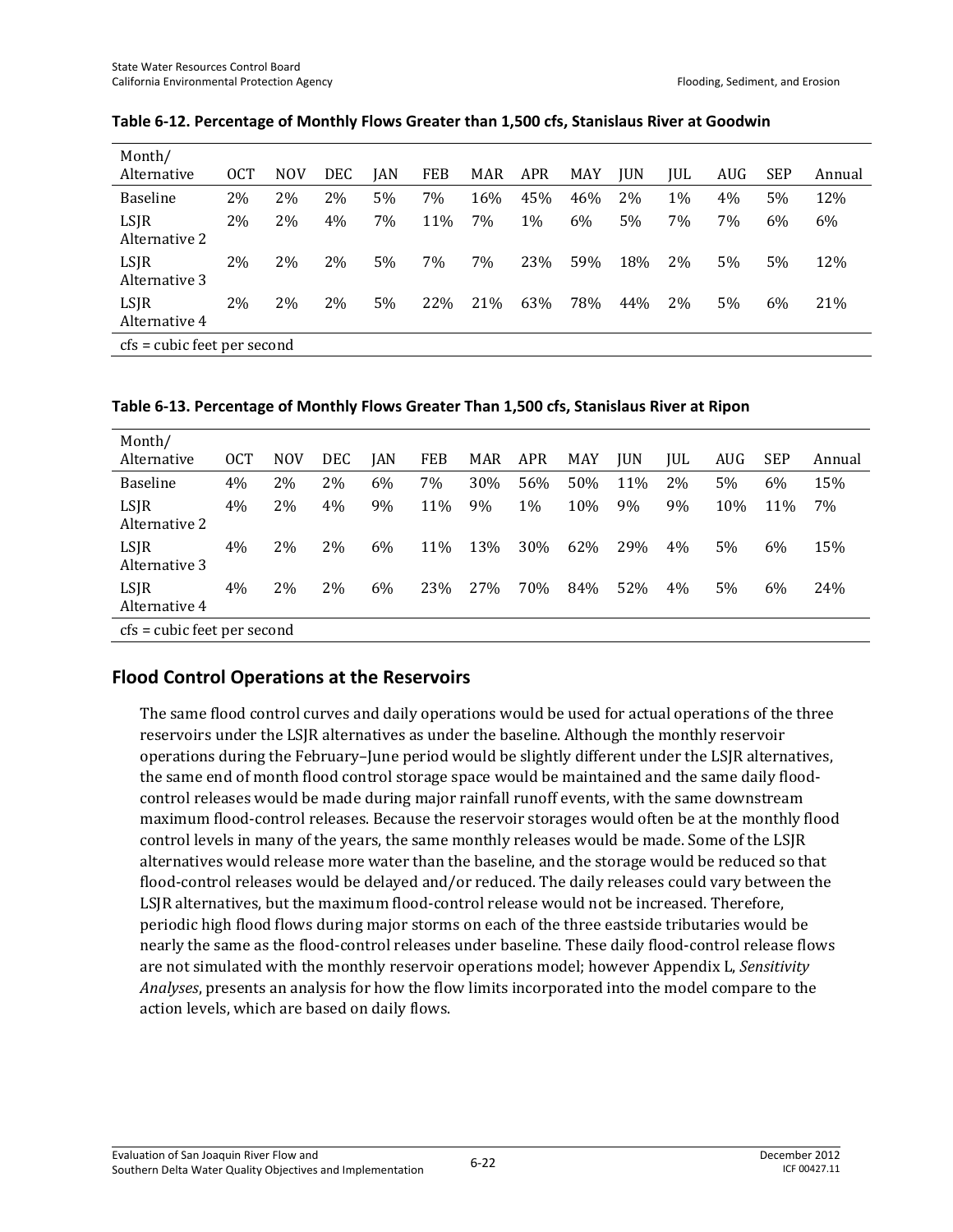### **SDWQ Alternatives**

As discussed in Chapter 5, *Water Supply, Surface Hydrology, and Water Quality*, and Appendix B, *State Water Board's Environmental Checklist*, the baseline water quality in the southern Delta ranges from 0.2 dS/m and 1.2 dS/m during all months of the year. There is a strong relationship between salinity at Vernalis and salinity in the southern Delta, which increases by a maximum of 0.2 dS/m above the Vernalis salinity. Thus, when salinity at Vernalis is at the baseline salinity objective, the salinity in the southern Delta stays between 0.2 dS/m and 1.2 dS/m (based on the historical monthly salinity record). Any change in salinity in the southern Delta as a result of the SDWQ alternatives is expected to be similar to that of historic fluctuations because the salinity objective at Vernalis would be maintained under the SDWQ alternatives. Water quality does not have the ability to affect flooding, sedimentation, or erosion. Consequently, there would be no impact on flooding, erosion, or sedimentation associated with these alternatives. Therefore, they are not discussed further.

## **6.4.3 Impacts and Mitigation Measures**

**FLO-1: Substantially alter the existing drainage pattern through the alteration of the course of a stream or river in a manner that would result in substantial erosion or siltation on or offsite** 

### *LSJR Alternative 1: No Project*

The No Project Alternative would result in implementation of flow objectives identified in the 2006 Bay-Delta Plan. See Chapter 15, *LSJR Alternative 1 and SDWQ Alternative 1 (No Project Alternative)*, for the No Project impact discussion and Appendix D, *Evaluation of LSJR Alternative 1 and SDWQ Alternative 1 (No Project Alternative)*, for the No Project technical analysis.

#### *LSJR Alternative 2: 20% Unimpaired Flow (Less than significant)*

For the LSJR and Delta, the flows associated with LSJR Alternative 2, even when cumulated downstream from each of the eastside tributaries, are substantially lower than the channel capacities in these river reaches and the Delta (Table 6-3 and Figure 6-3). Since these channels are capable of carrying much larger flows, no significant impact would occur with respect to sediment transport or bank erosion. Similarly, although there are a variety of levee stability issues identified along the LSJR and Delta (DWR 2010, 2011, 2012), the enhanced flows are not large enough to contribute to levee instability.

Tables 6-9, 6-10, and 6-11 show the expected range of peak flows for the eastside tributaries based on the unimpaired flow estimates for water years 1999–2008 (Figures 2-6, 2-7, and 2-8). These tables also show the percent of channel capacity for each flow based on Table 6-3 and Figure 6-3. The LSJR Alternative 2 flows in the eastside tributaries would be similar to baseline. Additionally, the flow objectives would be waived if flows reached the action stage (Table 6-4) which would further reduce sediment transport and erosion. Varying amounts of bank armoring also occur along the eastside tributaries which further limits the potential bank erosion (McBain and Trush 2000; Kondolf et al. 2001; Stillwater Sciences 2001). Sediment transport and bank erosion in the eastside tributaries would be similar to present rates. Consequently, impacts related to sediment transport or bank erosion would be less than significant.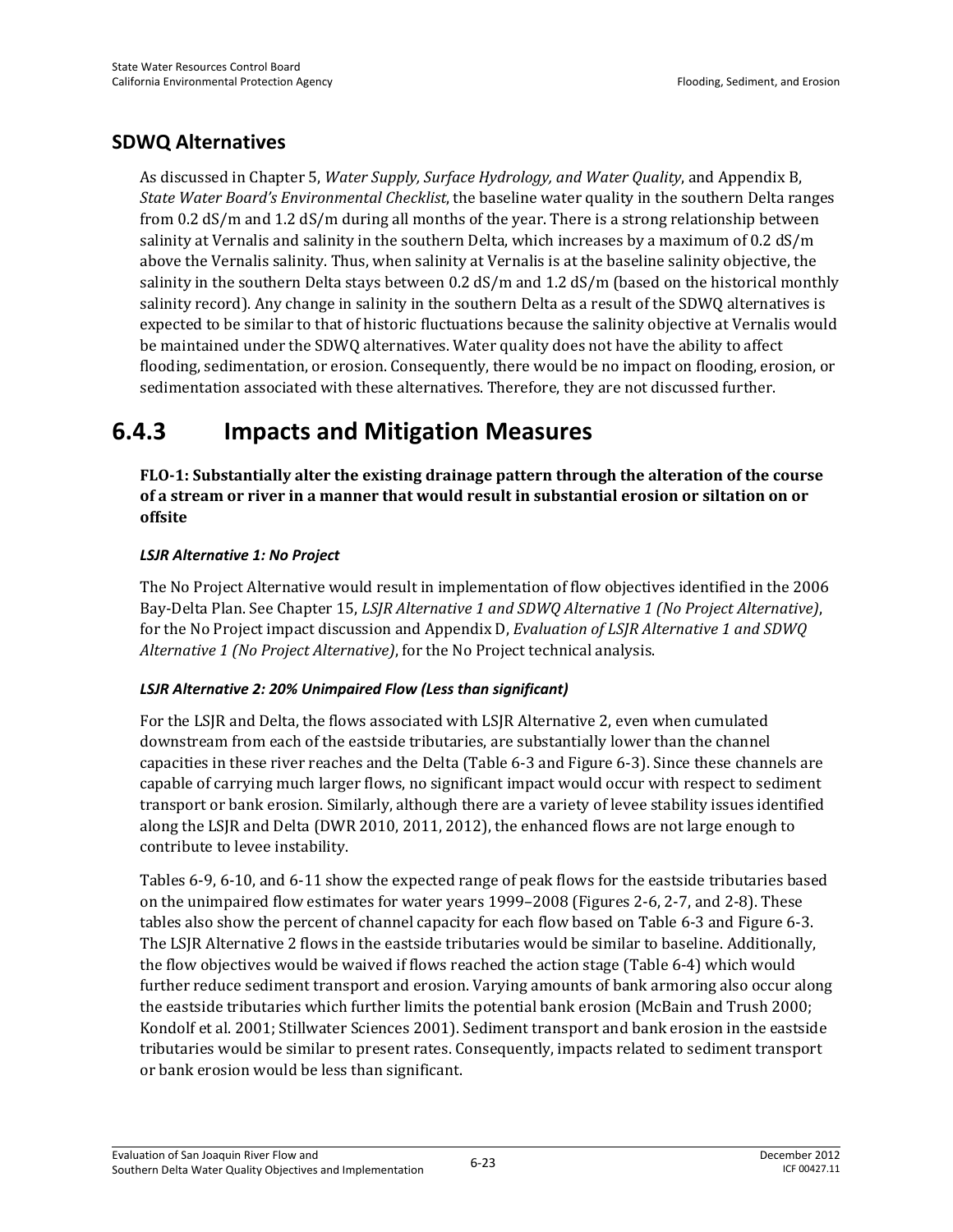#### *LSJR Alternative 3: 40% Unimpaired Flow (Less than significant)*

For the LSJR and Delta the flows associated LSJR Alternative 3, even when cumulated downstream from each of the eastside tributaries, are substantially lower than the channel capacities in these river reaches and the southern Delta (Table 6-3 and Figure 6-3). This result applies even considering the lower channel capacity estimates from DWR for some reaches (2011, Table 6-3). Since these channels are capable of carrying much larger flows, there would be no significant impact on sediment transport or bank erosion. Similarly, although there are a variety of levee stability issues identified along the LSJR and in the southern Delta (DWR 2010, 2011, 2012) the enhanced flows are not large enough to contribute to levee instability.

Tables 6-9, 6-10 and 6-11 show the percent of channel capacity for each flow based on Table 6-3 and Figure 6-3. The peak LSJR Alternative 3 flows in the eastside tributaries would seldom be sufficient to cause gravel transport in the upper gravel-bedded reaches (i.e., minimum flows in the range of 5,000–8,000 cfs [Stanislaus River], 7,000–9,800 cfs [Tuolumne River], and 4,800 cfs [Merced River]) and some in-stream bank erosion. Additionally, the action stage is lower than the gravel transport flow levels in the Tuolumne River (6,600 cfs) and Merced River (3,200 cfs), which would also limit potential gravel transport. For the Stanislaus River the action stage would allow gravel transport to occur. Varying amounts of bank armoring also occur along the eastside tributaries which further limits the potential bank erosion (McBain and Trush 2000; Kondolf et al. 2001; Stillwater Sciences 2001). Because these levels would only be associated with peak flows, they would generate a relatively small amount of stream bank erosion and the impact would be less than significant. Furthermore, the gravel movement that would likely occur is known to be beneficial for aquatic habitat enhancement (Chapter 7, *Aquatic Resources*; McBain and Trush 2000; Kondolf et al. 2001; Stillwater Sciences 2001, 2004).

In the mid- to lower sand-bedded portions of the eastside tributaries, flows greater than approximately 2,000–3,000 cfs would increase sand movement. Sand movement is generally associated with moderate to peak flows, and these flows would generate a small amount of sand movement, which would be considered less than significant. Furthermore, this movement is known to be a contributing factor to the amount and diversity of aquatic habitat in these reaches and would be considered an enhancement to the aquatic habitat environment. Accordingly, this impact would be less than significant (Chapter 7). The LSJR Alternative 3 enhanced peak flows are always less and generally much less than 53 percent of the channel capacities of the eastside tributaries. This level of flow would not cause excessive bank erosion, and the impact would be less than significant.

#### *LSJR Alternative 4: 60% Unimpaired Flow (Less than significant)*

For the LSJR and southern Delta, the flows associated with LSJR Alternative 4 unimpaired flow, even when cumulated downstream from each of the eastside tributaries, are substantially lower than the channel capacities in these river reaches and the southern Delta (Table 6-3 and Figure 6-3). This result applies even considering the lower channel capacity estimates from DWR for some reaches (2011, Table 6-3). Because these channels are capable of carrying much larger flows, significant impacts would not occur with respect to sediment transport or bank erosion. Similarly, although there are a variety of levee stability issues identified along the LSJR and southern Delta (DWR 2010, 2011, 2012), the enhanced flows are not large enough to contribute to levee instability.

Tables 6-9, 6-10 and 6-11 show the percent of channel capacity for each flow based on Table 6-3 and Figure 6-3. The peak flows in the eastside tributaries would occasionally be sufficient to cause gravel transport in the upper gravel-bedded reaches (i.e., minimum flows in the range of 5,000–8,000 cfs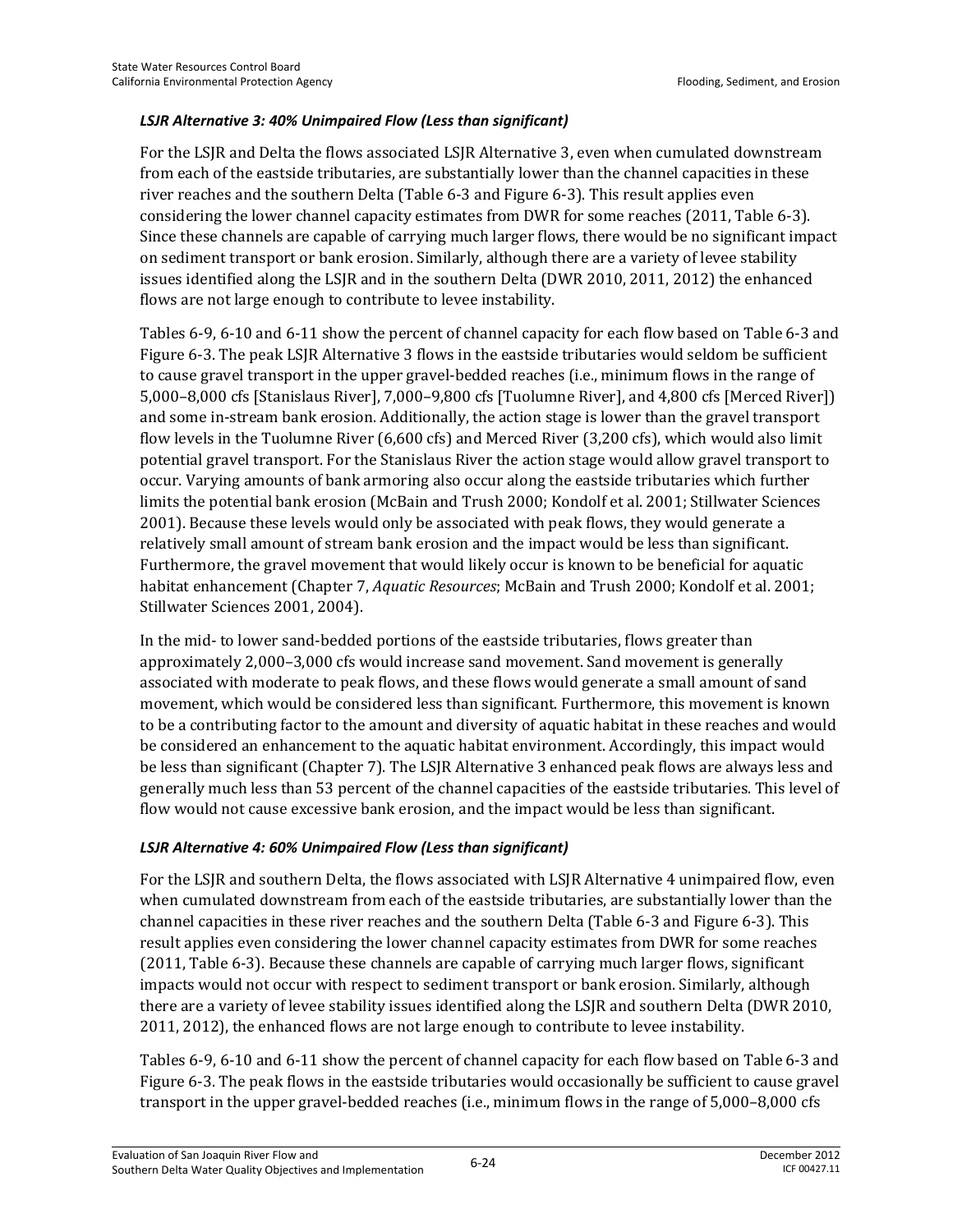[Stanislaus River], 7,000–9,800 cfs [Tuolumne River] and 4,800 cfs [Merced River]) and some instream bank erosion. Additionally, the flood stage action levels are lower than the gravel transport flow levels in the Tuolumne River (6,600 cfs) and Merced River (3,200 cfs) which would also limit potential gravel transport. For the Stanislaus River the action stage would allow gravel transport to occur. Varying amounts of bank armoring also occur along the eastside tributaries which further limits the potential bank erosion (McBain and Trush 2000; Kondolf et al. 2001; Stillwater Sciences 2001). Because these levels would only be associated with peak flows, they would generate a relatively small amount of stream bank erosion and the impact would be less than significant. Furthermore, the gravel movement that would likely occur is known to be beneficial for aquatic habitat enhancement (Chapter 7, *Aquatic Resources*; McBain and Trush 2000; Kondolf et al. 2001; Stillwater Sciences 2001, 2004).

In the mid- to lower sand-bedded portions of the eastside tributaries, flows greater than approximately 2,000–3,000 cfs would increase sand movement. Sand movement is generally associated with moderate to peak flows, and these flows would generate a small amount of sand movement which would be considered less than significant. Furthermore, this movement is known to be a contributing factor to the amount and diversity of aquatic habitat in these reaches and would be considered an enhancement to the aquatic habitat environment. This impact would be less than significant.

### **FLO-2: Substantially alter the existing drainage pattern through the alteration of the course of a stream or river or substantially increase the rate of surface runoff in a manner that would result in flooding on or offsite**

### *LSJR Alternative 1: No Project*

The No Project Alternative would result in implementation of flow objectives identified in the 2006 Bay-Delta Plan. See Chapter 15, *LSJR Alternative 1 and SDWQ Alternative 1 (No Project Alternative)*, for the No Project impact discussion and Appendix D, *Evaluation of LSJR Alternative 1 and SDWQ Alternative 1 (No Project Alternative)*, for the No Project technical analysis.

#### *LSJR Alternative 2: 20% Unimpaired Flow (Less than significant)*

For the LSJR, southern Delta, and eastside tributaries, the LSJR Alternative 2 flows are substantially lower than the channel capacities in these river reaches and the southern Delta (Table 6-3 and Figure 6-3, and Tables 6-9, 6-10, and 6-11). Since these channels are capable of carrying much larger flows, these flows would be contained within the existing floodway. Additionally, because the flow objectives would maintain flood storage capacity and would not violate the USACE flood reservation, as described above in Section 6.4.2 there would not be any changes in flood-control releases during major flood events. Under LSJR Alternative 2, monthly average flows for the Stanislaus, Tuolumne, and Merced Rivers and the LSJR (Tables F.1-10l, F.1-10h, F.1-10d, and F.1-10m, respectively) do not vary substantially from the modeled baseline average monthly flows (Tables F.1-9l, F.1-9i, F.1-9d, and F.1-9m, respectively). Additionally, the action stages for the rivers are lower than the channel capacities, which further limit any potential for flooding.

On the Stanislaus River, Tables 6-12 and 6-13 show small increases in flows greater than 1,500 cfs at Goodwin and Ripon. These increases are primarily in the winter (December through February) and in July and August. On an annual basis, flows greater than 1,500 cfs are less than baseline. These variations on the Stanislaus River represent impacts that would be less than significant.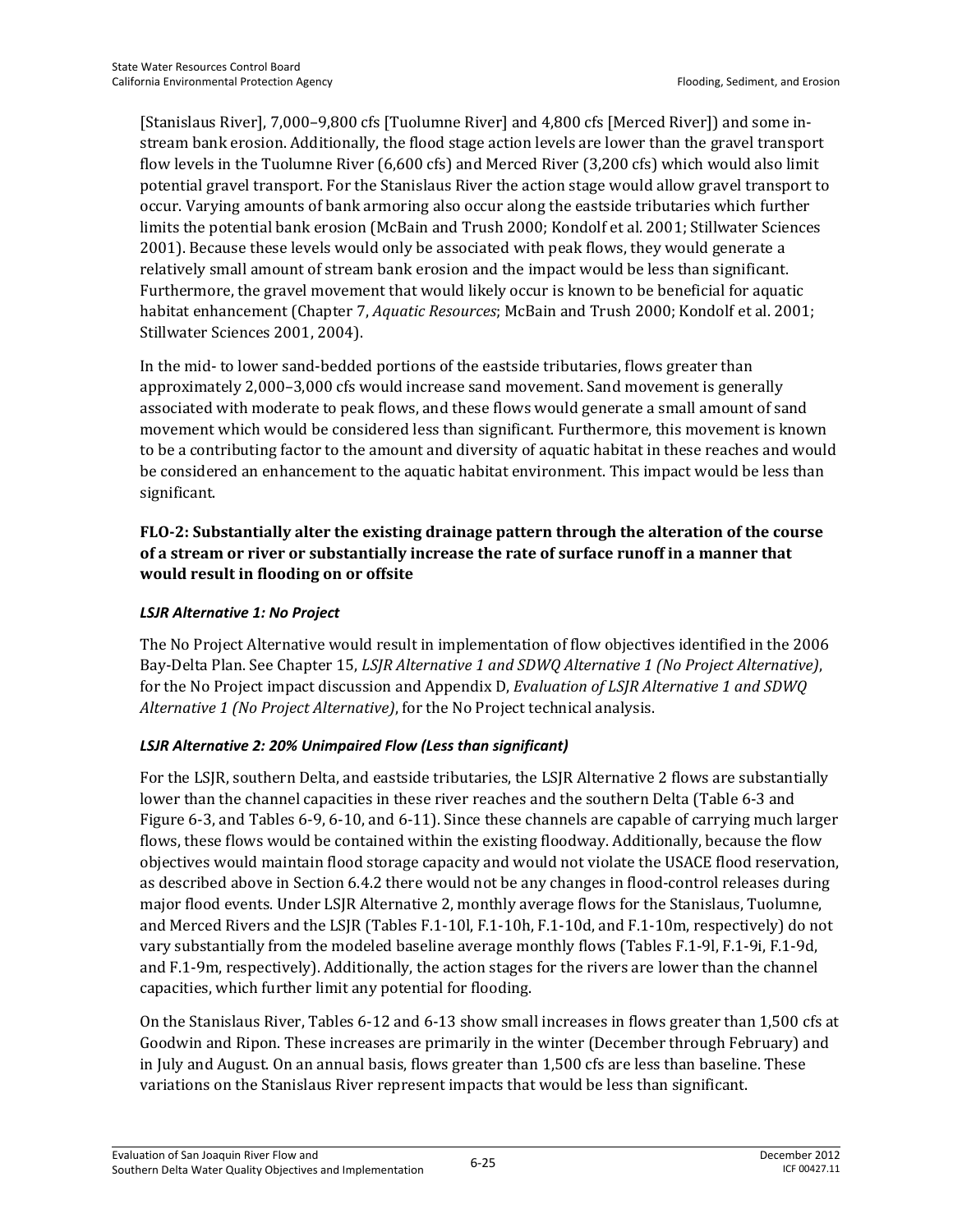#### *LSJR Alternative 3: 40% Unimpaired Flow (Less than significant)*

For the LSJR, Delta and eastside tributaries, the LSJR Alternative 3 flows are substantially lower than the channel capacities in these river reaches and the southern Delta (Table 6-3 and Figure 6-3, and Tables 6-9, 6-10, and 6-11), even when considering the lower channel capacity estimates from DWR for some reaches (2011, Table 6-3). Since these channels are capable of carrying much larger flows, these flows would be contained within the existing floodway, and no significant impact would occur with respect to flooding. Additionally, because the flow objectives would generally maintain baseline storage levels and would maintain the USACE flood reservation, there would not be any changes in flood-control releases during major flood events. Under LSJR Alternative 3, monthly average flows for the Stanislaus, Tuolumne, and Merced Rivers and the LSJR (Tables F.1-11l, F.1-11h, F.1-11d, and F.1-11m, respectively) do not vary substantially from the from the modeled baseline average monthly flows (Tables F.1-9l, F.1-9i, and F.1-9d, and F.1-9m, respectively). Additionally, the action stages for the rivers are lower than the channel capacities, which further limit any potential for flooding.

On the Stanislaus River, for flows greater than 1,500 cfs, Tables 6-12 and 6-13 show a similar early summer trend to those flows experienced under baseline, although the flows are slightly offset, with lower March and April flows, somewhat more May flows, and higher flows extending into June. Furthermore, on an annual basis, these flows are the same as baseline. These variations represent impacts that would be less than significant.

#### *LSJR Alternative 4: 60% Unimpaired Flow (Less than significant)*

For the LSJR, southern Delta and eastside tributaries, the LSJR Alternative 4 flows are substantially lower than the channel capacities in these river reaches and the southern Delta (Table 6-3, Figure 6-3, and Tables 6-9, 6-10, and 6-11), even considering the lower channel capacity estimates from DWR for some reaches (2011, Table 6-3). Since these channels are capable of carrying much larger flows, these flows would be contained within the existing floodway, and no significant impact would occur with respect to flooding. Additionally, because the flow objectives would cause minimal changes to storage, and would maintain the USACE flood reservation, there would not be any changes in flood-control releases during major flood events. Under LSJR Alternative 4, monthly average flows for the Stanislaus, Tuolumne, and Merced Rivers and the LSJR (Tables F.1-12l, F.1- 12h, F.1-12d, and F.1-12m, respectively) do not vary substantially from the from the modeled baseline average monthly flows (Tables F.1-9l, F.1-9i, and F.1-9d, and F.1-9m, respectively). Additionally, the action stages for the rivers are lower than the channel capacities, which further limit any potential for flooding.

On the Stanislaus River for flows greater than 1,500 cfs, Tables 6-12 and 6-13 show a similar early summer trend to baseline, although slightly offset with similar March flows, higher April and May flows, and higher flows extending into June. On an annual basis, these flows are greater than baseline. These flows changes are a result of both flood releases and the unimpaired flow releases. Higher percentages flows greater than 1,500 cfs are expected to occur from April to July. These flows can cause localized underseepage to adjacent agricultural lands. The associated seepage would not have an effect on erosion because the volume and rate of water expected would not be sufficient to transport sediment or particles. Furthermore, the flows themselves are not sufficient to cause additional erosion (i.e., flows that cause erosion are known to occur above 3,000 or 4,000 cfs). Finally, the flows are not surface inundation flows. Accordingly, impacts would be less than significant.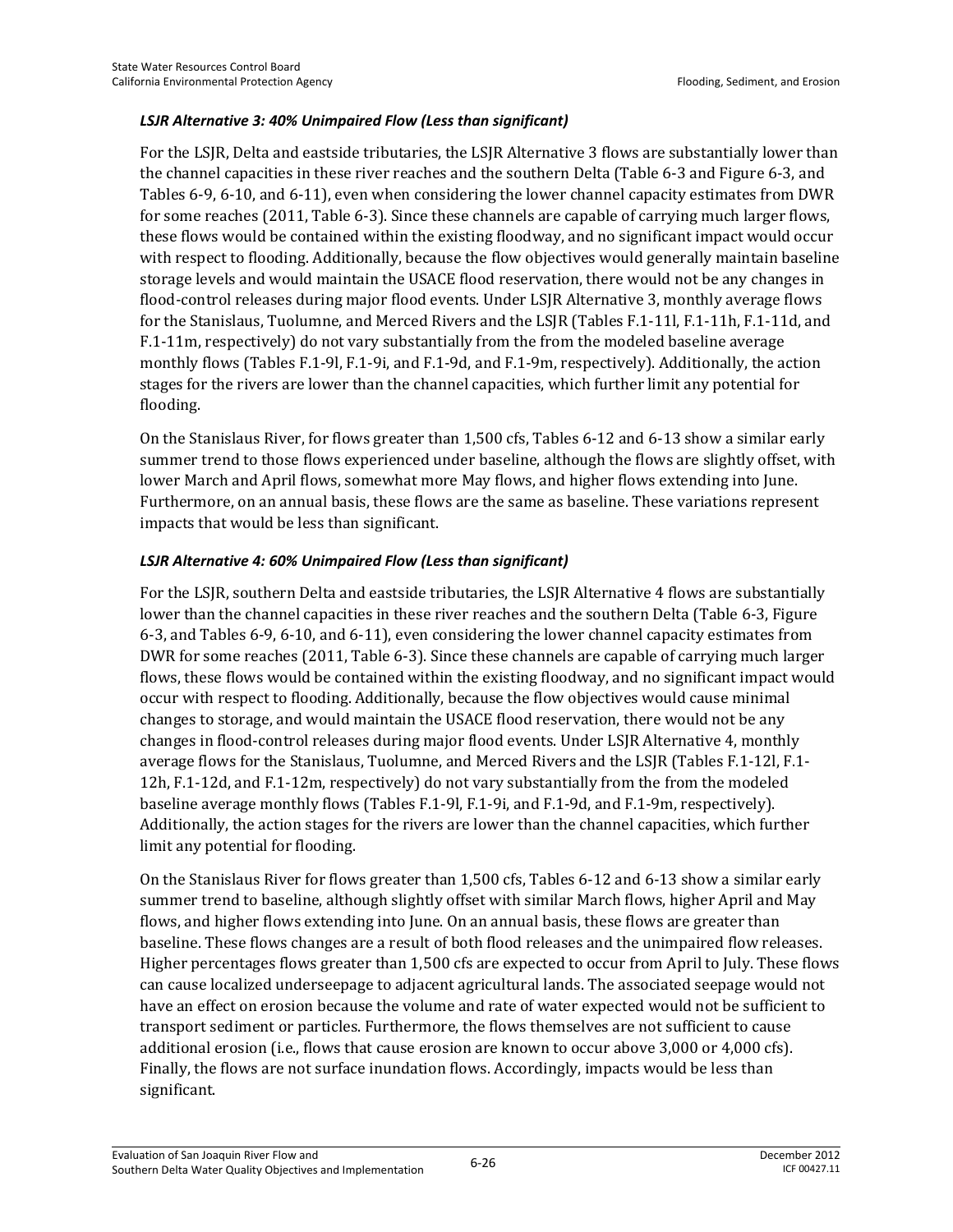The impacts associated with underseepage on agricultural production are addressed in Chapter 11, *Agricultural Resources*.

# **6.5 Cumulative Impacts**

## **6.5.1 Definition**

Cumulative impacts are defined in the State CEQA Guidelines (14 Cal. Code Regs., § 15355) as "two or more individual effects which, when considered together, are considerable or which compound or increase other environmental impacts." A cumulative impact occurs from "the change in the environment which results from the incremental impact of the project when added to other closely related past, present, and reasonably foreseeable future projects. Cumulative impacts can result from individually minor but collectively significant projects taking place over a period of time" (14 Cal. Code Regs., § 15355(b)).

Consistent with the State CEQA Guidelines (14 Cal. Code Regs., § 15130(a)), the discussion of cumulative impacts in this chapter focuses on significant and potentially significant cumulative impacts. The State CEQA Guidelines (14 Cal. Code Regs., § 15130(b)) state the following:

The discussion of cumulative impacts shall reflect the severity of the impacts and their likelihood of occurrence, but the discussion need not provide as great detail as is provided for the effects attributable to the project alone. The discussion should be guided by the standards of practicality and reasonableness, and should focus on the cumulative impact to which the identified other projects contribute rather than the attributes of other projects which do not contribute to the cumulative impact.

## **6.5.2 Past, Present, and Reasonably Foreseeable Future Projects**

Chapter 16, *Cumulative Impact Summary, Growth-Inducting Effects, and Irreversible Commitment of Resources*, includes a list of past, present, and reasonably foreseeable future projects considered for the cumulative analysis.

Present and reasonably foreseeable future projects are projects that are currently under construction, approved for construction, or in final stages of formal planning. These projects were identified by reviewing available information regarding planned projects and are summarized in Chapter 16. Past, present and reasonably foreseeable future projects related to flooding, sediment and erosion are listed in Chapter 16 and include the following.

- Bay-Delta Conservation Plan and Alternative Delta Conveyance Facilities
- Delta Risk Management Strategy
- Dos Rios Ranch
- Federal Energy Regulatory Commission (FERC) Relicensing of the Don Pedro Project (FERC Project No. 2299)
- FERC Relicensing of the Merced River Hydroelectric Project (FERC Project No. 2179)
- FloodSAFE California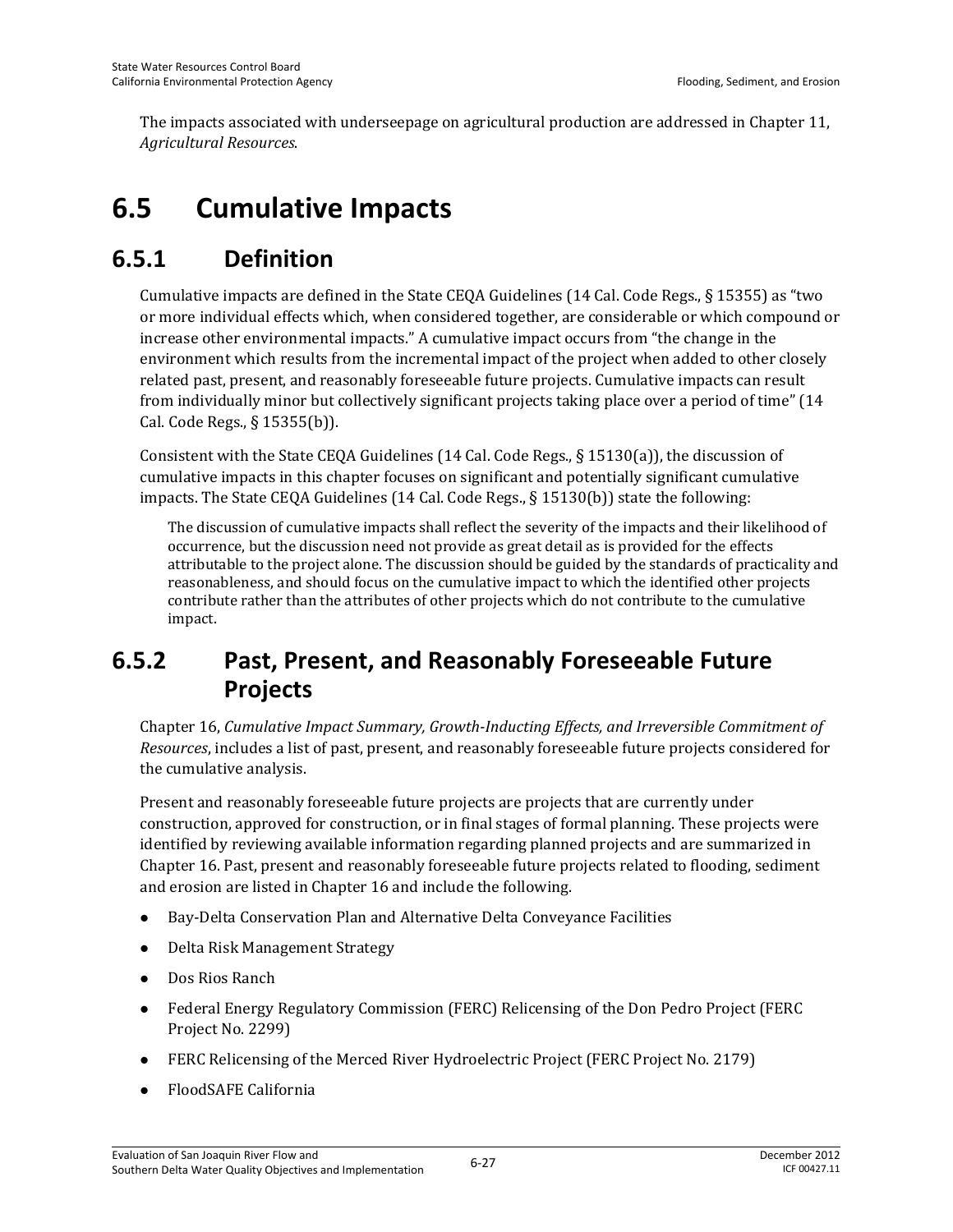- Gravel Mining Reach Floodway Restoration
- Grayson River Ranch Conservation Easement
- Habitat Management Preservation and Restoration Plan for Suisun Marsh
- Habitat Restoration Plan for the Lower Tuolumne River Corridor
- Jensen River Ranch Habitat Enhancement and Public Access Project
- Knights Ferry Floodplain and Side-channel restoration
- Knights Ferry Gravel Replenishment Project, Phase 2
- Levee Repair–Levee Evaluation Program
- Lower San Joaquin Flood Improvement Project
- Lower Sherman Island Wildlife Area (LSIWA) Land Management Plan (LMP)
- Lower Tuolumne River Big Bend Project
- Merced River Ranch Floodplain Restoration
- Merced Storm Water Group (MSWG) Storm Water Management Program
- New Exchequer Spillway Modification
- North Delta Flood Control and Ecosystem Restoration Project
- North-of-the-Delta Offstream Storage Investigation (Sites Reservoir)
- Restoration of the Ruddy Mining Reach
- San Joaquin County, Stockton, and Tracy Stormwater Management Programs
- San Joaquin River Flow Modifications
- South Delta Flood Bypass
- Spawning Gravel Supplementation (Stanislaus County, Tuolumne River)
- Special Run Pools 9 and 10 Reconstruction
- State Plan of Flood Control
- Tuolumne River Restoration Projects including Warner Deardorff Segment Mining Reach Project No. 3
- Upper San Joaquin River Restoration Program
- Vernalis Adaptive Management Program (VAMP)
- Water Year 2010 Interim Flows Project

## **6.5.3 Significance Criteria**

Two significance criteria must be met for an environmental consequence to have a significant cumulative impact: (1) the effect must make a cumulatively considerable incremental contribution to an overall cumulative impact, and (2) the overall cumulative impact (considering past, present, and reasonably foreseeable future projects) must be significant. (See Cal. Code Regs., tit. 14, §§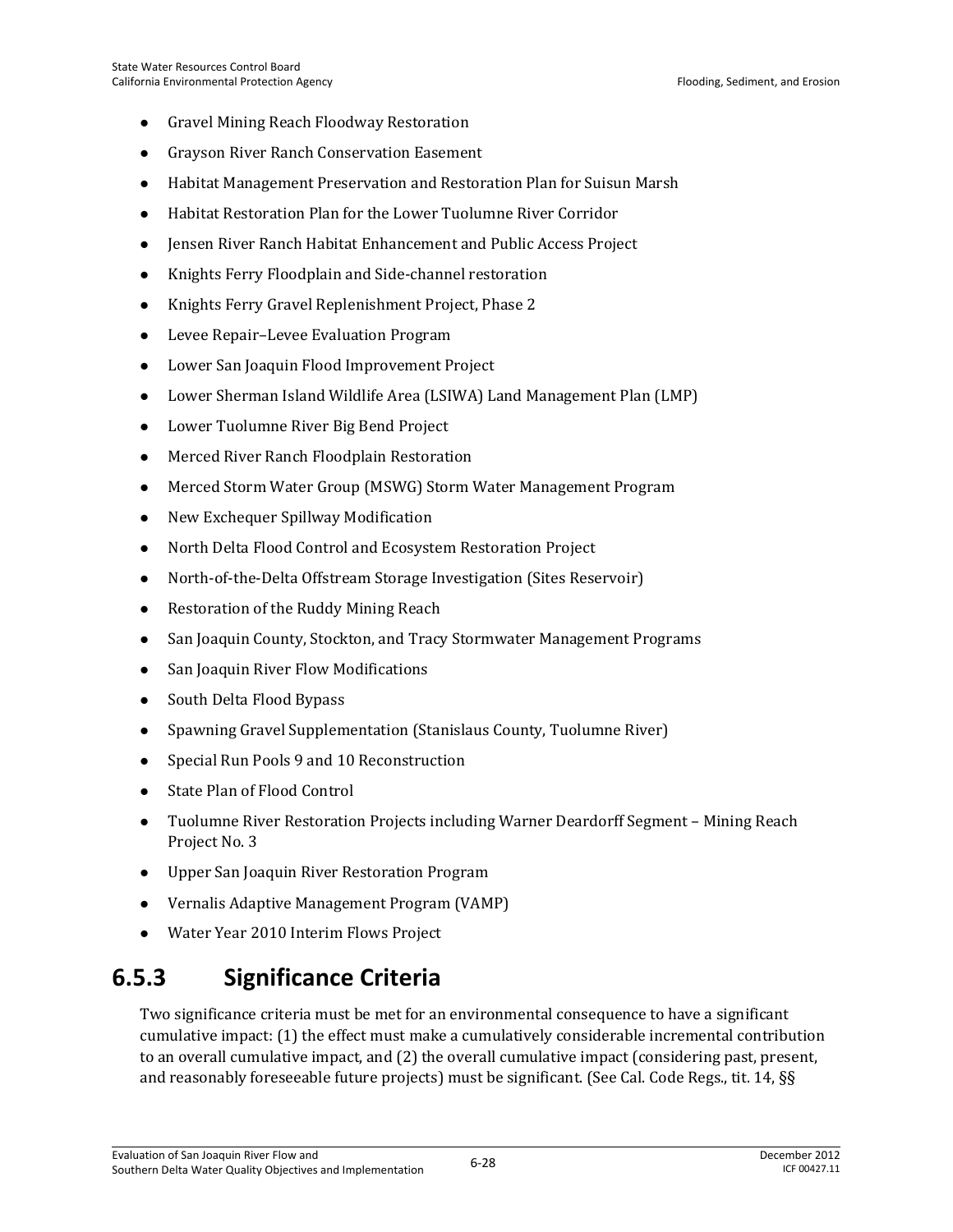15064, 15065, 15130.). The cumulative analysis uses the impact threshold topics discussed in the impact analysis (i.e., result in substantial erosion or siltation or result in flooding).

## **6.5.4 Mitigation Measures for Significant Cumulative Impacts**

As specified by Section 15130 of the State CEQA Guidelines (2012), the analysis of cumulative impacts will examine feasible options for mitigating or avoiding a project's contribution to any significant cumulative effects. With some projects, the only feasible mitigation for cumulative impacts may be the adoption of ordinances or regulations rather than the imposition of conditions on a project-by-project basis. Mitigation measures to reduce an alternative's contribution to significant cumulative effects are presented below where feasible and appropriate.

## **6.5.5 Cumulative Impact Analysis**

## **Methodology**

The cumulative impact methodology considers past, present and reasonably foreseeable actions first and whether they result in significant cumulative impacts. And then determines whether the alternatives would have an incremental contribution to the cumulative effect would not otherwise occur.

## **Geographic Scope**

The geographic area considered is the plan area, but also the larger SJR Basin and projects that impact the flow and channel or levee stability.

## **Analysis**

Cumulatively considerable impacts would not occur as a result of the LSJR alternatives. In all alternatives, flows would remain within existing flood channels and would not result in substantial bank erosion or mobilization of sediment.

The eastside tributaries and LSJR are controlled environments except during the highest flood flows and occasionally when levees are breached (Appendix C,*Technical Report on the Scientific Basis for Alternative San Joaquin River Flow and Southern Delta Salinity Objectives;* McBain and Trush 2002; DWR 2010, 2011, 2012). Dams, irrigation water use, river bank protection and levees maintain the rivers within their banks and reduce sediment transport and channel migration. While revised flows on the Tuolumne and Merced Rivers associated with hydroelectric relicensing (FERC 2011a, 2011b) may increase flows slightly, they would not have significant impacts on floods or sediment transport. The relicensing is focused on the upper gravel-bedded portions of these tributaries. Additionally, any new flows would be coordinated with the flows associated with the enhanced flows of the alternatives and they would not be substantially different from those analyzed above. Consequently, no additional cumulative impacts would occur with respect to flooding and sediment transport on the eastside tributaries.

The physical salmon habitat restoration activities that are ongoing on the eastside tributaries are also focused on the upper gravel-dominated reaches, especially where past in-channel and channeladjacent gravel mining has simplified the channel and reduced gravel transport. The restoration activities include producing sinuous reaches similar to natural channels and adding gravel that can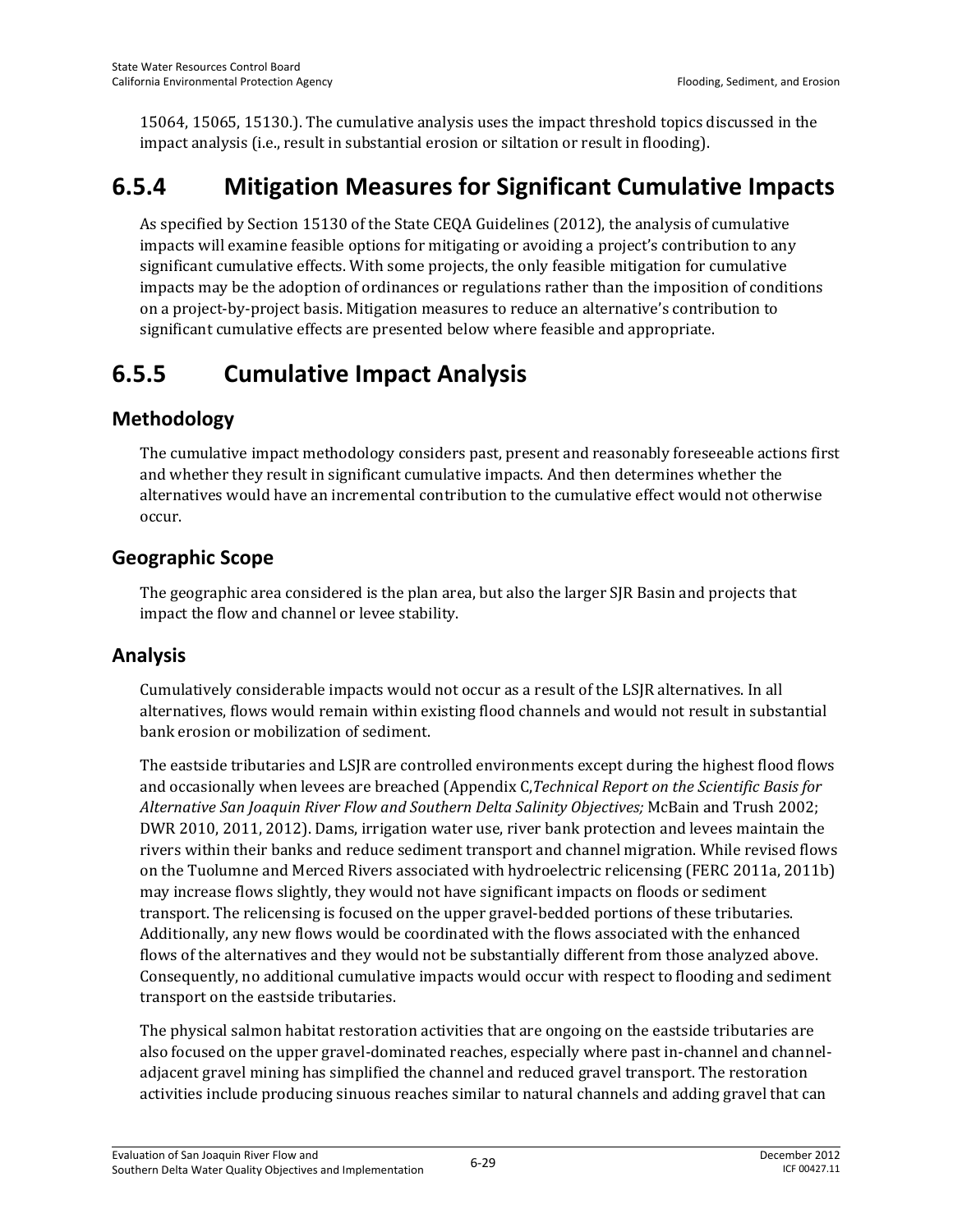be moved by moderate to high flows. These gravels would move more often, particularly at the higher end of the LSJR alternatives (Tables 6-9, 6-10, and 6-11). However, the amount of gravel (upper reaches) and sand (mid- to lower reaches) movement and bank erosion would not be any greater than analyzed in Section 6.4 and there would not be a significant cumulative impact.

Similarly, the restoration flows on the SJR below Friant Dam combined with the enhanced flows on the three eastside tributaries would still be well below the channel capacities along the LSJR and in the southern Delta (Figure 6-3). Consequently, these combined flows would not significantly impact flood flows, channel stability, or levees even if expected levee improvements do not occur (DWR 2012). Consequently, there would not be a significant cumulative impact on the LSJR or Delta.

As the levee improvements described in the Central Valley Flood Protection Plan (DWR 2012) and other plans are implemented, the potential for levee instability or flooding would be further reduced. Consequently, no significant cumulative impacts would occur on the LSJR, Delta, or the lower portions of the Stanislaus and Merced Rivers where the levee improvements would be implemented.

LSJR Alternatives 2, 3, and 4 would not result in significant impacts on flooding, erosion, or sedimentation. Therefore, the incremental contribution of LSJR Alternatives 2, 3, and 4 would not be cumulatively considerable, and impacts would be less than significant.

# **6.6 References Cited**

## **6.6.1 Printed References**

- Albertson, L.K., B.J. Cardinale, S.C. Zeug, L.R. Harrison, H.S. Lenihan, and M.A. Wydzga. 2011. Impact of Channel Reconstruction on Invertebrate Assemblages in a Restored River. Restoration Ecology, v. 19: 627–638.
- California Department of Fish and Game (DFG). 2010. California Department of Fish and Game Comments on the Draft Technical Report on the Scientific Basis for Alternative San Joaquin River Flow and Southern Delta Salinity Objectives (Comment letter). Sacramento, CA. December 6, 2010. 20pp.
- California Department of Water Resources (DWR). Undated. Sacramento Valley Flood Control System and Delta and San Joaquin Valley Flood Control System [map]. Available: <http://www.water.ca.gov/floodmgmt/docs/map\_sac&sj\_designflows.pdf>. Accessed: November 2011.
- California Department of Water Resources (DWR). 2010. State Plan of Flood Control Descriptive Document. November 2010. Sacramento, CA.
- California Department of Water Resources (DWR). 2011. Flood Control System Status Report. December 2011.
- California Department of Water Resources (DWR). 2012. 2012 Central Valley Flood Protection Plan. June 2012. Sacramento, CA.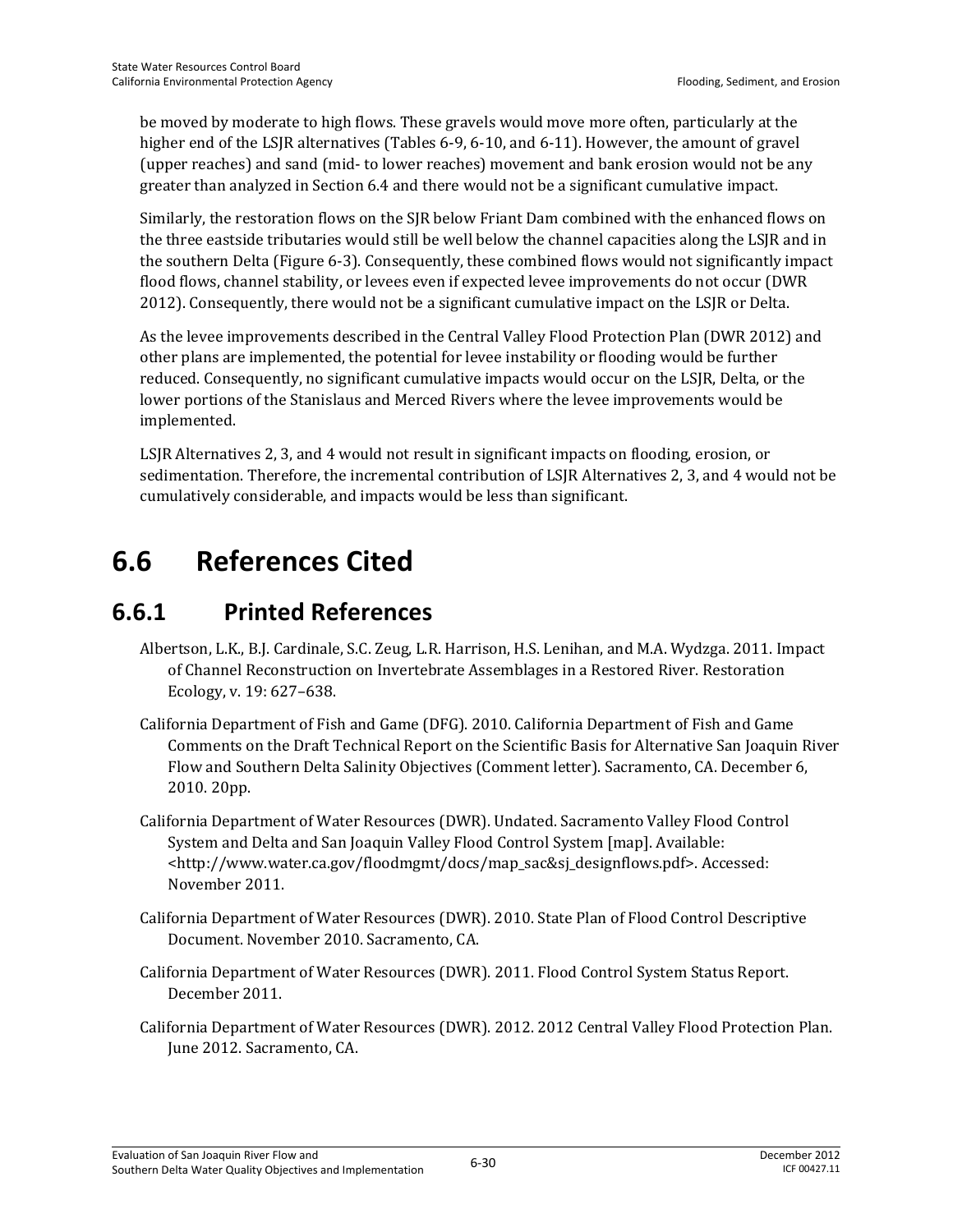- Federal Energy Regulatory Commission (FERC). 2011a. Revisions to Study Plan. Project No. 2179– 042. Merced River Hydroelectric Project (letter). Washington, D.C., April 1, 2011. Available: <http://www.eurekasw.com/MID/default.aspx>. Accessed: November 2011.
- Federal Energy Regulatory Commission (FERC). 2011b. Study Plan Determination for the Don Pedro Hydroelectric Project (letter). Washington, D.C. December 22, 2011. 135pp. Available: <http://www.donpedro-relicensing.com/default.htm>. Accessed: November 2011.
- Harrison, L.R., C.J. Legleiter, M.A. Wydzga, and T. Dunne. 2011. Channel dynamics and habitat development in a meandering, gravel bed river. Water Resources Research, v. 47, Paper W04513, 21pp.
- Kondolf, G.M., J.C. Vick, and T.M. Ramirez. 1996. Salmon Spawning Habitat Rehabilitation on the Merced River, California: An Evaluation of Project Planning and Performance. Transactions of the American Fisheries Society, v. 125: 899–912.
- Kondolf, G.M., A. Falzone, and K.S. Schneider. 2001. Reconnaissance-Level Assessment of Channel Change and Spawning Habitat on the Stanislaus River below Goodwin Dam. Report to U.S. Fish and Wildlife Service. Sacramento, CA. March 22, 2001.
- Larsen, E.W., A.K. Fremier, and S.E. Greco. 2006. Cumulative Effective Stream Power and Bank Erosion on the Sacramento River, California, USA. Journal of the Water Resources Association, August 2006, Paper 04232: 1077–1097.
- McAfee, K.D. 2000. Post-Audit of New Melones Dam, Central Valley Project, Stanislaus River, California. M.A. Thesis, May 2000, 144pp.
- McBain and Trush, Inc. 2000. Habitat restoration plan for the lower Tuolumne River corridor. Final Report. Prepared for The Tuolumne River Technical Advisory Committee. March 2000, 183pp.
- McBain and Trush, Inc. (eds.). 2002. San Joaquin River Restoration Study Background Report. Chapter 3. Fluvial processes and channel form. Prepared for Friant Water Users Authority, Lindsay, CA, and Natural Resources Defense Council, San Francisco.
- Michalkova, M., H. Piegay, G.M. Kondolf and S.E. Greco. 2011. Lateral Erosion of the Sacramento River, California (1942–1999), and Responses of Channel and Floodplain Lake to Human Influences. Earth Surface Processes and Landforms 36: 257–272.
- National Weather Service (NWS). Undated web site. High water level terminology. Available: <http://aprfc.arh.noaa.gov/resources/docs/floodterms.php>. Accessed: February 27, 2012.
- Parrett, C. and R. A. Hunrichs. 2006. Storms and Flooding in California in December 2005 and January 2006–A Preliminary Assessment. U.S. Geological Survey Open-File Report Series 2006– 1182, Denver, CO. 8pp.
- River Partners. 2008. Effects of Long Duration Flooding on Riparian Plant Species in Restoration Plantings. San Joaquin River National Wildlife Refuge, Stanislaus County, California. Prepared for U.S. Fish and Wildlife Service. March 2008. 25pp.
- Stillwater Sciences. 2001. Merced River Corridor Restoration Plan Baseline Studies, Volume II: Geomorphic and Riparian Vegetation Investigations Report, April 18, 2001. 69pp.